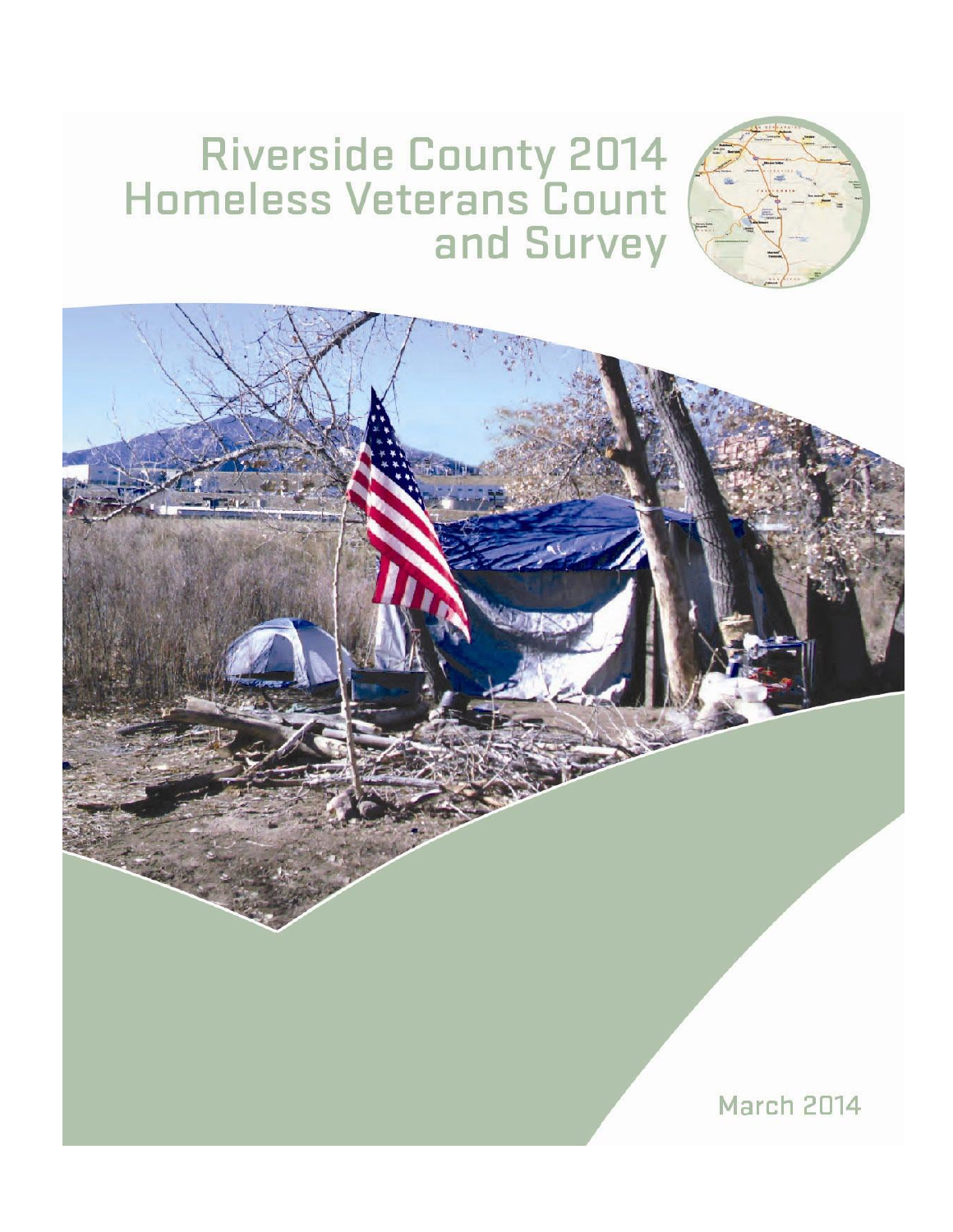#### **Acknowledgements**

The County of Riverside and the V.A.L.O.R. Task Force wishes to thank all of the individuals and organizations that contributed to the preparation, implementation and success of the V.A.L.O.R. 2014 Point-In-Time (PIT) Enumeration of Homeless Veterans. Such an endeavor would not have been possible without the collaboration and efforts of more than three dozen veterans' service and support organizations, faith- and community-based organizations, county departments, city governments, homeless service providers, law enforcement personnel and elected officials. Your hard work, time and dedication to ending homelessness among veterans in Riverside County are greatly appreciated.

#### **Special Thanks**

- Special thanks to the Riverside County Board of Supervisors and their staff for their support and assistance with planning, organizing and implementing the 2014 PIT Enumeration of Homeless Veterans.
- Special thanks to representatives of the following V.A.L.O.R. Initiative partner organizations that participated in regular project planning, organizing and implementation meetings of the 2014 PIT Homeless Veterans Count Planning Group:

County of Riverside Dept. of Public Social Services Homeless Programs Unit County of Riverside Dept. of Mental Health HHOPE Homeless Outreach County of Riverside Dept. of Veterans' Services City of Riverside Development Dept. and Homeless Outreach Team Housing Authority of the County of Riverside Lighthouse Social Service Centers Office of Supervisor Kevin Jeffries, District 1 Office of Supervisor John Tavaglione, District 2 Office of Supervisor Jeff Stone, District 3 Office of Supervisor John J. Benoit, District 4 Office of Supervisor Marion Ashley, District 5 United States Veterans Initiative, Inc. 'US Vets' VA Loma Linda Homeless Outreach and HUD-VASH Team

- Special thanks to the more than 150 agency and program staff and community volunteers from all across Riverside County who canvassed areas identified as "green count zones" the morning of January  $29<sup>th</sup>$  to implement the homeless veterans count and subpopulation survey.
- Special thanks to the following local government and municipal agencies that contributed staff time, resources, and office space for planning, training and deployment activities to help make the 2014 PIT Enumeration of Homeless Veterans a success: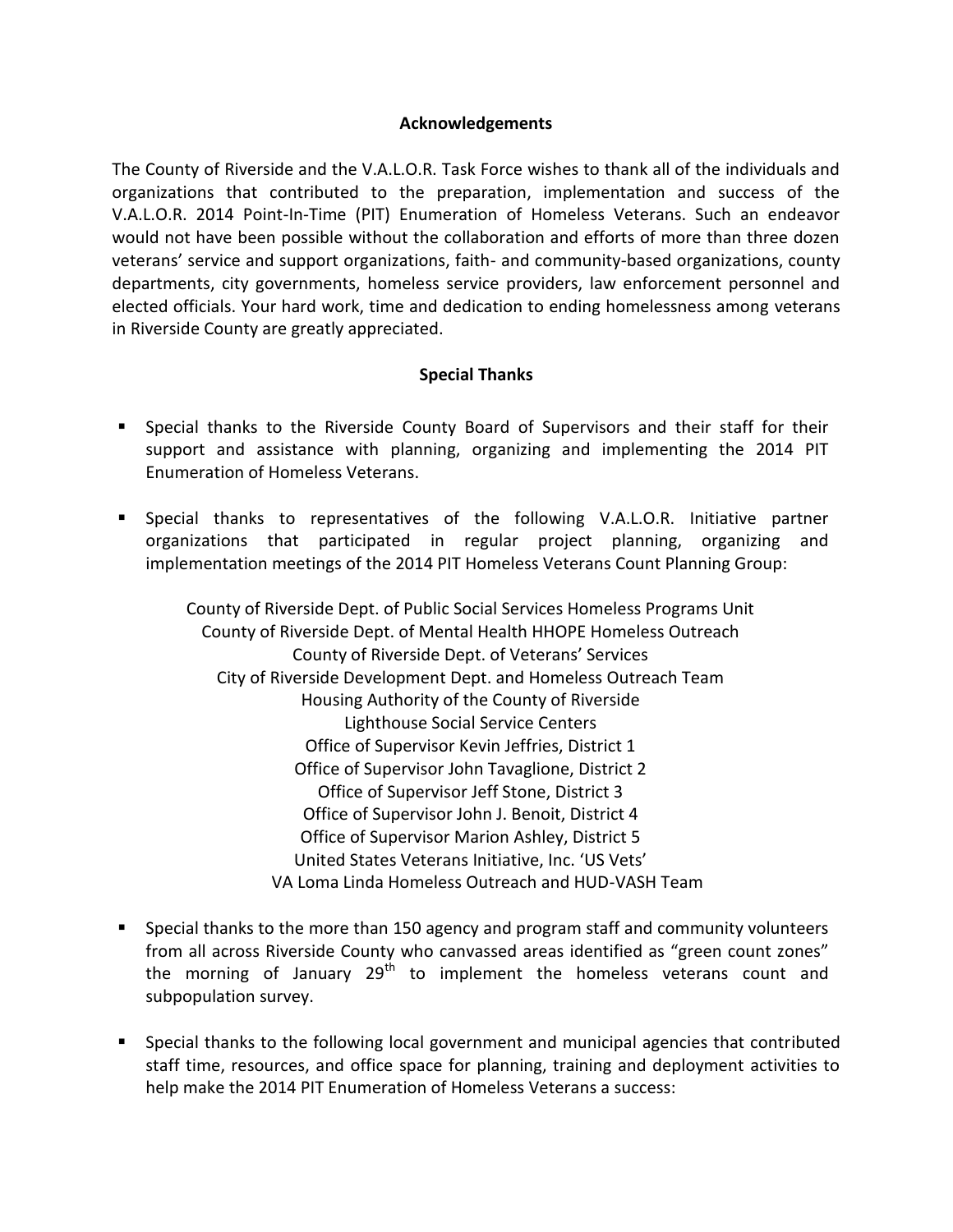| City of Beaumont/Beaumont PD   | <b>City of Palm Springs</b>            |
|--------------------------------|----------------------------------------|
| City of Blythe                 | City of Perris                         |
| City of Coachella              | City of Rancho Mirage                  |
| City of Eastvale               | City of Riverside                      |
| City of Hemet / Hemet PD       | City of Temecula                       |
| City of Indio / Indio PD       | City of Wildomar                       |
| City of Jurupa Valley          | County Dept. of Public Social Services |
| City of La Quinta              | County Dept. of Mental Health          |
| City of Lake Elsinore          | County Dept. of Veterans' Services     |
| City of Menifee                | Housing Authority-County of Riverside  |
| City of Moreno Valley          | Coachella Valley Association of Govts  |
| City of Murrieta / Murrieta PD | Lake Elsinore Unified School District  |
| <b>City of Palm Desert</b>     | Riv. County Information & Technology   |

 Special thanks to the following community agencies and organizations that contributed staff time, resources, and office space for planning, training and deployment activities to help make the 2014 Point-In-Time Enumeration of Homeless Veterans a success:

> ABC Recovery Center, Indio Animal Friends of the Valley, Wildomar Arlington Temporary Assistance Blythe Harmony Kitchen Coachella Valley Rescue Mission Community Connect '211' County of Riverside Information Technology 'RCIT' Family Services Association - James A. Venable Center Hemet Public Library HOPE Pantry-Lake Elsinore Indio Police Department Lake Elsinore School District March Air Reserve Base Martha's Village & Kitchen Menifee Valley Community Pantry Murrieta Public Library Murrieta Police Department Second Harvest Food Bank The Salvation Army, Hemet Veterans' Services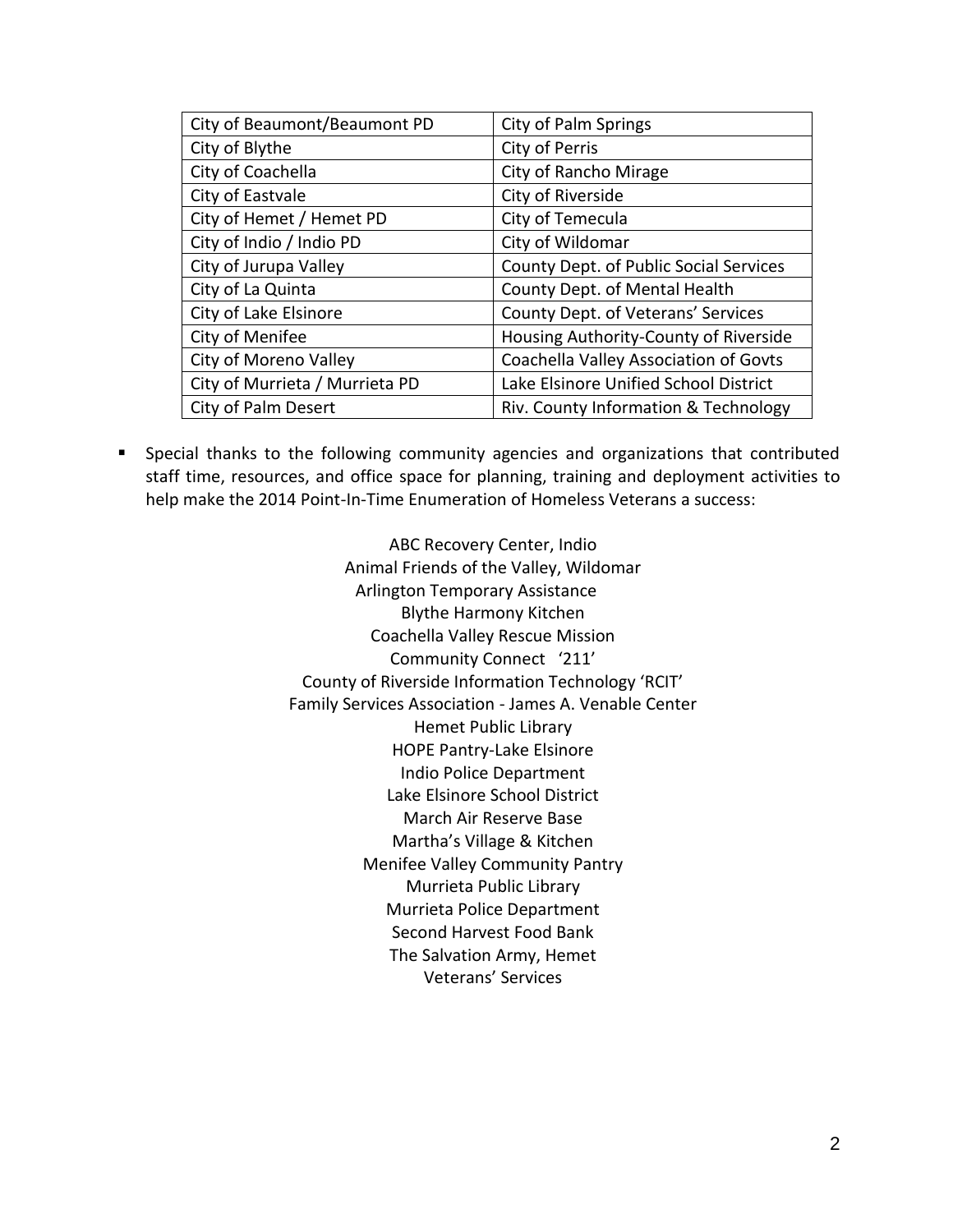Special thanks to the staff of the County of Riverside Department of Public Social Services Homeless Programs Unit whose tireless effort to organize and coordinate all of the planning and implementation activities made the 2014 PIT Enumeration of Homeless Veterans a success:

> Susan von Zabern, Director Anna Martinez, Assistant Director, Self-Sufficiency Division Jill Kowalski, Homeless Programs Unit Administrative Manager Elizabeth Calanche, Administrative Services Analyst II Tiffany Nelson, Office Assistant II Ryoko Yamasaki, HMIS Administrative Services Analyst II Jennifer Rosales, HMIS Office Assistant III

 Special thanks to our research consultants, the Institute for Urban Initiatives, for their expertise and guidance through the entire Point-In-Time Count and Subpopulation Survey process, including methodology development and implementation, planning coordination and guidance, and production of the final report.

> Joe Colletti, PhD, Executive Director Don Smith, Project Director Sofia Herrera, PhD, Research Director Thelma Herrera, Graphic Designer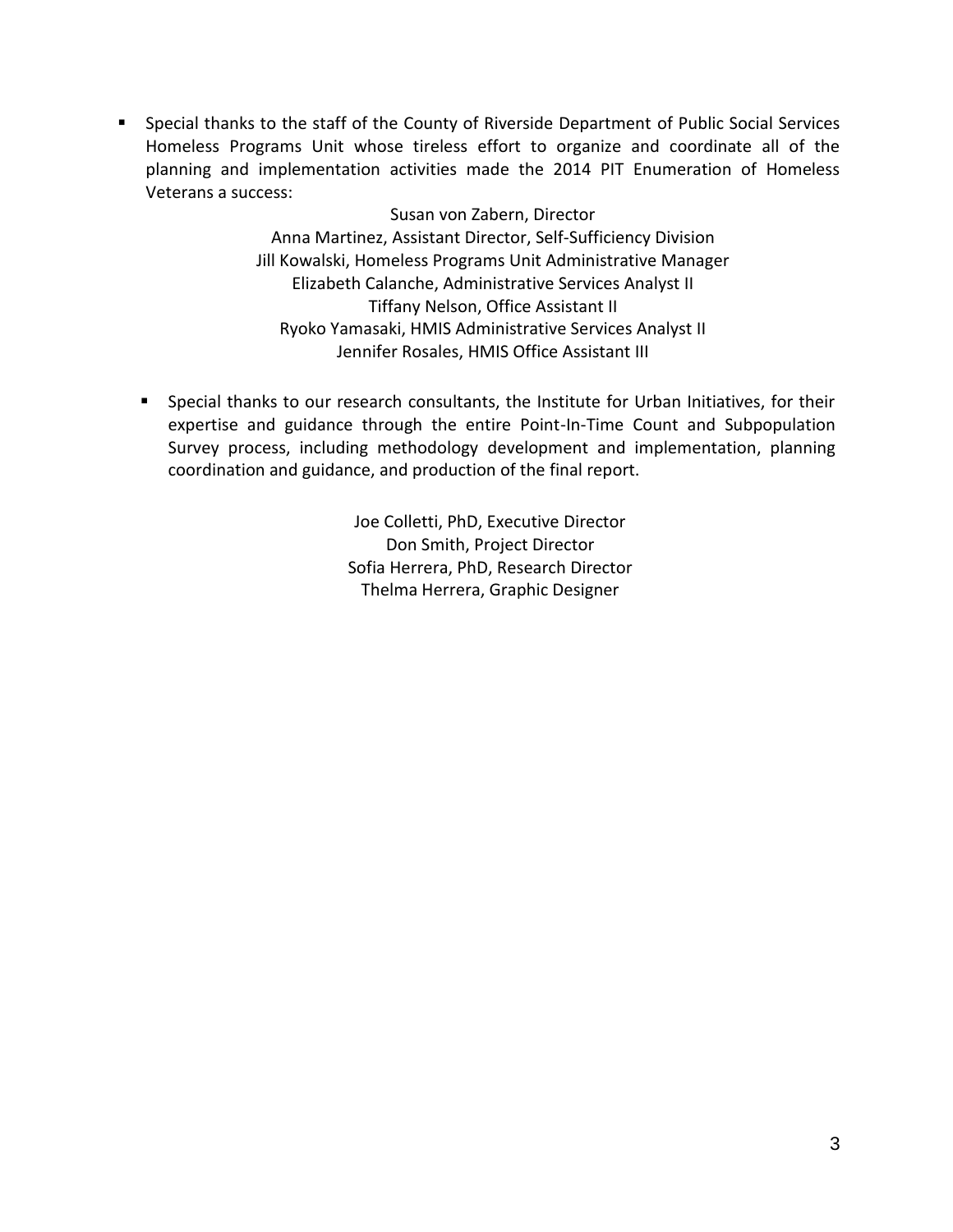|    | <b>Table of Contents</b>                                                                                                                                                                                                                                                                                                                                                                                                                                          | Page                                   |
|----|-------------------------------------------------------------------------------------------------------------------------------------------------------------------------------------------------------------------------------------------------------------------------------------------------------------------------------------------------------------------------------------------------------------------------------------------------------------------|----------------------------------------|
| I. | <b>Executive Summary</b>                                                                                                                                                                                                                                                                                                                                                                                                                                          | 5                                      |
| Ш. | <b>Background Information</b>                                                                                                                                                                                                                                                                                                                                                                                                                                     | 11                                     |
|    | III. Methodology                                                                                                                                                                                                                                                                                                                                                                                                                                                  | 13                                     |
|    | IV. Unsheltered Count                                                                                                                                                                                                                                                                                                                                                                                                                                             | 19                                     |
|    | Pre-determined Demographics<br><b>HUD Required Subpopulations</b><br>Non-HUD Required Subpopulations                                                                                                                                                                                                                                                                                                                                                              | 20<br>21<br>22                         |
|    | V. Sheltered Count                                                                                                                                                                                                                                                                                                                                                                                                                                                | 23                                     |
|    | <b>HUD Required Subpopulations</b>                                                                                                                                                                                                                                                                                                                                                                                                                                | 23                                     |
|    | VI. Next Steps                                                                                                                                                                                                                                                                                                                                                                                                                                                    | 25                                     |
|    | Appendixes:                                                                                                                                                                                                                                                                                                                                                                                                                                                       |                                        |
|    | Appendix A: A comparison of the number of veterans counted in 2014<br>to the number counted in 2013 by jurisdiction<br>Appendix B: Women Veterans (Unsheltered)<br>Appendix C: Chronically Homeless Veterans (Unsheltered)<br>Appendix D: Persons with HIV/AIDS (Unsheltered)<br>Appendix E: Persons released from Correctional Institutions (Unsheltered)<br>Appendix F: Seniors (Unsheltered)<br>Appendix G: Persons with a Mental Health Problem (Unsheltered) | 29<br>31<br>33<br>35<br>37<br>39<br>41 |
|    | Appendix H: Persons with a Drug or Alcohol Problem (Unsheltered)<br>Appendix I: Persons with a Chronic Health Condition (Unsheltered)                                                                                                                                                                                                                                                                                                                             | 43<br>45                               |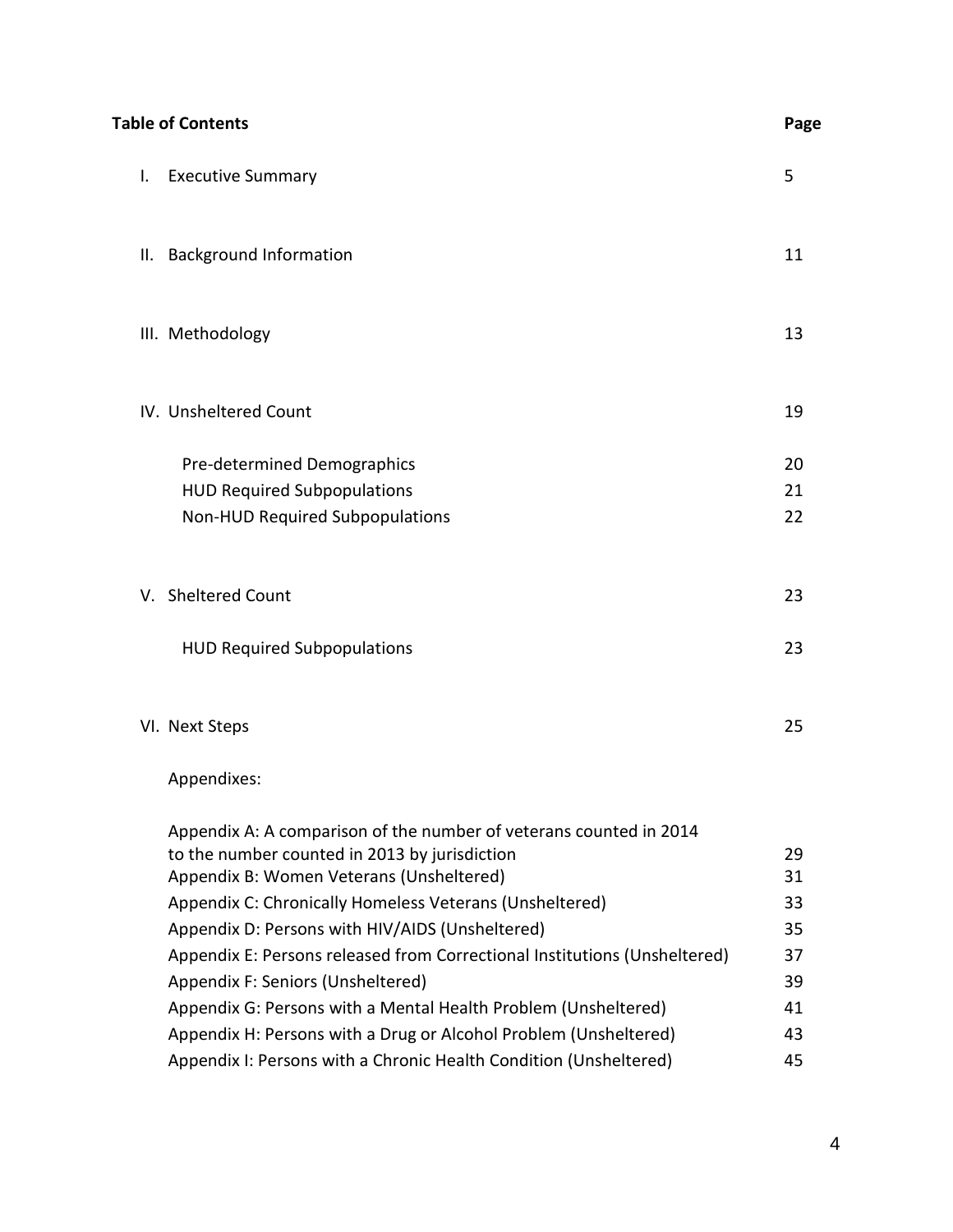# **I. Executive Summary**

The total number of veterans who were counted in the Riverside County 2014 Homeless Veterans Count is 290—173 were unsheltered and 117 were sheltered. The following table compares the number of veterans counted in 2014 to the number of veterans counted as part of the 2013 homeless count.

| Location:                              | 2014 |     | 2013 |            |
|----------------------------------------|------|-----|------|------------|
|                                        | #    | %   | #    | %          |
|                                        |      |     |      |            |
| Unsheltered                            | 173  | 60  | 181  | 64         |
| Sheltered: Emergency Shelter           | 36   | 12  | 27   |            |
| <b>Sheltered: Transitional Housing</b> | 81   | 28  | 77   | 27         |
|                                        |      |     |      |            |
| Total:                                 | 290  | 100 | 285  | <b>100</b> |

#### Table 1. Total Number of Veterans

## **A. Findings**

1. Findings for Unsheltered Veterans

As noted in the table above, there were 173 unsheltered veterans in 2014 compared to 181 in 2013 which represents a slight decrease—8 veterans or 4%. For a comparison of the number of veterans counted in 2014 to the number counted in 2013 by city, see Appendix A.

Findings include a breakdown of the 173 unsheltered veterans by subpopulations required by the U.S. Department of Housing and Urban Development (HUD) and other subpopulations not required. Data was collected through the homeless count and subpopulation survey.

| Table 2. Di candowll of Offshchen edictatis by Subpopulations |    |    |  |  |  |
|---------------------------------------------------------------|----|----|--|--|--|
| Subpopulation:                                                | #  | %  |  |  |  |
|                                                               |    |    |  |  |  |
| HUD-Required:                                                 |    |    |  |  |  |
| Chronically Homeless Individuals*                             | 98 | 57 |  |  |  |
| <b>Chronically Homeless Families</b>                          | 0  | O  |  |  |  |
| Persons with HIV/AIDS*                                        | 10 | 6  |  |  |  |
| Persons with Mental Health Problems*                          | 48 | 28 |  |  |  |
| Persons with Drug or Alcohol Problems*                        | 67 | 39 |  |  |  |
| Victims of Domestic Violence*                                 | 28 | 16 |  |  |  |
| Women                                                         | 15 | 9  |  |  |  |

#### Table 2. Breakdown of Unsheltered Veterans by Subpopulations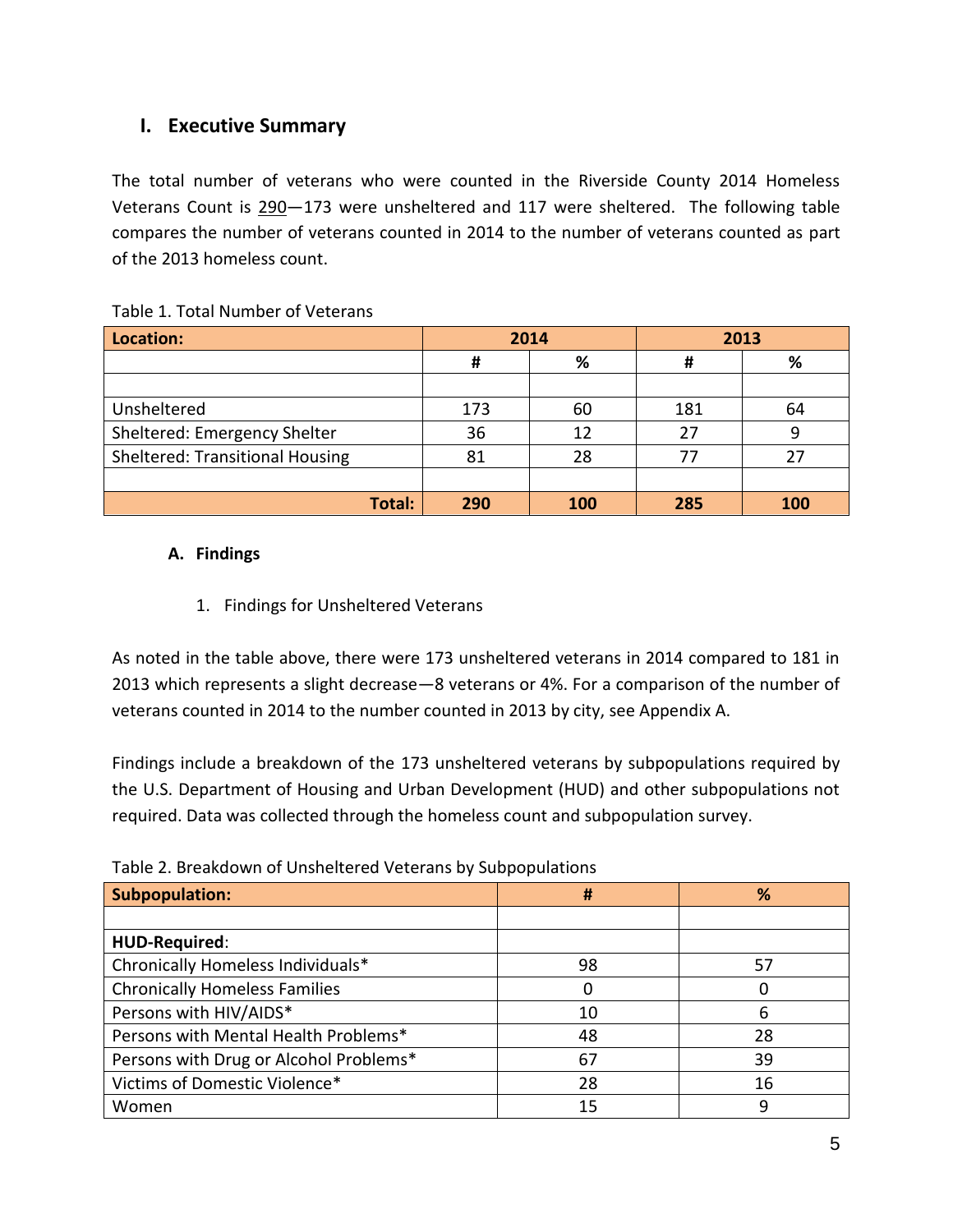| Youth Ages $18 - 24*$                            |     |    |
|--------------------------------------------------|-----|----|
| <b>Non-HUD Required:</b>                         |     |    |
| Men                                              | 158 | 91 |
| Persons with Chronic Health Conditions*          | 78  | 45 |
| Persons with Developmental Disabilities          | 21  | 12 |
| Persons with Physical Disabilities               | 68  | 39 |
| Persons released from Correctional Institutions* | 38  | フフ |

\*see Appendix B – I for a breakdown for each of these subpopulations by the data that was collected through the homeless count and subpopulation survey

## 2. Findings for Sheltered Veterans

Findings include a breakdown of the 117 sheltered veterans by subpopulations required by HUD and other subpopulations not required. Data was collected through the Homeless Management Information System (HMIS).

Table 3. Breakdown of Sheltered Veterans by Subpopulations

| <b>Subpopulation:</b>                           | #                                         | %  |  |
|-------------------------------------------------|-------------------------------------------|----|--|
|                                                 |                                           |    |  |
| <b>HUD-Required:</b>                            |                                           |    |  |
| <b>Chronically Homeless Individuals</b>         | 0                                         | 0  |  |
| <b>Chronically Homeless Families</b>            | 0                                         | 0  |  |
| Persons with HIV/AIDS                           | $\overline{2}$                            | 1  |  |
| Persons with Mental Health Problems             | 9                                         | 8  |  |
| Persons with Drug or Alcohol Problems           | 12                                        | 10 |  |
| <b>Victims of Domestic Violence</b>             | 3                                         | 3  |  |
| Women                                           | 4                                         | 3  |  |
| Youth Ages 18 - 24                              | 2                                         | 1  |  |
| <b>Non-HUD Required:</b>                        |                                           |    |  |
| Men                                             | 113                                       | 97 |  |
| Persons with Chronic Health Conditions          | 0                                         | 0  |  |
| Persons with Developmental Disabilities         | 0                                         | 0  |  |
| Persons with Physical Disabilities              | $\Omega$                                  | N  |  |
| Persons released from Correctional Institutions | This information is not collected in HMIS |    |  |

## **B. Recommendations**

Ending homelessness among Veterans by the end of 2015 is a national priority. Therefore, the recommendations in this report focus on ending homelessness among Veterans in Riverside County during the next two years.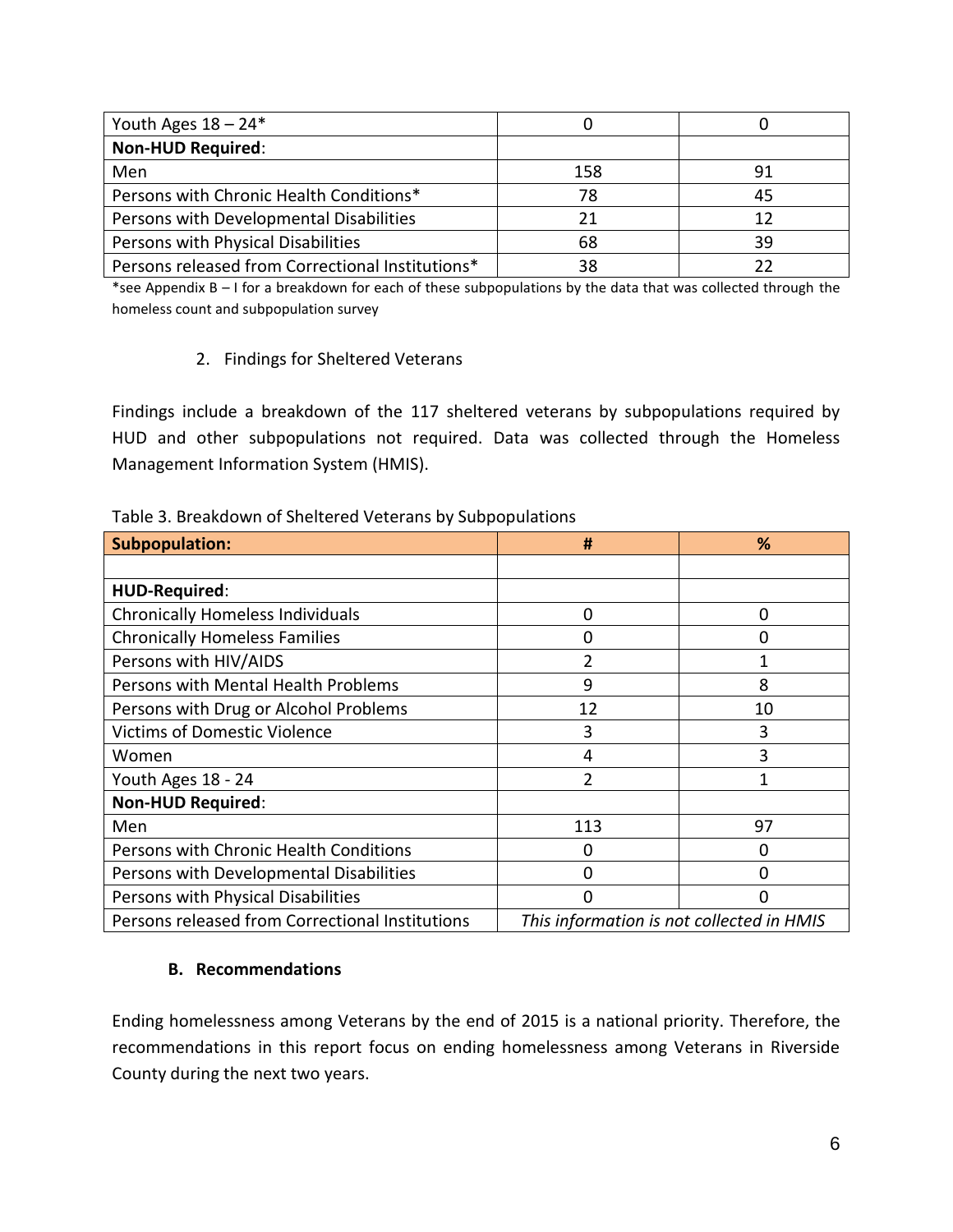Ending homelessness among veterans by 2015 became a national priority after Secretary of Veterans Affairs Eric K. Shinseki unveiled the department's comprehensive plan to end homelessness among veterans in five years at the National Summit on Ending Veterans Homelessness in November 2009. The following year, the U.S. Interagency Council on Homelessness (USICH) released *Opening Doors: Federal Strategic Plan to Prevent and End Homelessness (Opening Doors),* listed preventing and ending homelessness among veterans in five years as a primary goal. The approach to prevent and end homelessness in *Opening Doors* includes focusing on several subpopulations that helps stakeholders in jurisdictions such as Riverside County realize that the task of preventing and ending homelessness is possible.

The following recommendations focus on various subpopulations of veterans.

# **Recommendation #1**: Prevent and End Homelessness among Unsheltered Women Veterans

Of the 173 unsheltered veterans, 15 or 9% were women. The following table provides a breakdown of the subpopulation data that was collected for all veterans separating out women and men. The comparative data by gender reveals that a high percentage of men among veterans have several circumstances and impediments that likely contributed, and continue to contribute, to their state of homelessness. The comparison, however, reveals that a greater percentage of women among veterans have several circumstances and barriers that likely contributed, and continue to contribute, to their state of homelessness. Such circumstances and barriers include mental health and drug and alcohol problems, physical and developmental disabilities, domestic violence history, and chronic homelessness and health conditions.

| Subpopulations:                                 |                          | Women    | Men |    |
|-------------------------------------------------|--------------------------|----------|-----|----|
|                                                 | #                        | %        | #   | %  |
| HUD-Required:                                   |                          |          |     |    |
| <b>Chronically Homeless Individuals</b>         | 12                       | 80       | 86  | 54 |
| <b>Chronically Homeless Families</b>            |                          |          |     |    |
| Persons with HIV/AIDS                           | $\overline{\phantom{a}}$ | 13       | 8   | 5  |
| Persons with Mental Health Problems             | 5                        | 33       | 43  | 27 |
| Persons with Drug or Alcohol Problems           |                          | 47       | 60  | 38 |
| <b>Victims of Domestic Violence</b>             | 10                       | 67       | 18  | 11 |
| Youth Ages 18 - 24                              | $\Omega$                 | $\Omega$ | 0   | 0  |
| <b>Non-HUD Required:</b>                        |                          |          |     |    |
| Persons with Chronic Health Conditions          | 8                        | 53       | 70  | 44 |
| Persons with Developmental Disabilities         | 6                        | 40       | 15  | 10 |
| Persons with Physical Disabilities              | 6                        | 40       | 62  | 39 |
| Persons released from Correctional Institutions | 6                        | 40       | 32  | 20 |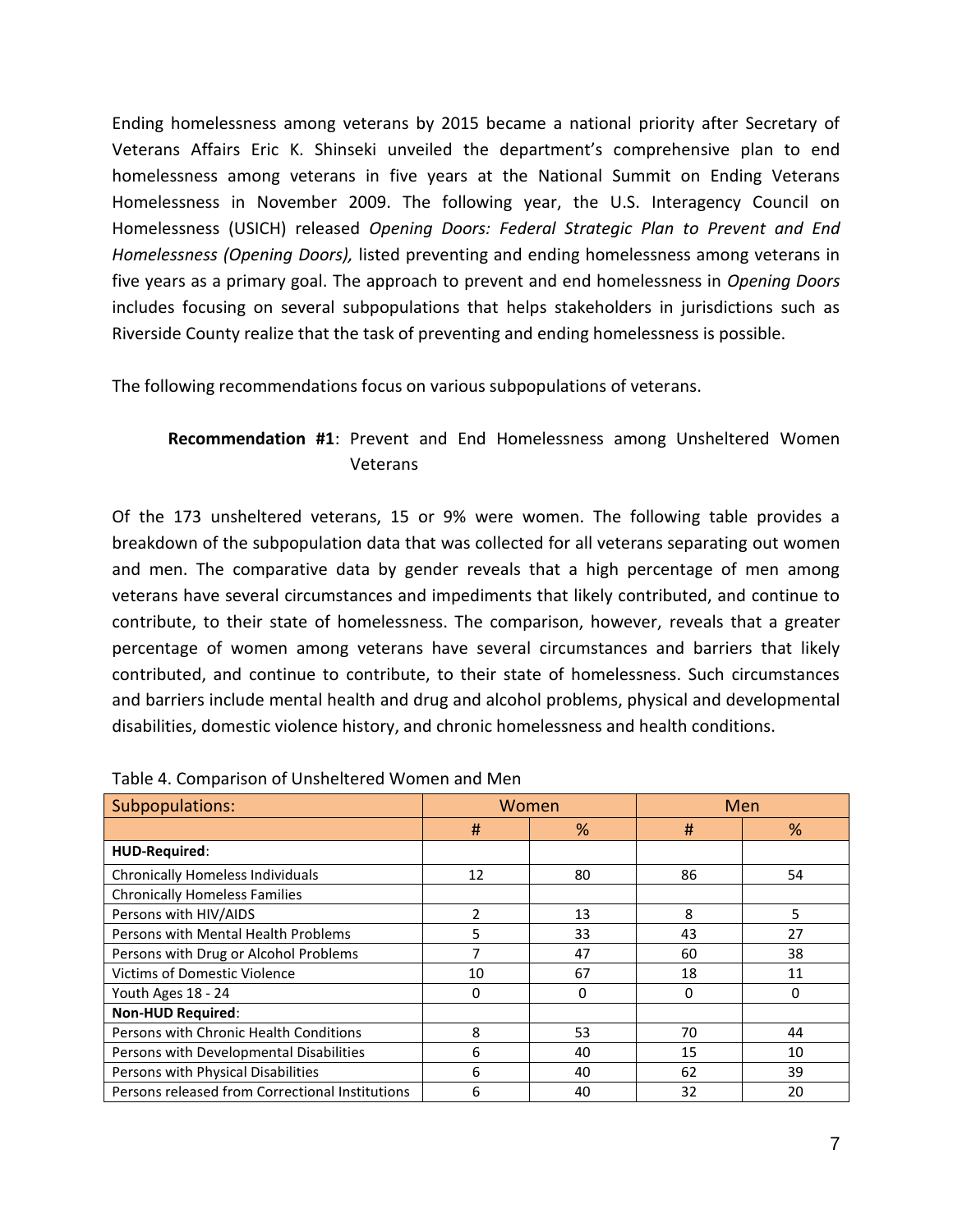Also, of the 15 women who were veterans, 11 or nearly three-fourths (73%) were located in the cities of Palm Springs and Riverside.

## **Action Steps**

In order to prevent and end homelessness among veterans who are women, the following actions should be taken

- a. A meeting that includes veteran housing and service providers and other housing and service providers that focus on women should be initiated for the purposes of developing a specific plan to prevent and end homelessness among women who are veterans;
- b. The plan should include targeted street outreach to women who are veterans and
	- a housing first approach for women veterans who are chronically homeless;
	- a rapid re-housing approach for women veterans who are not chronically homeless;
	- a concentrated effort within the cities of Palm Springs and Riverside.
- c. Set a benchmark of no women veterans living on the streets in three years in order to align with the national priority to end homelessness among veterans;
- d. Develop a plan to end homelessness for any women veteran who becomes homeless within 30 days in order to align with the national priority within the Homeless Emergency Assistance and Rapid Transition to Housing Act of 2009 (HEARTH Act) which was signed into law in May, 2009;
- e. Make the creation, development, and implementation of the plan known to all public and private stakeholders throughout the County.

# **Recommendation #2**: Prevent and End Homelessness among Unsheltered Senior Veterans

Of the 173 unsheltered veterans, 39 or 23% were seniors, age 62 and over. The following table provides a breakdown of the subpopulation data that was collected for all veterans separating out seniors as compared to the total population. The comparative data reveals that a high percentage of veterans have several circumstances and impediments that likely contributed, and continue to contribute, to their state of homelessness. The comparison, however, reveals that a smaller percentage of seniors among veterans have several circumstances and barriers that likely contributed, and continue to contribute, to their state of homelessness. Lessor circumstances and barriers include mental health and drug and alcohol problems, physical disabilities, domestic violence history, and chronic homelessness and health conditions.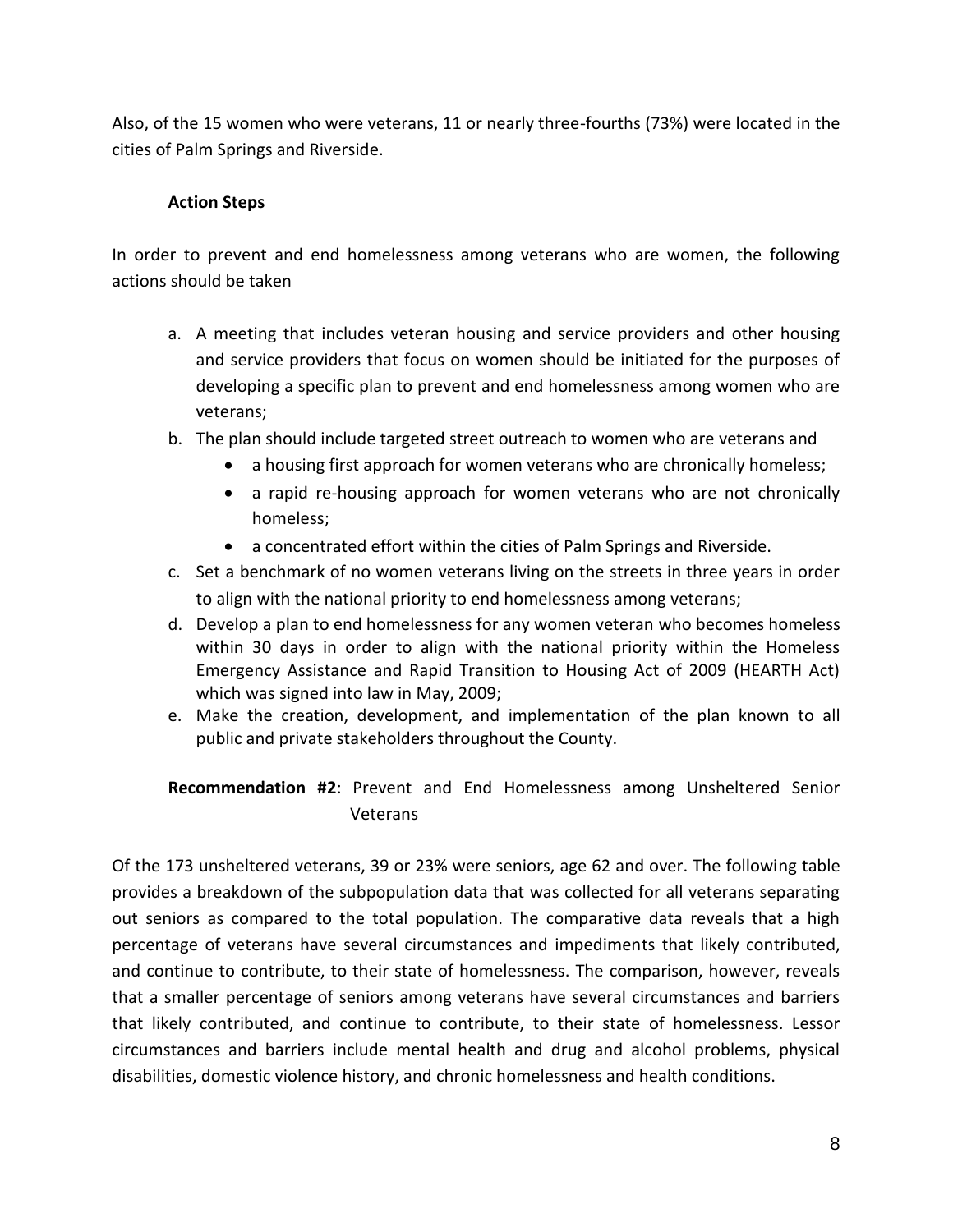| <b>Subpopulations:</b>                          | <b>Unsheltered Seniors</b> |    | <b>All Unsheltered Veterans</b> |    |
|-------------------------------------------------|----------------------------|----|---------------------------------|----|
|                                                 | #                          | %  | #                               | ℅  |
| HUD-Required:                                   |                            |    |                                 |    |
| <b>Chronically Homeless Individuals</b>         | 21                         | 54 | 98                              | 57 |
| <b>Chronically Homeless Families</b>            |                            |    |                                 |    |
| Persons with HIV/AIDS                           | 4                          | 10 | 10                              | 6  |
| Persons with Mental Health Problems             | 9                          | 23 | 48                              | 28 |
| Persons with Drug or Alcohol Problems           | 12                         | 31 | 67                              | 39 |
| Victims of Domestic Violence                    | 6                          | 15 | 28                              | 16 |
| <b>Non-HUD Required:</b>                        |                            |    |                                 |    |
| Persons with Chronic Health Conditions          | 15                         | 39 | 78                              | 45 |
| Persons with Developmental Disabilities         | 5                          | 13 | 21                              | 12 |
| Persons with Physical Disabilities              | 14                         | 36 | 68                              | 39 |
| Persons released from Correctional Institutions |                            | 18 | 38                              | 22 |

|  | Table 5. Comparison of Unsheltered Seniors and All Unsheltered Veterans |
|--|-------------------------------------------------------------------------|
|--|-------------------------------------------------------------------------|

#### **Action Steps**

In order to prevent and end homelessness among veterans who are seniors, the following actions should be taken

- a. A meeting that includes veteran housing and service providers and other housing and service providers that focus on seniors should be initiated for the purposes of developing a specific plan to prevent and end homelessness among seniors who are veterans;
- b. The plan should include targeted street outreach to seniors who are veterans and
	- a housing first approach for senior veterans who are chronically homeless;
	- a rapid re-housing approach for seniors veterans who are not chronically homeless.
- c. Set a benchmark of no senior veterans living on the streets in three years in order to align with the national priority to end homelessness among veterans;
- d. Develop a plan to end homelessness for any senior veteran who becomes homeless within 30 days in order to align with the national priority within the Homeless Emergency Assistance and Rapid Transition to Housing Act of 2009 (HEARTH Act) which was signed into law in May, 2009;
- e. Make the creation, development, and implementation of the plan known to all public and private stakeholders throughout the County.

**Recommendation #3**: Prevent and End Homelessness among Veterans with HIV/AIDS

Of the 173 unsheltered veterans, 10 or 6% had been diagnosed with AIDS or have been tested positive for HIV. Nine or 90% of them were chronically homeless. Other circumstances and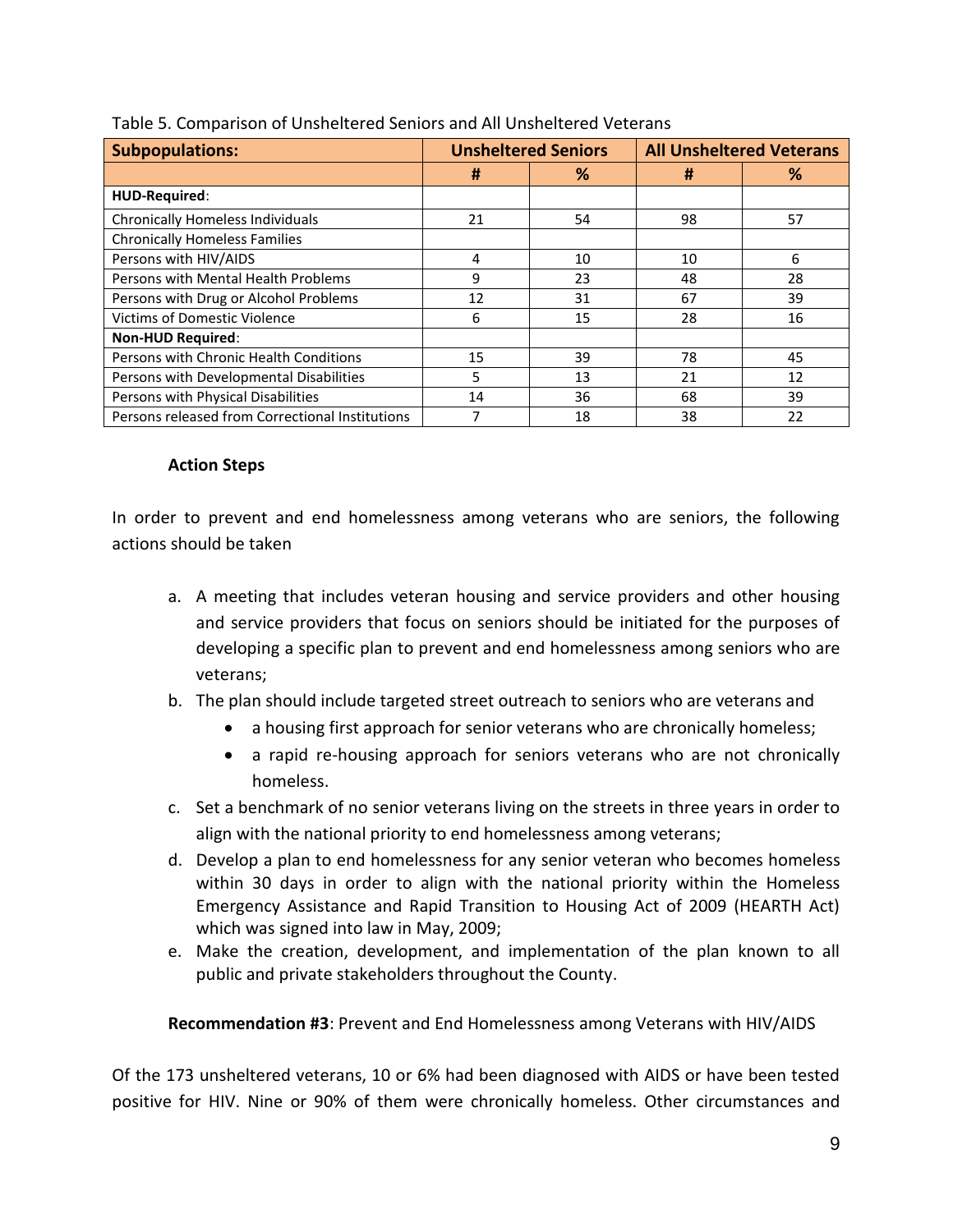barriers that likely contributed, and continue to contribute, to their state of chronic homelessness include

- 70% (7) had a mental health condition;
- 70% (7) had a drug or alcohol problem.

## **Action Steps**

In order to prevent and end homelessness among veterans who have HIV/AIDS, the following actions should be taken

- a. A meeting that includes veteran housing and service providers and other housing and service providers that focus on persons with HIV/AIDS should be initiated for the purposes of developing a specific plan to prevent and end homelessness among persons with HIV/AIDS who are veterans;
- b. The plan should include targeted street outreach to veterans with HIV/AIDS and
	- a housing first approach for all veterans with HIV/AIDS;
- c. Set a benchmark of no veterans with HIV/AIDS living on the streets by the end of the year to align with the national priority to end homelessness among veterans;
- d. Develop a plan to end homelessness for any senior veteran who becomes homeless within 30 days in order to align with the national priority within the Homeless Emergency Assistance and Rapid Transition to Housing Act of 2009 (HEARTH Act) which was signed into law in May, 2009;
- e. Make the creation, development, and implementation of the plan known to all public and private stakeholders throughout the County.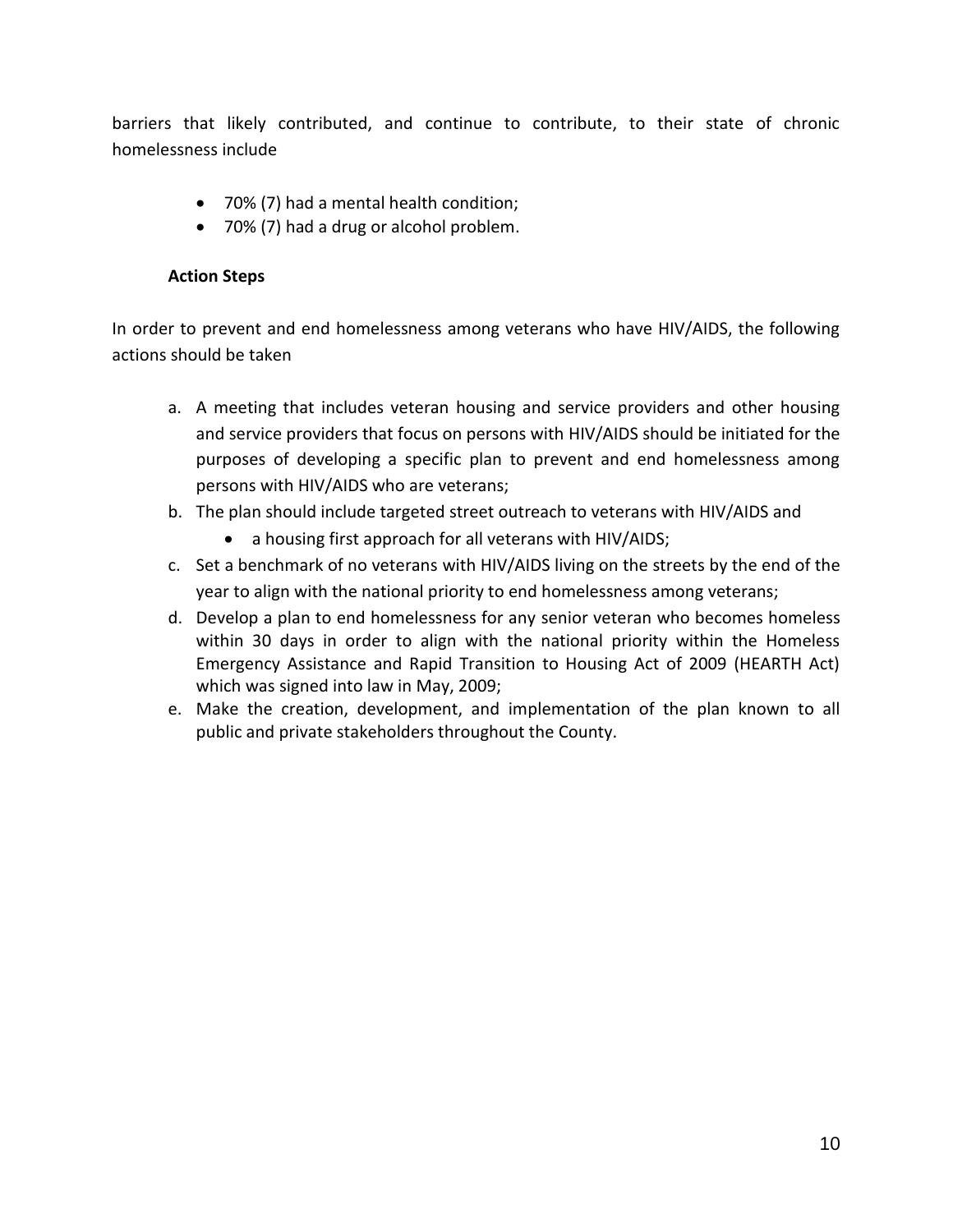# **II. Background Information**

In 2009, the Obama Administration identified ending homelessness among U.S. Military Veterans by 2015 as a national priority. In 2010, the U.S. Department of Veterans Affairs (VA) began implementing a comprehensive plan to meet this national goal which has resulted in a 24% reduction in homelessness among Veterans in the first three years.

To meet the mission objectives of ending Veteran homelessness by 2015, VA targeted a select number of Continuum of Care (CoC) communities throughout the country, including Riverside County, to conduct a special point-in-time (PIT) enumeration of homeless veterans in 2014. Collecting accurate data on the numbers and demographics of veteran individuals and families experiencing homelessness is a critical part of VA planning and program development to end homelessness. Accurate data on Veteran homelessness will assist VA to:

- Understand changes in trends among homeless populations;
- Adjust the types of programs and services available according to need and use resources as efficiently as possible;
- Justify requests for additional resources and/or programming modifications;
- Comply with reporting requirements for HUD, the VA, other funders, and local stakeholders;
- Raise public awareness about the issue of homelessness; and
- Measure the progress of VA towards preventing and ending Veteran homelessness.

To that end, VA contracted with the Riverside County Department of Public Social Services (DPSS) to conduct the 2014 point-in-time (PIT) count of homeless veterans. The 2014 PIT Count of Homeless Veterans will enable VA, the U.S. Department of Housing and Urban Development (HUD) and the County of Riverside to assess the current size and characteristics of our homeless veteran population in order to seek the additional resources needed to achieve the goal of preventing and ending homelessness among veterans in Riverside County by the end of 2015.

The DPSS Homeless Programs Unit (HPU) worked in consultation with the Institute for Urban Initiatives (Urban Initiatives) along with community stakeholders and volunteers from throughout Riverside County to collect accurate data on the numbers and subpopulation demographics of veteran individuals and families experiencing homelessness in Riverside County, at a point-in-time that occurred during a discreet period of time within the final ten (10) days of January, 2014.

## **When was the homeless veterans count conducted?**

The Riverside County point-in-time (PIT) count of homeless veterans was conducted on Wednesday, January  $29<sup>th</sup>$ , 2014.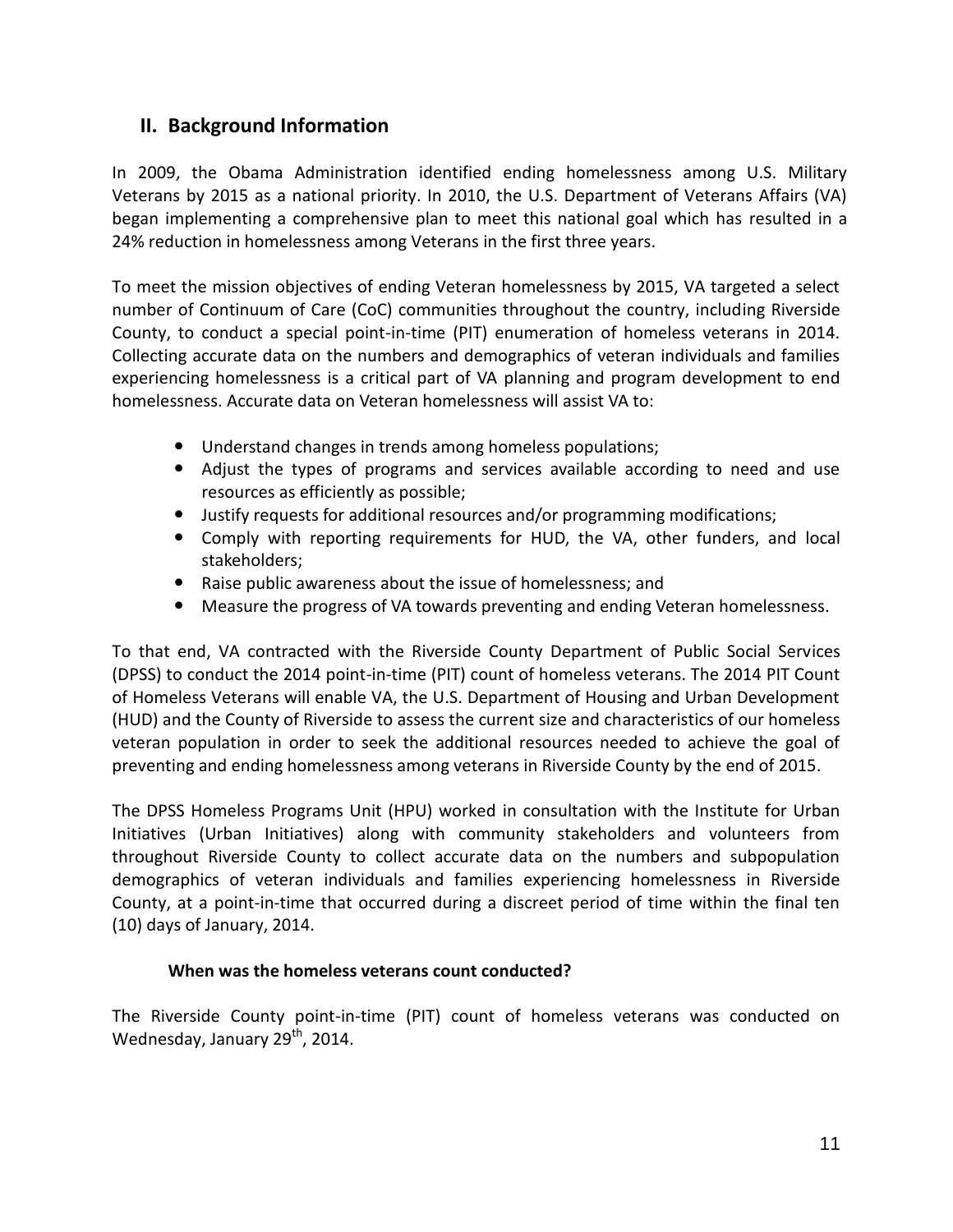## **Who was counted?**

Those individuals who have served on active duty in the Armed Forces of the United States and who on the day of the point-in-time count fell within the HUD definition of a homeless person which includes individuals and families:

- (i) "with a primary nighttime residence that is a public or private place not designed for or ordinarily used as a regular sleeping accommodation for human beings, including a car, park, abandoned building, bus or train station, airport, or camping ground"; or
- (ii) "living in a supervised publicly or privately operated shelter designated to provide temporary living arrangement (including congregate shelters, transitional housing, and hotels and motels paid for by charitable organizations or by federal, state or local government programs for low-income individuals)."

## **Who was not counted?**

Per HUD instructions, people residing in the following settings were not included in the PIT count:

- Persons residing in permanent supportive housing programs, including persons housed using HUD Veterans Affairs Supportive Housing (VASH) vouchers.
- Persons staying in projects with beds/units not dedicated for persons who are homeless.
- Persons temporarily staying with family or friends ("doubled-up" or "couch surfing")
- Persons residing in institutions such as jail, correction facilities, hospital beds, and detox centers.

## **Who carried out the count?**

The 2014 PIT count of homeless veterans was conducted under the auspices of the Veterans Assistance Leadership of Riverside County (V.A.L.O.R.) Task Force, created by the County Board of Supervisors to honor, support and assist veterans with quality of life issues such as homelessness, healthcare, education and job training.

DPSS worked with staff representatives from each of the Board of Supervisors offices to establish a PIT Veterans Count Planning Group among the V.A.L.O.R. partners to plan and implement count activities. The V.A.L.O.R. PIT Veterans Count Planning Group included representatives from VA Loma Linda, U.S. Vets, Inc., Lighthouse Social Service Centers, the City of Riverside, the Housing Authority of the County of Riverside and the County Departments of Mental Health and Veterans Services. Over 150 volunteers were engaged in planning and dayof-count activities throughout the county including local military veterans and reservists, members of veterans' service and support organizations, city and county staff members, homeless service providers, former and currently homeless individuals and other community volunteers.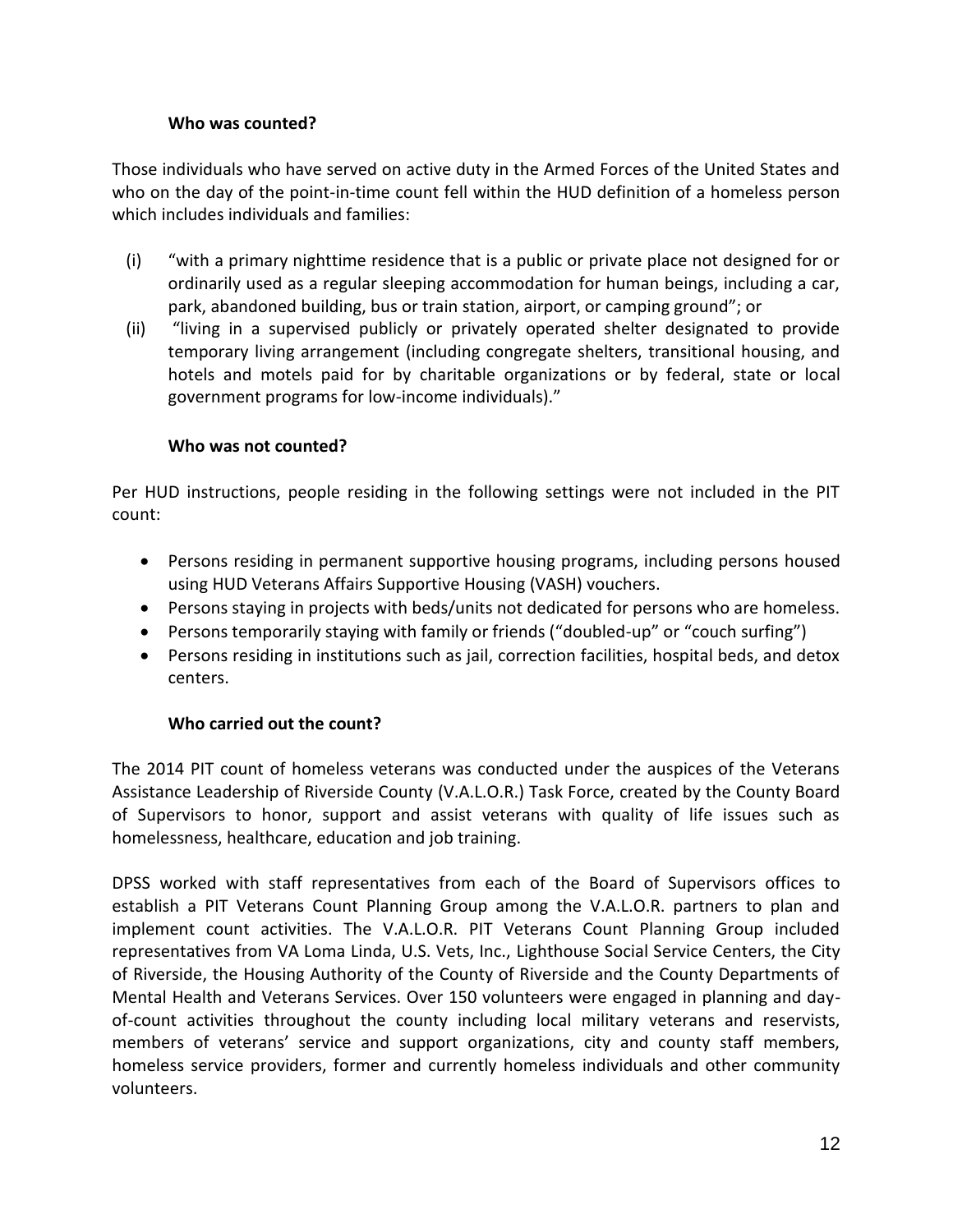# **III. Methodology**

The 2014 PIT Enumeration of Homeless Veterans involved conducting a "one-day, point-intime" unduplicated count and subpopulation survey of unsheltered and sheltered homeless military veterans in every city and unincorporated area in Riverside County. The unduplicated count and survey of homeless veterans consisted of two components: 1) a street count and survey of unsheltered veterans; and 2) a sheltered count of veterans through HMIS.

In order to complete the count and subpopulation survey of homeless veterans, the following activities were conducted: 1) Organizing the count and survey project; 2) Coordinating the count and survey at the local level; and 3) Implementing the count and survey of homeless veterans throughout the county.

## **1. Organizing the Count and Survey Project**

Organizing the 2014 homeless veterans count and survey project consisted of the following activities: a) dividing the county into organizational planning districts; b) dividing the planning districts into implementation areas; and c) dividing the implementation areas into count zones.

## **a. Dividing the County into Organizational Planning Districts**

The County was divided into five organizational planning districts based on the Board of Supervisors district boundaries:

**District 1:** Encompasses the cities of Canyon Lake, Lake Elsinore, Wildomar, and most of the City of Riverside, along with the unincorporated communities of Gavilan Hills, Good Hope, Lake Hills, Lake Mathews, Mead Valley, Meadowbrook, Temescal Valley, and Woodcrest.

**District 2:** Encompasses the cities of Corona, Eastvale, Jurupa Valley, Norco and portions of the City of Riverside, along with the unincorporated communities of Coronita, El Cerrito, Highgrove and Home Gardens.

**District 3:** Encompasses the cities of Hemet, Murrieta, San Jacinto and Temecula, along with the unincorporated communities of Aguanga, Anza Valley, Cahuilla, East Hemet, Gilman Hot Springs, Idyllwild, Lake Riverside, Mountain Center, Pine Cove, Pine Meadow, Pinyon Communities, Poppet Flats, Rancho California, Soboba Hot Springs, Valle Vista and Winchester.

**District 4:** Encompasses the cities of Blythe, Cathedral City, Coachella, Desert Hot Springs, Indian Wells, Indio, La Quinta, Palm Desert, Palm Springs, and Rancho Mirage, along with the unincorporated communities of Bermuda Dunes, Chiriaco Summit, Colorado River communities, Desert Center, Desert Edge, Desert Palms, Indio Hills,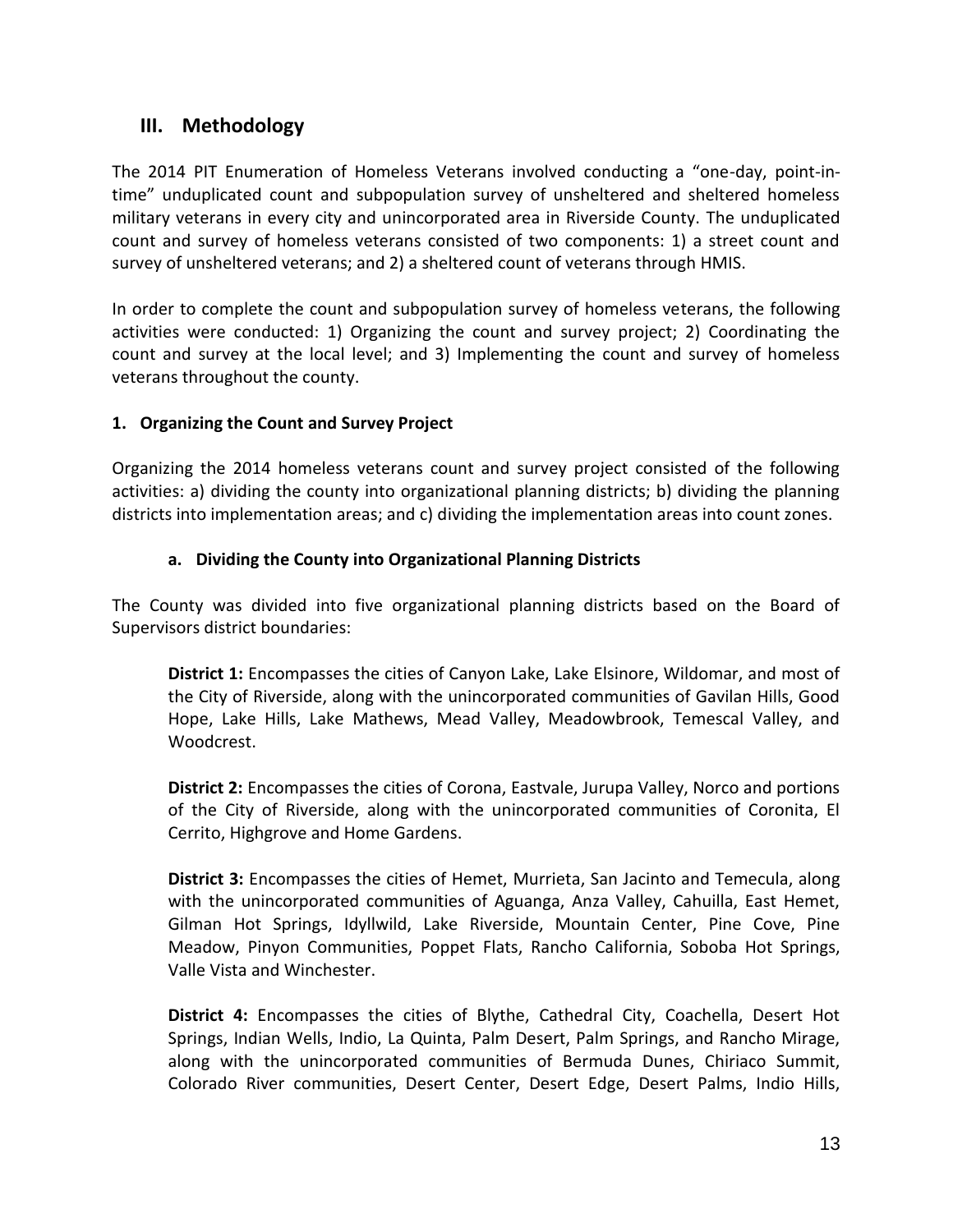Mecca, Mesa Verde, North Shore, Oasis, Ripley, Sky Valley, Thermal, Thousand Palms, and Vista San Rosa.

**District 5:** Encompasses the cities of Banning, Beaumont, Calimesa, Menifee, Moreno Valley and Perris, along with the unincorporated communities of Cabazon, Homeland, Lakeview, Nuevo, Perris Valley, and Romoland.

# **b. Dividing Planning Districts into Implementation Areas**

The five Organizational Planning Districts were divided into Implementation Communities made up of incorporated cities and/or unincorporated jurisdictions. Each of the Implementation Communities were divided into Implementation Areas which were designated as Red, Yellow, or Green Areas as defined below.

- **Red Areas** are defined as implementation areas where there are no homeless persons to be found as determined by local community representatives.
- **Yellow Areas** are defined as implementation areas in which homeless persons have been identified however local representatives have determined that it may be too difficult and/or unsafe for volunteer to conduct the count.

A special committee on "Challenging to Reach Locations" was established to determine if a designated yellow area may include homeless veterans and to organize special count teams to ensure that veterans were counted in these areas. Participants in this effort included homeless veteran outreach workers from the VA, US Vets, Lighthouse Social Service Centers, and the County Departments of Mental Health (DoMH) and Veterans Services, along with general homeless outreach workers from the City of Riverside and DoMH, DPSS and Housing Authority staff, law enforcement personnel, and formerly homeless veterans.

 **Green Areas** are defined as implementation areas where homeless persons can be found as determined by local community representatives. Specific effort shall be made to identify locations where homeless veterans are known to reside and/or spend time.

## **c. Dividing Implementation Areas into Count Zones**

Implementation Areas designated as Green Areas were divided into Count Zones which included specific locations where homeless individuals are known to reside and/or spend time. A specific effort was made to identify areas where homeless veterans are specifically known to reside and/or spend time. Teams of counters were deployed to designated count zones within each of the Green Areas. Teams of counters were not deployed to Red Areas.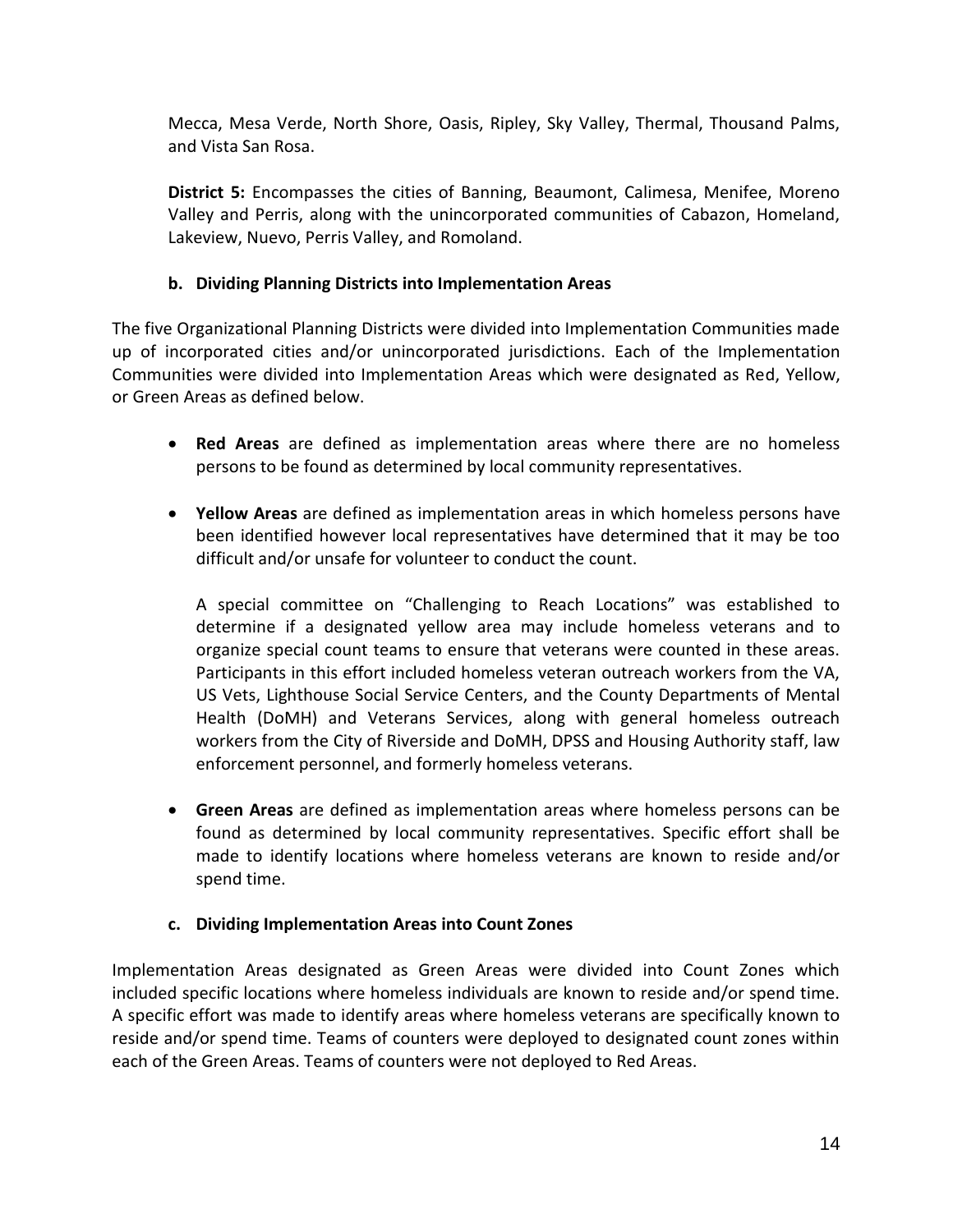## **2. Coordinating the count and survey at the local level**

Coordinating the count included implementing the following activities in each organizational Planning District: a) engaging community key persons at the local level; b) distinguishing implementation communities and areas within the planning district; c) identifying places where homeless people live/spend time within the identified green areas; d) Identifying places where homeless veterans receive services in the community; and e) raising public awareness and community involvement in the count.

## **a. Engaging Community Key Persons**

Community Key Persons were identified for each Planning District consisting of representatives from public and private organizations who are knowledgeable about homelessness and where homeless persons, particularly veterans, live and spend time in their communities. Key persons included representation from veterans' service and support organizations along with representatives of local government, law enforcement, social service providers, nonprofit and faith-based organizations and current and formerly homeless veterans.

## **b. Distinguishing Implementation Areas within the Planning District**

Community Key Persons from each Planning District helped to distinguish Implementation Areas where homeless people can be found. Implementation Areas included quadrants or sections of a city or unincorporated area or an entire neighborhood which were designated as Green Areas. Conversely, those sections where homeless persons were known not to live or spend time were designated as Red Areas. Key Persons also helped identify challenging to reach locations where homeless people live within their communities which were designated as Yellow Areas.

# **c. Identifying verifiable places where homeless people live/congregate**

Community Key Persons from each Planning District helped to identify specific locations in implementation communities where homeless people live and/or congregate within the designated Green Areas. Such places included abandoned buildings, commercial areas, parks, sidewalks, vacant lots and vehicles. Known encampments were also specifically identified within Green Areas. A specific effort was made to identify where homeless veterans are known to reside and spend time.

## **d. Identifying places where homeless people receive social services**

Community Key Persons from each Planning District also identified non-residential locations where homeless veterans go to receive social services and other forms of assistance. Such programs included public and private veterans' service providers and support organizations as well as locations that serve meals, distribute packaged food and/or clothing, and provide shower or laundry services.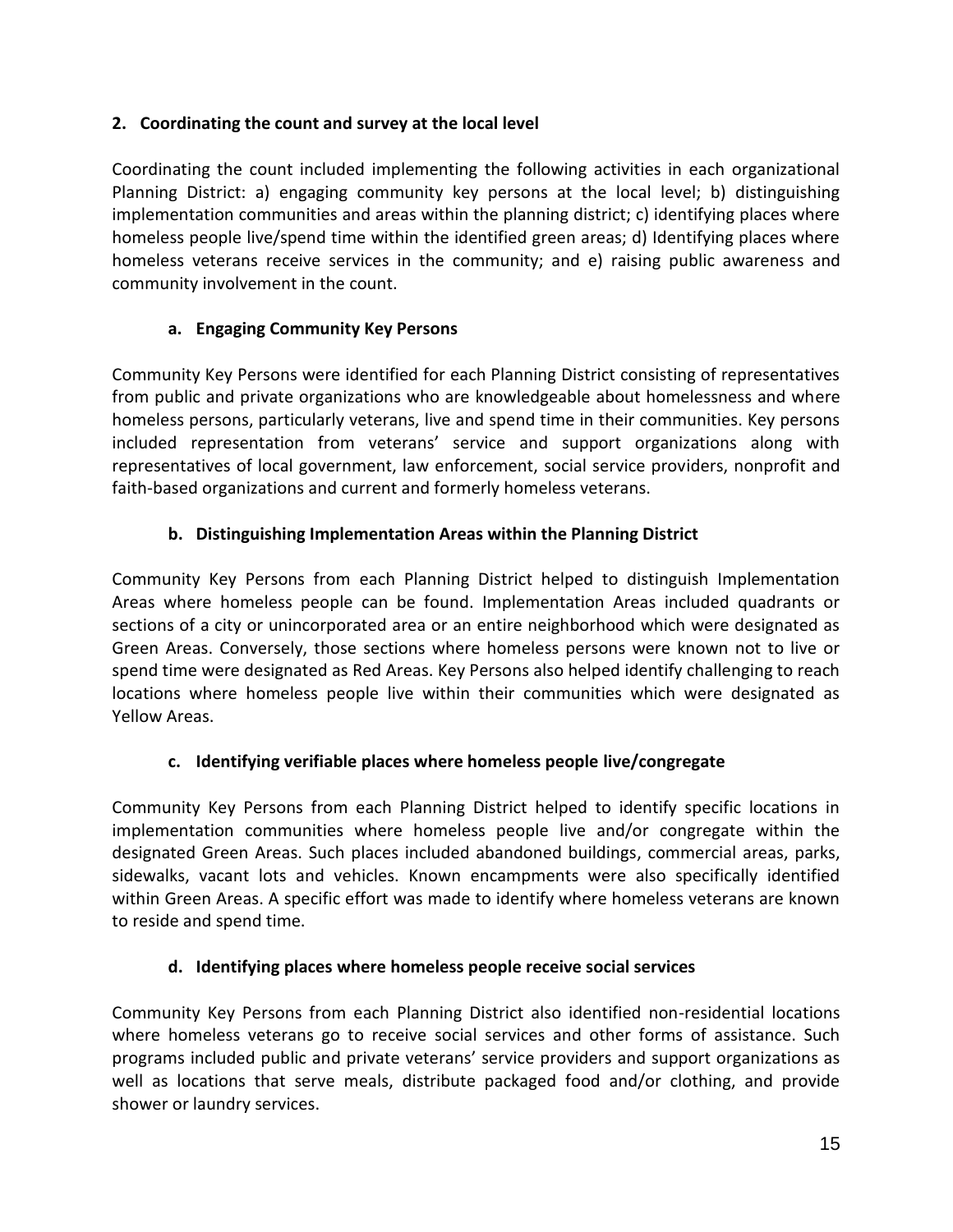## **e. Raising public awareness and community involvement**

The primary purpose of raising public awareness and community involvement was to recruit volunteers to help implement the count in each planning community. Volunteers were recruited through the V.A.L.O.R. Initiative partners and participants from a wide-range of sources including: Veterans service and support groups, VA Loma Linda, city and county employees, homeless service providers, other social service agencies, non-profit organizations, faith-based institutions, local businesses, civic organizations, educational institutions, currently and formerly homeless individuals and other interested community stakeholders. Volunteers from the 2013 PIT Homeless Count were also recruited to participate in the 2014 PIT Veterans Count. A targeted effort was made to engage community members who are veterans, staff and participants in Veterans service and support organizations and currently and formerly homeless Veterans.

Community involvement included local representatives participating in planning district meetings and serving on volunteer count teams on the day of the count. Flyers and other materials were developed for distribution at community meetings and forums, media outlets and various public facilities, service locations, churches, college campuses and other public locations. A project website was established with general project information and volunteer outreach materials. Volunteer registration was accepted on the web site throughout the months leading up to the day of the count.

## **3. Implementing the count and survey throughout the County**

The PIT Count of Homeless Veterans was carried out on Wednesday, January 29<sup>th</sup>, 2014. Implementing the unduplicated count of homeless veterans consisted of two components: a) a street count of unsheltered veterans; and b) a count of sheltered veterans through HMIS.

## **a. Implementing the unsheltered count of homeless veterans**

The unsheltered count was conducted during the early morning daylight hours, between 6:00am and 10:00am on the designated day of the count. Two central deployment centers were established, one in western county at U.S. Vets, Inc. at March Air Reserve Base and one in eastern county at ABC Recovery Center in Indio, from which day-of-count activities were coordinated for the entire county. In addition, local deployment operations were coordinated by city representatives in the cities of Riverside, Beaumont, Blythe, Cabazon, Coachella, Hemet, La Quinta, Lake Elsinore, Murrieta, Rancho Mirage, Temecula, and Wildomar.

On the day-of-the-count, street count teams were formed and included a cross-section of volunteers including military veterans, military reservists, veterans' service staff, city and county staff, homeless service providers, former and currently homeless individuals and other community volunteers. These street count teams visited their assigned count zones and used a homeless count instrument to record required information collected from each homeless veteran encountered. The point-in-time count and subpopulation survey was conducted using a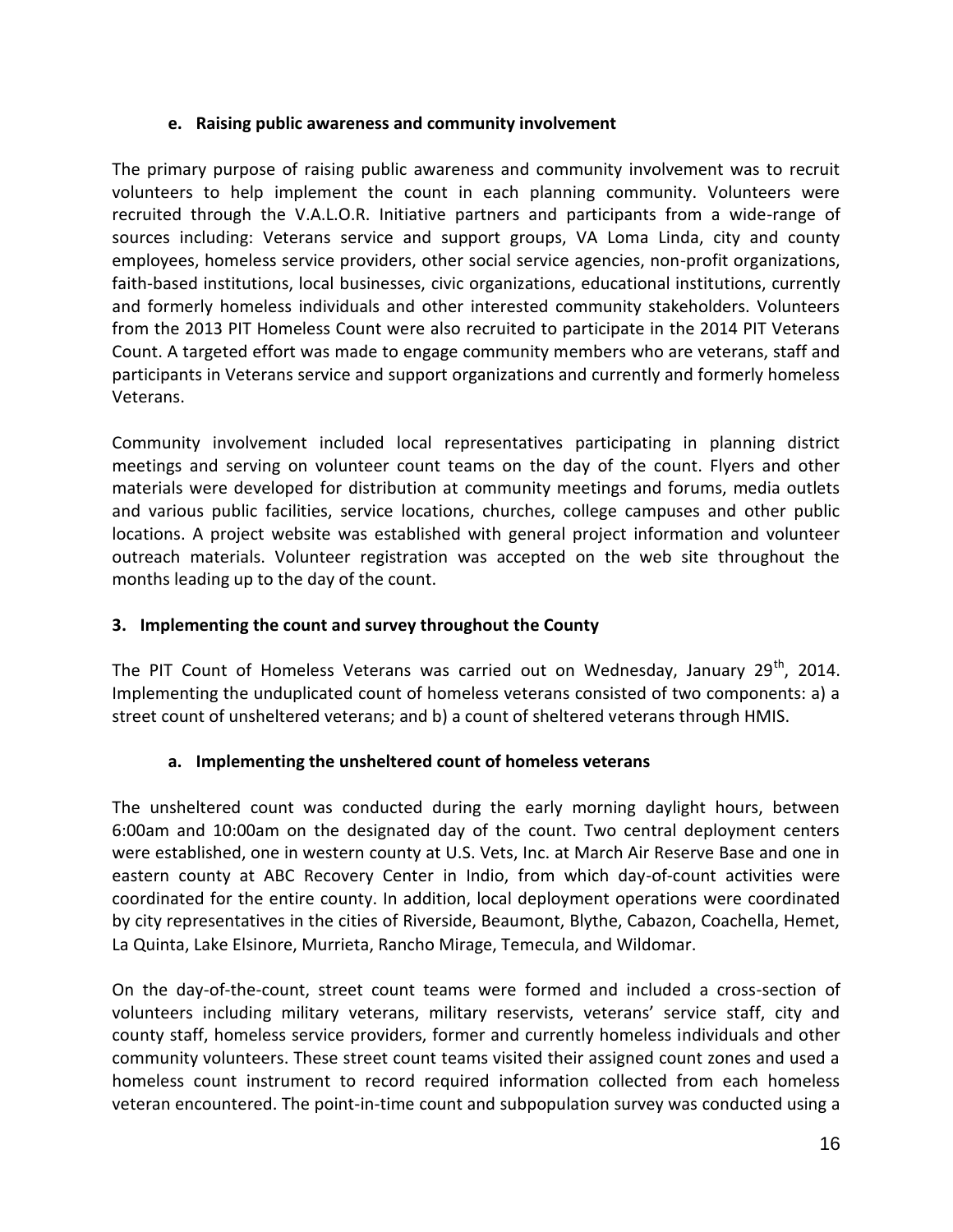single instrument designed to gather information from each homeless veteran encountered creating an identifier string in order to avoid duplication and capture subpopulation information required by VA or HUD, including veteran's status.

The instrument included the following question in regards to identifying veterans status  $-$ "Have you served on active duty in the U.S. Armed Forces or been called into active duty as a member of the National Guard or as a Reservist?" If the individual encountered responded no to this question, no additional information was collected and that person was not included in the homeless veteran count. During the enumeration, counters collected the following information from every homeless veteran encountered: first initial of first name, first initial of last name, gender, ethnicity,<sup>1</sup> age by code,<sup>2</sup> and state born. If the same person is encountered again, counters would establish the same code; however this person will only be counted once in the final tally.

The information collected from each veteran encountered was then entered into a database and used to create an identifier code for each person. For example, a homeless person may have the following code of "WTM56CA." This means that this person's first name began with "W", last name began with "T", he was male (M), his ethnicity code was "5" which is White, his age code was "6" which means in the age range of 50-61, and he was born in California.

| <b>First</b><br><b>Initial</b> | Last<br><b>Initial</b> | <b>Gender</b> | <b>Ethnicity</b> | <b>Age Code</b> | <b>State Born</b> |
|--------------------------------|------------------------|---------------|------------------|-----------------|-------------------|
| W                              |                        | M             |                  |                 | CA                |

If the same identifier appears more than once, it is assumed that this is the same person and the person will only be counted once. An example to illustrate how this process works to avoid duplication is noted in the table below. Numbers 6 and 7 (shaded in gray) would be considered the same person. If for some reason here was doubt that numbers 6 and 7 were the same person, other data collected on the same two people would be used to address the doubt.

| <b>Number of</b><br><b>Person</b> | <b>First</b><br><b>Initial</b> | Last<br><b>Initial</b> | Gender | <b>Ethnicity</b> | <b>Age Code</b> | <b>State Born</b> |
|-----------------------------------|--------------------------------|------------------------|--------|------------------|-----------------|-------------------|
|                                   |                                | H                      |        |                  | n               | CА                |
|                                   |                                |                        | M      |                  |                 | CA                |
|                                   |                                |                        |        |                  |                 | TХ                |
|                                   |                                | N                      | M      |                  |                 | CА                |
|                                   |                                | ٣                      | M      |                  |                 | CA                |
|                                   |                                |                        | M      |                  |                 | CА                |
|                                   |                                |                        | м      |                  |                 |                   |

 $^{\text{1}}$  The code for ethnicity included: 1=African American or Black; 2=American Indian or Alaskan Native; 3=Asian or Pacific Islander; 4=Hispanic or Latino; 5=White; and 6=Other.

 $\overline{a}$ 

 $^2$  The code for age included: 1=under age 18; 2=18-24; 3=25-29; 4=30-39; 5=40-49; 6=50-61; 7=62-69; 8=70-79; and  $9=80+$ .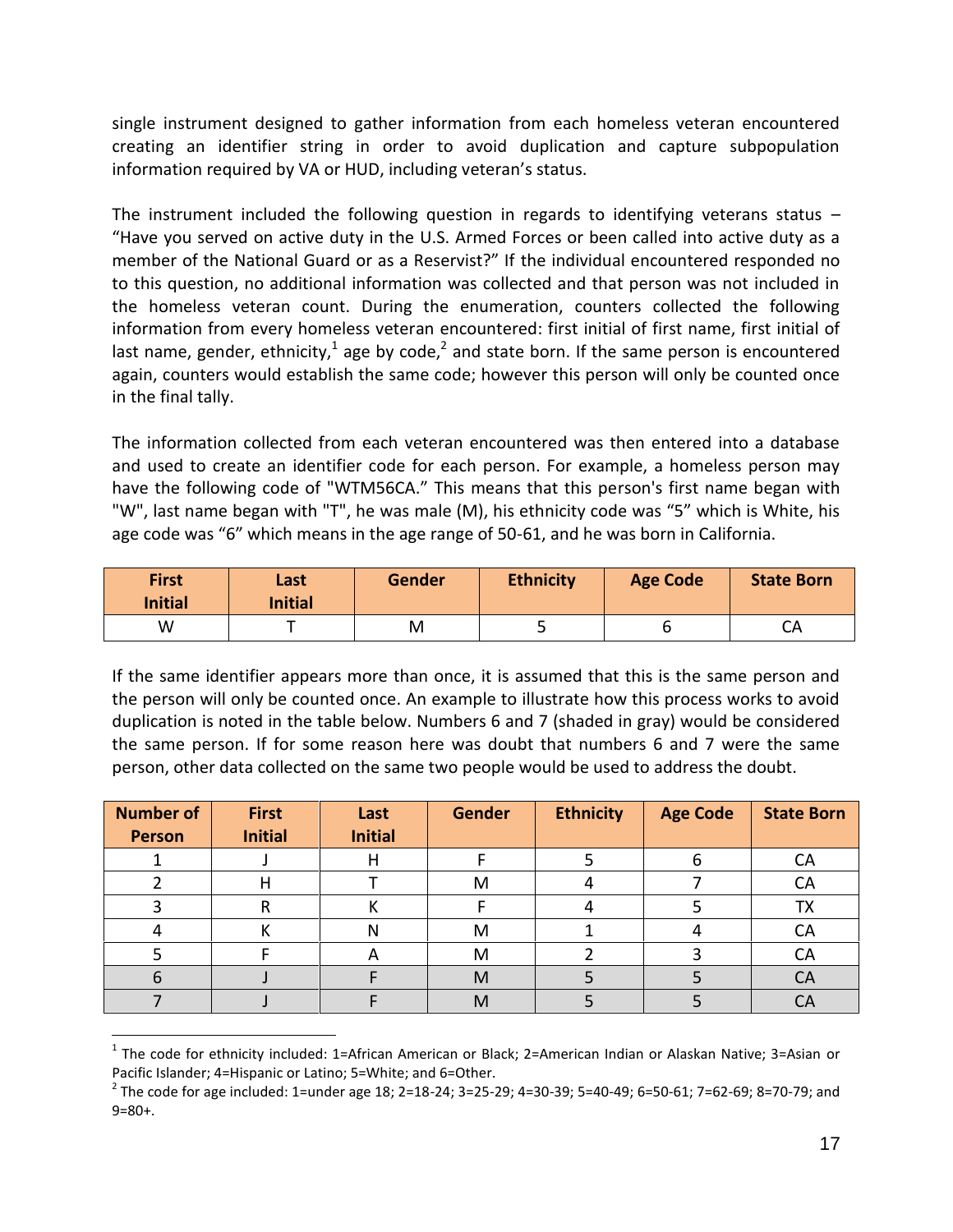The collection of this data also provided the opportunity to break down the number of homeless veterans counted by gender, ethnicity, age range, and state born. Thus, the questions serve two purposes—basic demographic information and the prevention of duplication.

In addition to the identifier information, the count instrument was also designed to collect VA and HUD required subpopulation information for all homeless veterans encountered on the day-of-the-count, as identified in the 2014 HUD PIT Count Guidance. In addition to veteran's status, the count instrument also included questions to identify: families with children, chronically homeless individuals, chronic substance abusers, persons dealing with mental illness, persons with HIV/AIDS, and victims of domestic violence.

## **b. Implementing the sheltered count**

Point-in-time count and subpopulation information for veterans sleeping in emergency shelters (including seasonal shelters) and transitional housing on the designated night of the count was generated through the County of Riverside's Homeless Management Information System (HMIS). In addition, any veteran staying in a hotel or motel room as a result of receiving a voucher from a social service agency was included in the count. All programs included in the above categories that are identified in the County's Housing Inventory Chart (HIC) were included in the sheltered count. Any agencies listed on the HIC that are not participating in HMIS used the count/survey instrument described above to collect the required information from their program participants.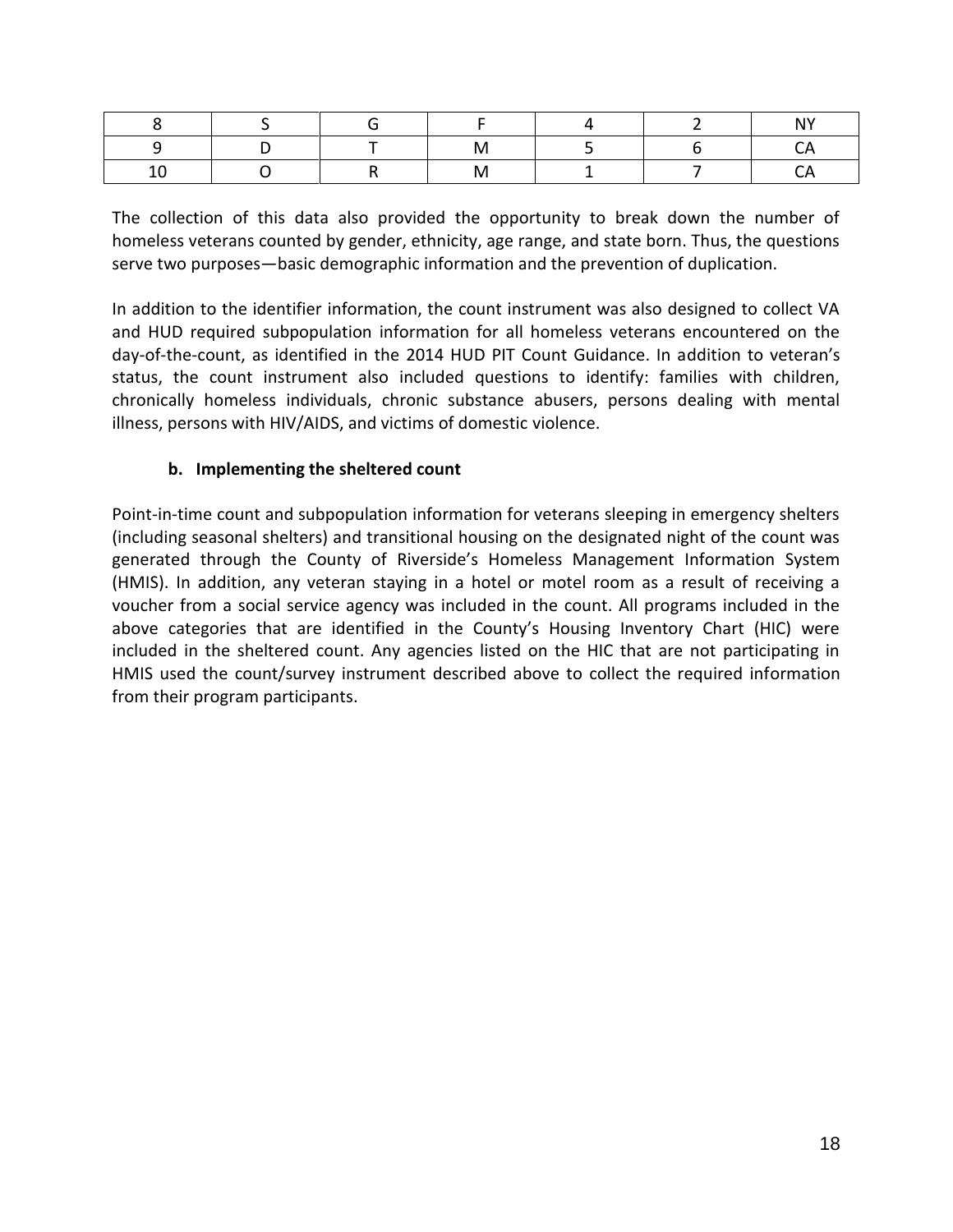# **IV. Unsheltered Count**

There were 173 unsheltered veterans. The following table lists the cities and communities in which the total number of veterans was counted.

| City/Community        | #                       | %     |
|-----------------------|-------------------------|-------|
|                       |                         |       |
| Aguanga               | $\overline{1}$          | .6    |
| <b>Banning</b>        | $\overline{2}$          | 1.2   |
| Beaumont              | $\overline{2}$          | 1.2   |
| Blythe                | 14                      | 8.1   |
| Cabazon               | 3                       | 1.7   |
| <b>Cathedral City</b> | $\overline{1}$          | .6    |
| Coachella             | 5                       | 2.9   |
| Corona                | 5                       | 2.9   |
| E Hemet/Valle Vista   | 6                       | 3.5   |
| Hemet                 | 11                      | 6.4   |
| Idyllwild             | 4                       | 2.3   |
| Indio                 | 9                       | 5.2   |
| Jurupa Valley         | 6                       | 3.5   |
| La Quinta             | $\overline{2}$          | 1.2   |
| Lake Elsinore         | 7                       | 4.0   |
| Lakeland Village      | 4                       | 2.3   |
| <b>Mead Valley</b>    | 3                       | 1.7   |
| Menifee               | $\mathbf{1}$            | .6    |
| Moreno Valley         | 10                      | 5.8   |
| <b>Norco</b>          | $\overline{4}$          | 2.3   |
| Palm Springs          | 10                      | 5.8   |
| Perris                | 8                       | 4.6   |
| Rancho Mirage         | $\overline{1}$          | .6    |
| Riverside             | 45                      | 26.0  |
| San Jacinto           | $\overline{\mathbf{c}}$ | 1.2   |
| Temecula              | $\overline{4}$          | 2.3   |
| unknown               | 3                       | 1.7   |
|                       |                         |       |
| Total:                | 173                     | 100.0 |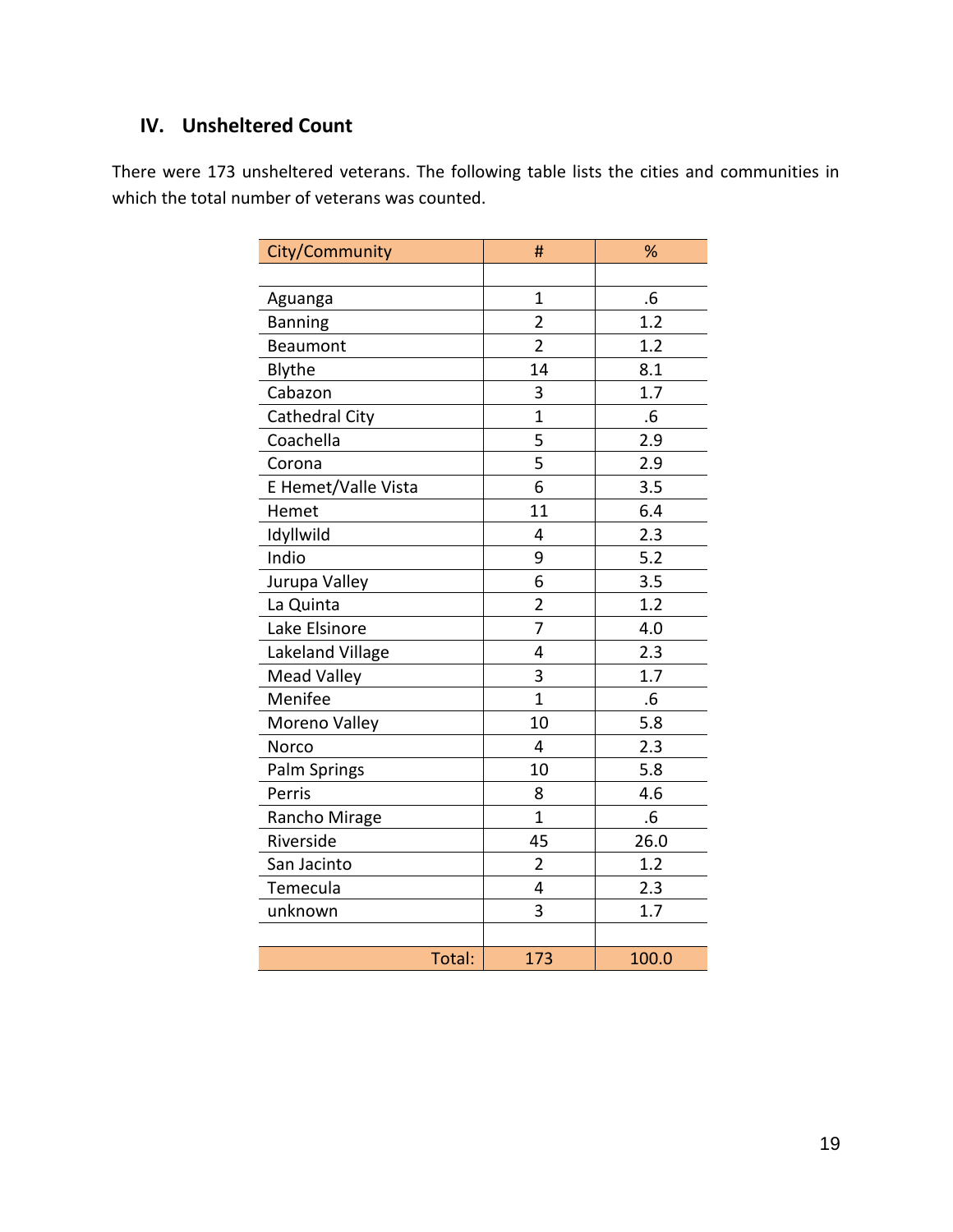## **A. Pre-determined Demographics**

The following sub-section provides a breakdown of the total number of unsheltered veterans by pre-determined demographics that helped provide a unique identifier (as described on page 16) in order to prevent duplication. Demographics include:

## **Gender**

- Of the 173 unsheltered veterans,
	- o 158 or 91% were men and
	- o 15 or 9% were women.

## **Hispanic/Latino**

Of the 173 unsheltered veterans, 29 or 17% were Hispanic/Latino.

#### **Race**

- Of the 173 unsheltered veterans,
	- o 25 or 14.5% were African American or Black;
	- o 5 or 2.9% were American Indian or Alaskan Native;
	- o 0 or 0% were Asian;
	- o 3 or 1.7% were Native Hawaiian or Pacific Islander;
	- o 108 or 62.4% were White;
	- o 28 or 16.2% were multiple races or other;
	- $\circ$  4 or 2.3% were unknown.

#### **Age**

- Of the 173 unsheltered veterans,
	- $\circ$  0 or 0% were youth between the ages of 18 24;
	- $\circ$  39 or 22.6% were seniors age 62+.

# **State Born**

- Of the 173 unsheltered veterans,
	- o 85 or 49.1% were born in California;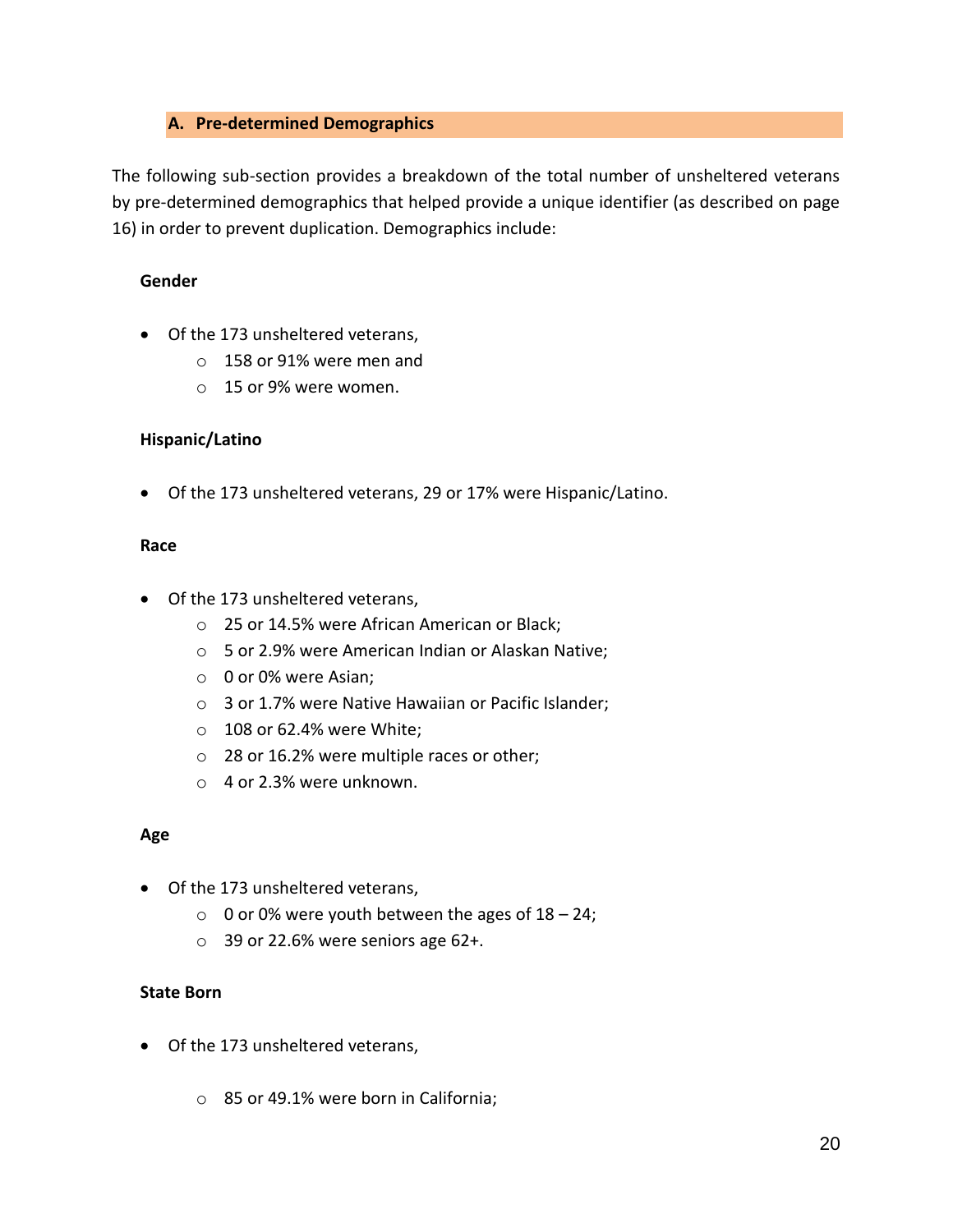$\circ$  9 or 5.2% were born in Texas.

Note: the number of veterans born in all other states was 2.9% or less.

#### **B. HUD Required Subpopulations**

The following sub-section provides a breakdown of the 173 unsheltered veterans by various questions that were used to determine the total number of veterans for several subpopulations required by HUD.

- **1. Substance Abusers:** (Do you have a drug or alcohol problem)?
	- o 67 or 39% stated "yes."
- 2. **Mentally Ill:** (Do you feel you have a mental health problem)?
	- o 48 or 28% stated "yes."
- **3. Persons with HIV/AIDS:** (Have you been diagnosed with AIDS or have you tested positive for HIV)?
	- o 10 or 6% stated "yes."
- 4. **Victims of Domestic Violence:** (Have you ever been a victim of domestic or intimate partner violence)?
	- o 28 or 16% stated "yes."
- **5.** Chronically Homeless<sup>3</sup>

 $\overline{a}$  $3$  An unsheltered adult was considered chronically homeless is the person fit within HUD's definition of chronic homelessness which includes if the person had been living in an emergency shelter and/or on the streets or in abandoned buildings for the past year or more and/or if the person had been living in an emergency shelter and/or on the streets or in abandoned buildings four times or more during the last three years. In addition, according to HUD, the person must have a disabling condition which for the purposes of this survey included mental health problems, drug or alcohol problem, physical disability, developmental disability, chronic health condition, and/or HIV/AIDS.

A family was considered chronically homeless if, according to HUD, there was at least one adult that fit within the definition of chronic homelessness described in the footnote above.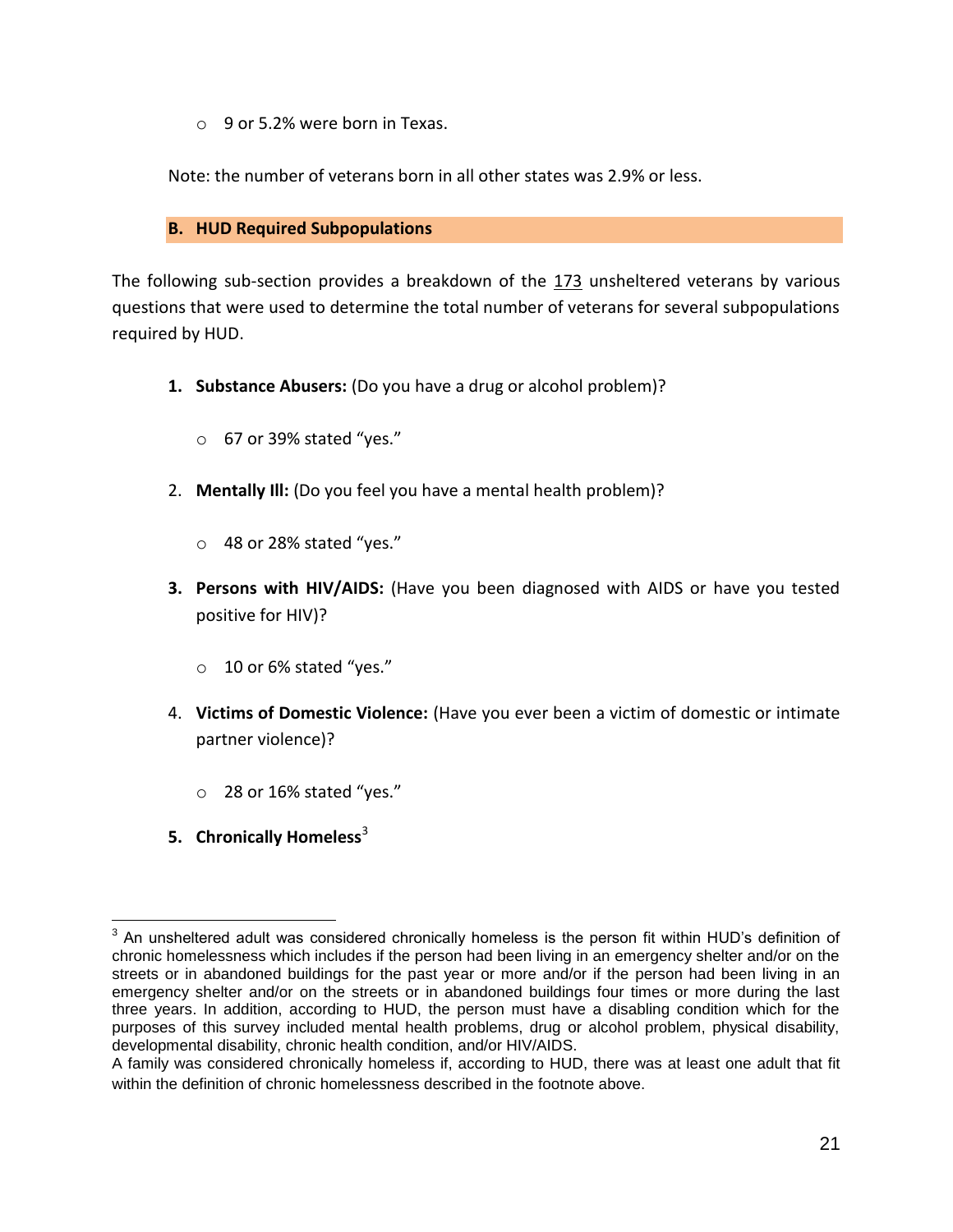$\circ$  98 or 57% were either homeless one year or more and/or homeless four times or more in three years and had a disabling condition.

A breakdown of the total number of unsheltered veterans by chronic homelessness was also required by HUD and provided specific criteria in order to determine if an individual or family is chronically homeless.

The first two questions focus on length of times homeless which are

- Have you been living in an emergency shelter and/or on the streets or in abandoned buildings, for the past year or more?
- Have you been living in an emergency shelter and/or on the streets four or more separate times in the last three years?

If a veteran answered "yes" to one of these two questions, he or she was considered chronically homeless if the person also stated "yes" to at least one of the following "disabling condition" questions.

The disabling condition questions included mental health problems, drug or alcohol problem, physical disability, developmental disability, and/or HIV/AIDS. The questions used to determine a disabling condition included:

- Do you have a drug or alcohol problem?
- Do you feel you have a mental health problem?
- Have you been diagnosed with AIDS or have you tested positive for HIV?
- Do you have a physical disability?
- Do you have a developmental disability?

NOTE: There are two other subpopulations required by HUD which are unaccompanied youth under age 18 and youth age  $18 - 24$ . There were no veterans under age 18. The minimum age for joining any branch of the U.S. military is 17. A 17 year old can enlist at this age, but must complete high school before entering into any training. Seventeen-year-olds also must have the consent of their parents in writing on a form provided by the recruiter.

## **C. Non-HUD Required Subpopulations**

The following sub-section provides a breakdown of the total number of unsheltered veterans by various questions that were used to determine the total number of veterans for several subpopulations not required by HUD.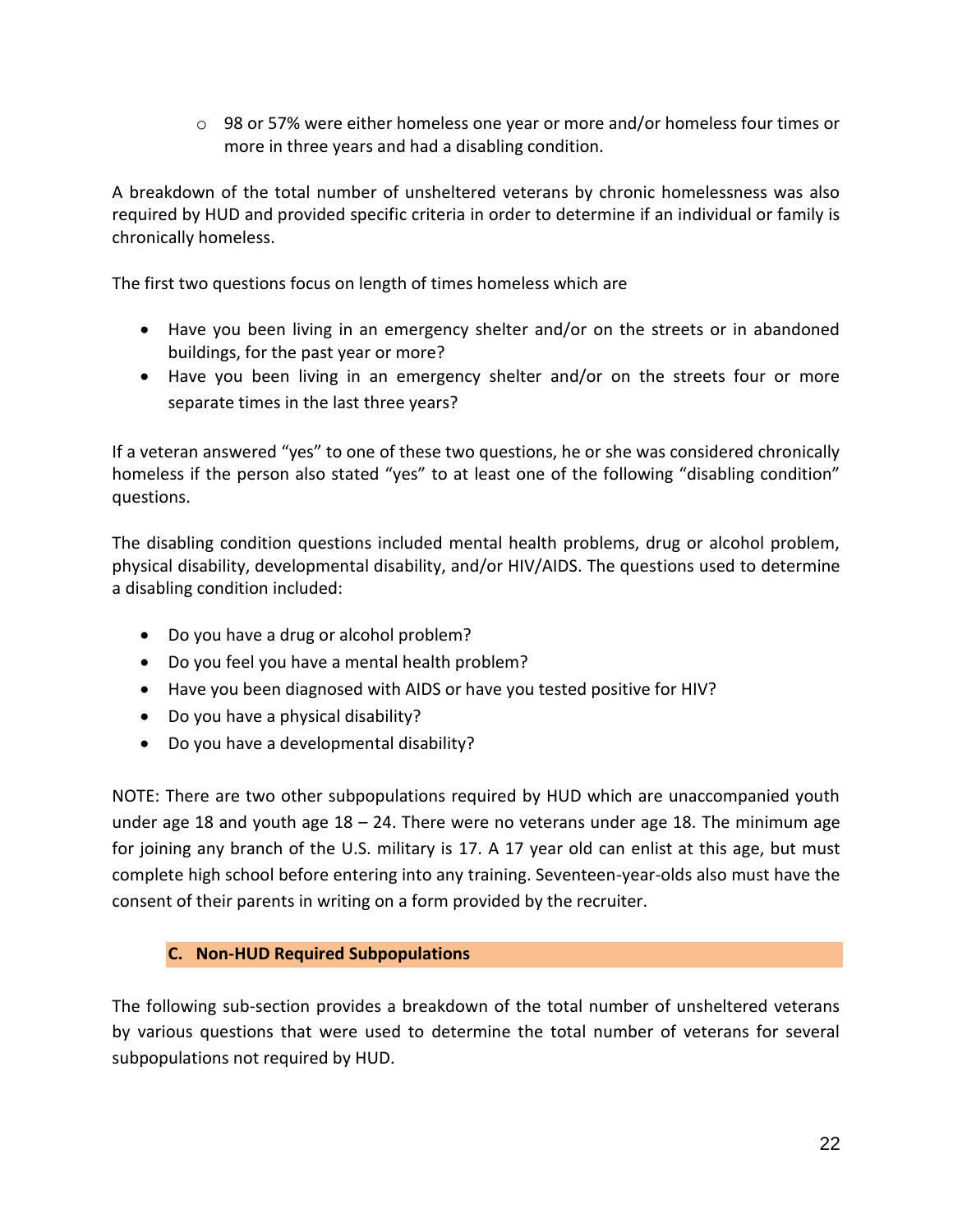- 1. **Persons Released from Correctional Institutions:** (During the last 12 months, were you released from a correctional institution such as a prison or jail after serving a court-order sentence?
	- $\circ$  38 or 22% of veterans were released from a correctional institution such as a prison or jail after serving a court-order sentence during the last 12 months.
- 2. **Persons with Physical Disabilities**: (Do you have a physical disability)?
	- o 68 or 39% of veterans had a physical disability.
- 3. **Persons with Developmental Disabilities**: (Do you have a developmental disability)?
	- o 21 or 12% of veterans had a developmental disability.
- 4. **Persons with a Chronic Health Condition**: (Do you have a chronic health condition such as diabetes, heart trouble, high blood pressure, seizures, hepatitis, respiratory problems, epilepsy, tuberculosis, or arthritis)?
	- o 78 or 45% of veterans had a chronic health condition.

Veterans who answered "yes" were also asked "is this condition expected to be long-continuing or of indefinite duration and to impede your ability to live independently."

> o Of those who answered "yes," 50 or 29% also stated that their condition was expected to be long-continuing or of indefinite duration and to impede your ability to live independently.

# **V. Sheltered Count**

## **A. HUD Required Subpopulations**

The following sub-section provides a breakdown of the 116 sheltered veterans by various questions that were used to determine the total number of veterans for several subpopulations required by HUD.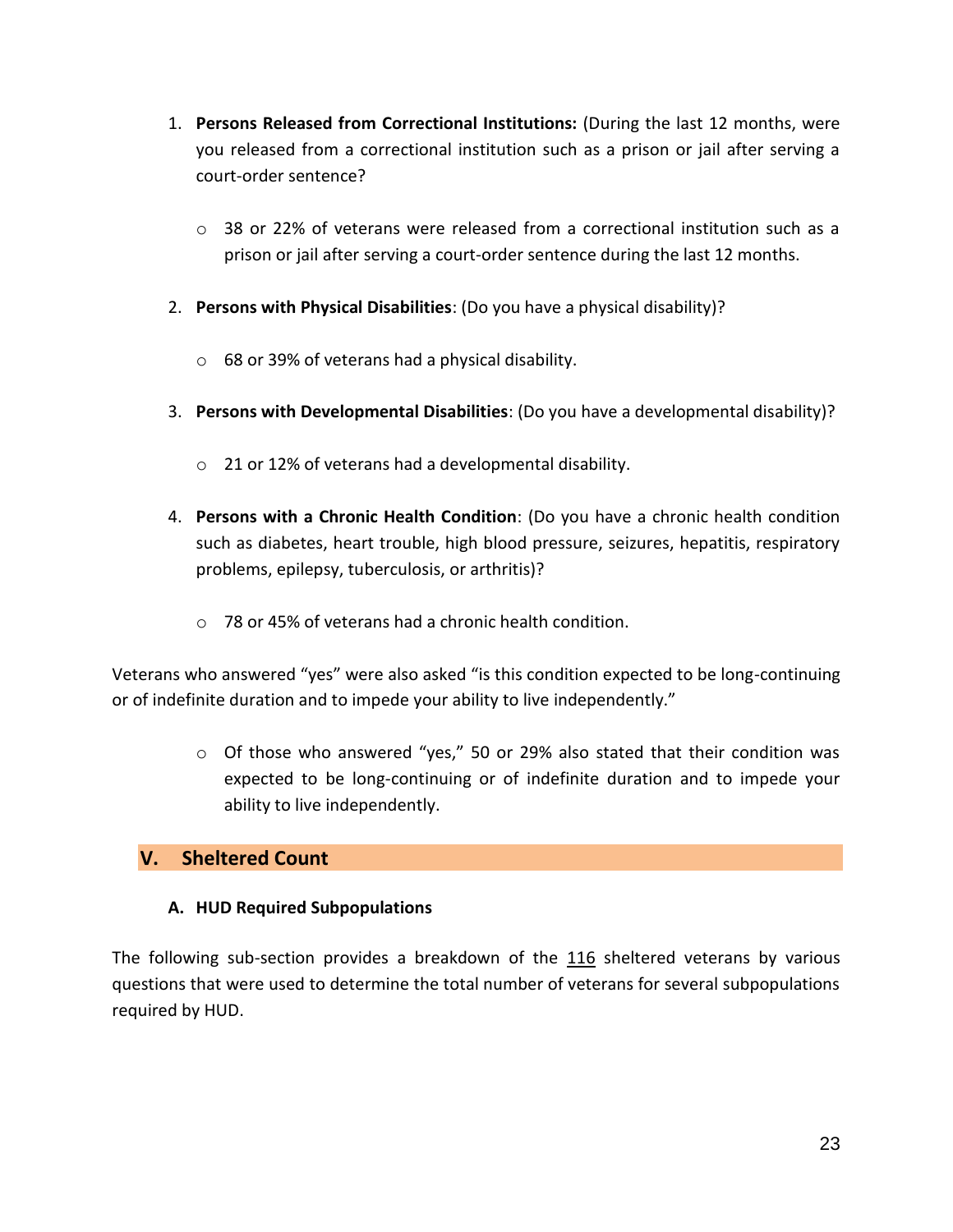- **1. Substance Abusers:** (Do you have a drug or alcohol problem)?
	- o 12 or 10% stated "yes."
- 2. **Mentally Ill:** (Do you feel you have a mental health problem)?
	- o 9 or 8% stated "yes."
- **3. Persons with HIV/AIDS:** (Have you been diagnosed with AIDS or have you tested positive for HIV)?
	- o 2 or 1% stated "yes."
- 4. **Victims of Domestic Violence:** (Have you ever been a victim of domestic or intimate partner violence)?
	- o 3 or 3% stated "yes."
- **5.** Chronically Homeless<sup>4</sup>
	- $\circ$  0 or 0% were either homeless one year or more and/or homeless four times or more in three years and had a disabling condition while living on the streets and/or in an emergency shelter.

 $\overline{a}$  $4$  A sheltered adult was considered chronically homeless if the person was in an emergency shelter and if the person fit within HUD's definition of chronic homelessness. The definition includes if the person had been living in an emergency shelter and/or on the streets or in abandoned buildings for the past year or more and/or if the person had been living in an emergency shelter and/or on the streets or in abandoned buildings four times or more during the last three years. In addition, according to HUD, the person must have a disabling condition which for the purposes of this survey included mental health problems, drug or alcohol problem, physical disability, developmental disability, chronic health condition, and/or HIV/AIDS. A family was considered chronically homeless if, according to HUD, there was at least one adult that fit within the definition of chronic homelessness described in the footnote above.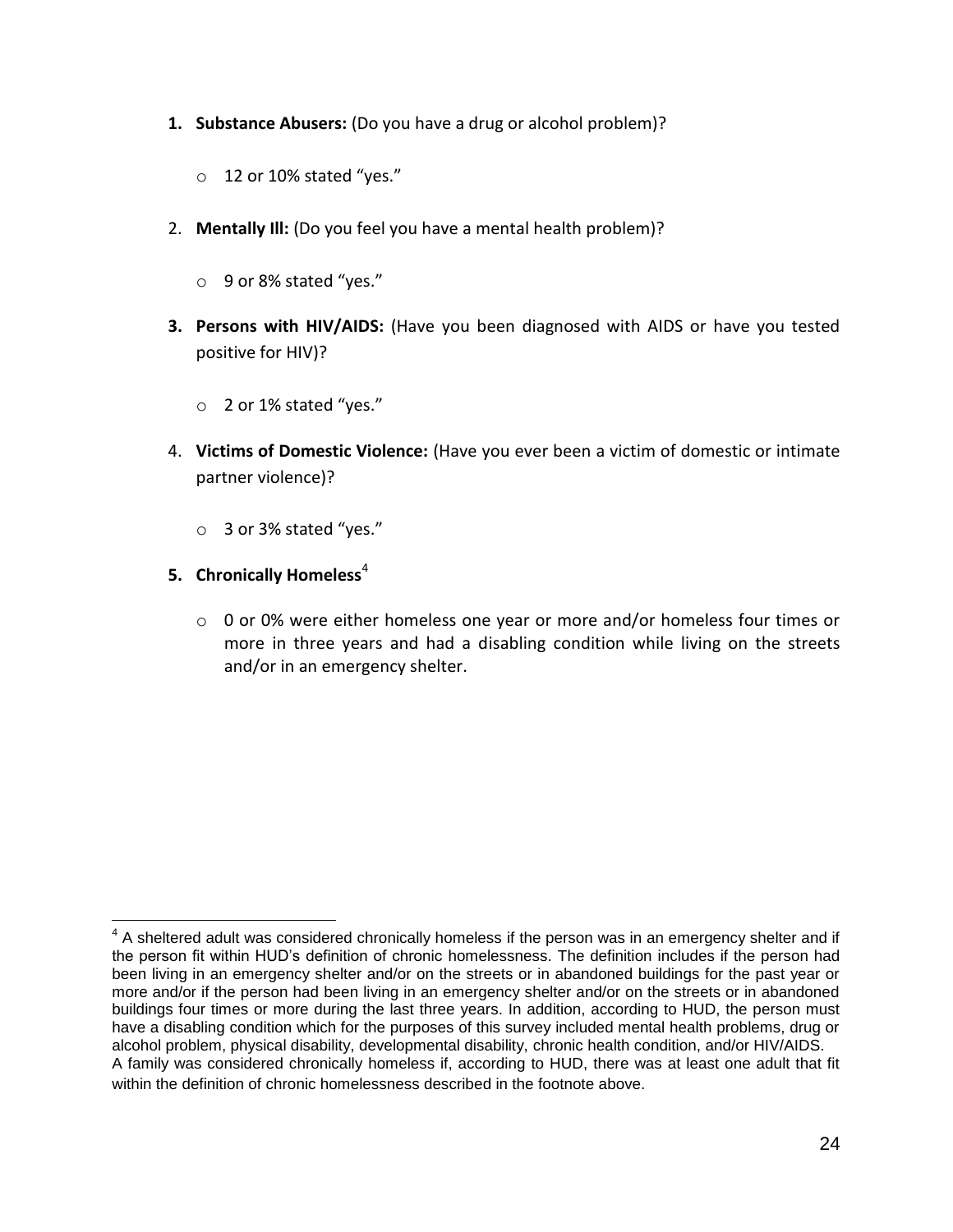# **VI. Next Steps**

Ending homelessness among Veterans by the end of 2015 is a national priority. Therefore, next steps in this report focus on ending homelessness among Veterans in Riverside County during the next two years.

Ending homelessness among veterans by 2015 became a national priority after Secretary of Veterans Affairs Eric K. Shinseki unveiled the department's comprehensive plan to end homelessness among veterans in five years at the National Summit on Ending Veterans Homelessness in November 2009. The following year, the U.S. Interagency Council on Homelessness (USICH) released *Opening Doors: Federal Strategic Plan to Prevent and End Homelessness (Opening Doors),* listed preventing and ending homelessness among veterans in five years as a primary goal. The approach to prevent and end homelessness in *Opening Doors* includes focusing on several subpopulations that helps stakeholders in jurisdictions such as Riverside County realize that the task of preventing and ending homelessness is possible.

The following recommendations focus on various subpopulations of veterans.

# **Recommendation #1**: Prevent and End Homelessness among Unsheltered Women Veterans

Of the 173 unsheltered veterans, 15 or 9% were women. The following table provides a breakdown of the subpopulation data that was collected for all veterans separating out men and women. The comparative data by gender reveals that a high percentage of men among men have several circumstances and impediments that likely contributed, and continue to contribute, to their state of homelessness. The comparison, however, reveals that a greater percentage of women among women have several circumstances and barriers that likely contributed, and continue to contribute, to their state of homelessness. Such circumstances and barriers include mental health and drug and alcohol problems, physical and developmental disabilities, domestic violence history, and chronic homelessness and health conditions.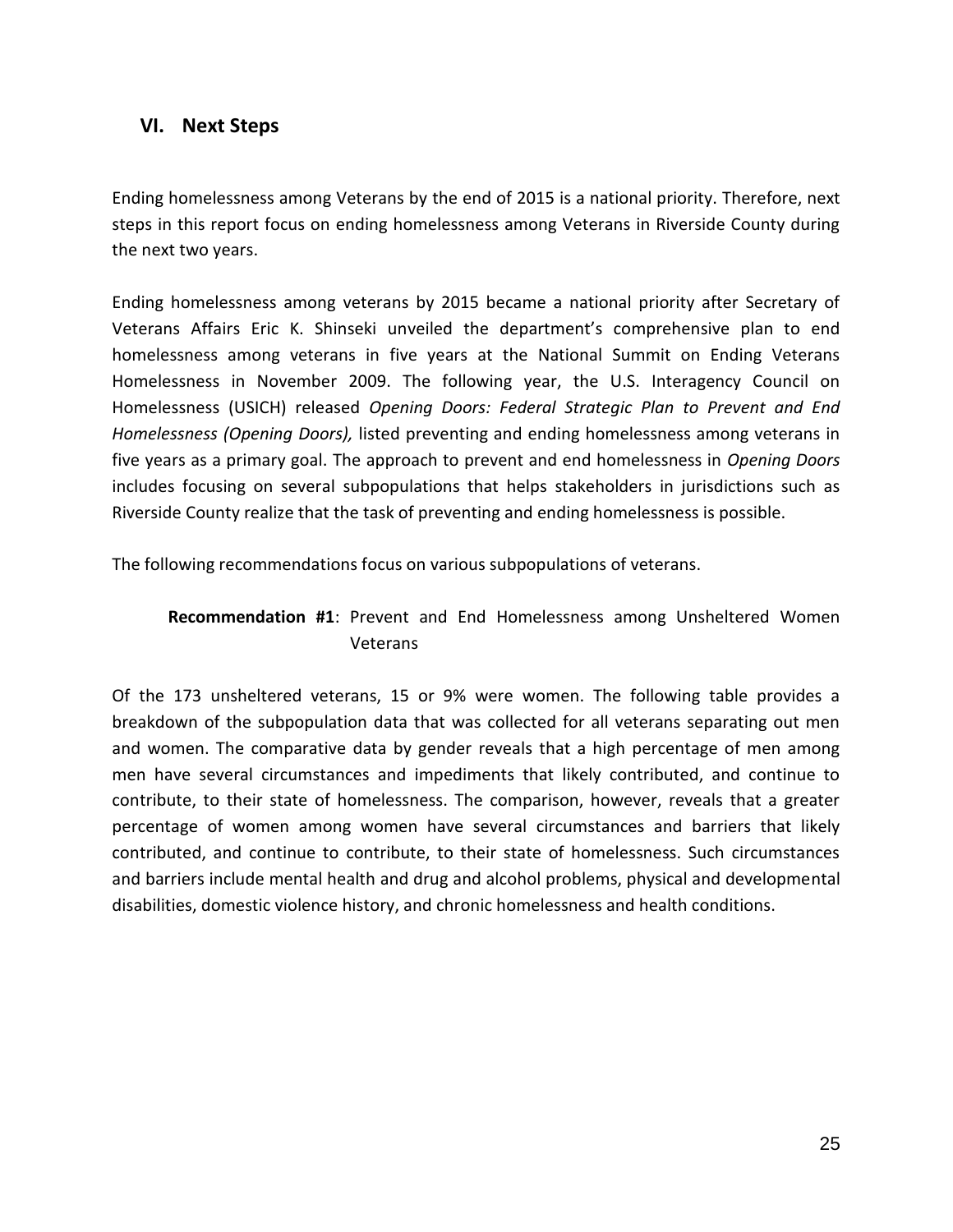| Subpopulations:                                 | Women                    |          | Men |          |
|-------------------------------------------------|--------------------------|----------|-----|----------|
|                                                 | #                        | %        | #   | %        |
| HUD-Required:                                   |                          |          |     |          |
| <b>Chronically Homeless Individuals</b>         | 12                       | 80       | 86  | 54       |
| <b>Chronically Homeless Families</b>            |                          |          |     |          |
| Persons with HIV/AIDS                           | $\overline{\phantom{a}}$ | 13       | 8   | 5        |
| Persons with Mental Health Problems             | 5                        | 33       | 43  | 27       |
| Persons with Drug or Alcohol Problems           | 7                        | 47       | 60  | 38       |
| <b>Victims of Domestic Violence</b>             | 10                       | 67       | 18  | 11       |
| Youth Ages 18 - 24                              | $\Omega$                 | $\Omega$ | 0   | $\Omega$ |
| <b>Non-HUD Required:</b>                        |                          |          |     |          |
| Persons with Chronic Health Conditions          | 8                        | 53       | 70  | 44       |
| Persons with Developmental Disabilities         | 6                        | 40       | 15  | 10       |
| Persons with Physical Disabilities              | 6                        | 40       | 62  | 39       |
| Persons released from Correctional Institutions | 6                        | 40       | 32  | 20       |

Table 4. Comparison of Unsheltered Women and Men

Also, of the 15 women who were veterans, 11 or nearly three-fourths (73%) were located in the cities of Palm Springs and Riverside.

## **Action Steps**

In order to prevent and end homelessness among veterans who are women, the following actions should be taken

- f. A meeting that includes veteran housing and service providers and other housing and service providers that focus on women should be initiated for the purposes of developing a specific plan to prevent and end homelessness among women who are veterans;
- g. The plan should include targeted street outreach to women who are veterans and
	- a housing first approach for women veterans who are chronically homeless;
	- a rapid re-housing approach for women veterans who are not chronically homeless;
	- a concentrated effort within the cities of Palm Springs and Riverside.
- h. Set a benchmark of no women veterans living on the streets in three years in order to align with the national priority to end homelessness among veterans;
- i. Develop a plan to end homelessness for any women veteran who becomes homeless within 30 days in order to align with the national priority within the Homeless Emergency Assistance and Rapid Transition to Housing Act of 2009 (HEARTH Act) which was signed into law in May, 2009;
- j. Make the creation, development, and implementation of the plan known to all public and private stakeholders throughout the County.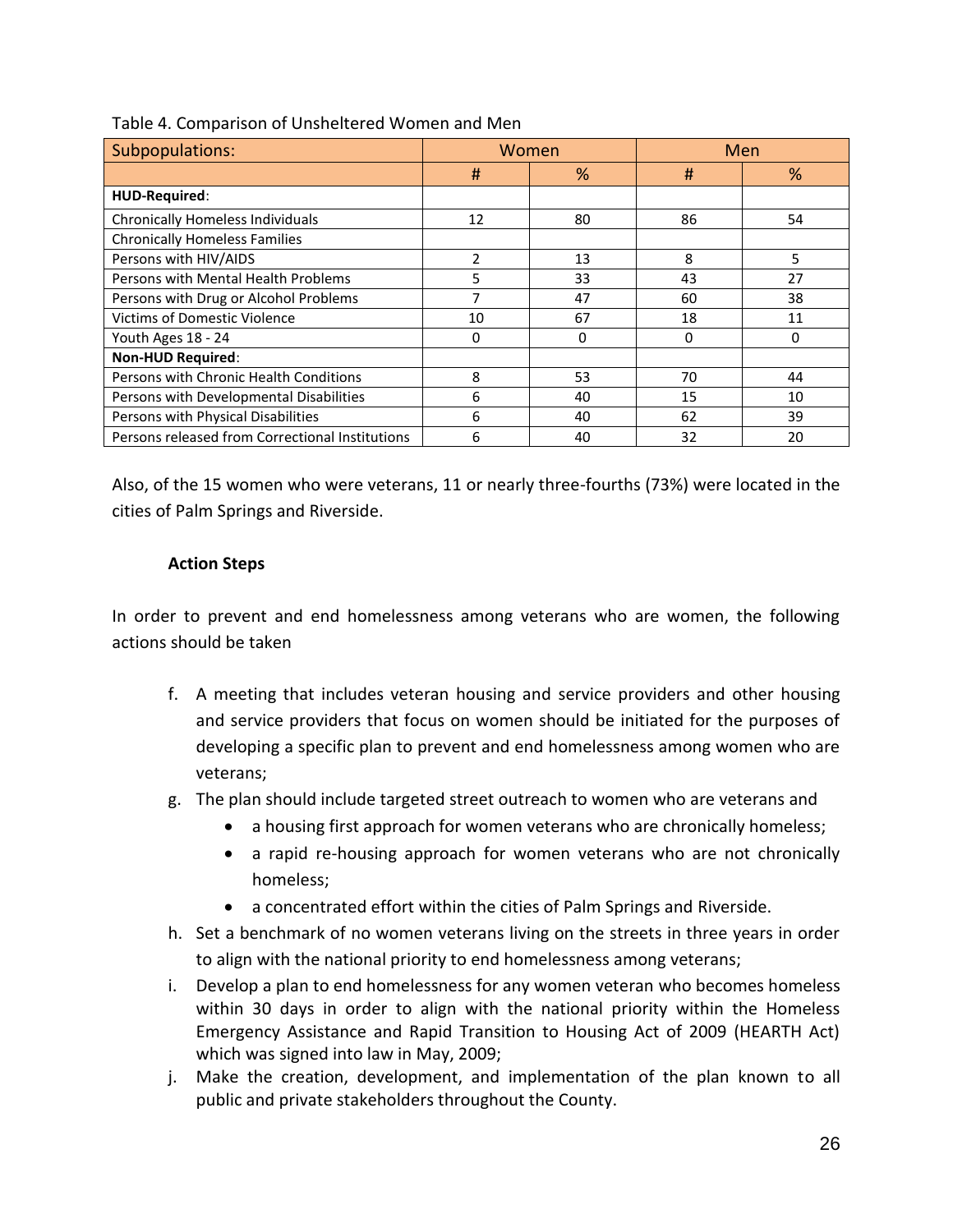# **Recommendation #2**: Prevent and End Homelessness among Unsheltered Senior Veterans

Of the 173 unsheltered veterans, 39 or 23% were seniors. The following table provides a breakdown of the subpopulation data that was collected for all veterans separating out seniors compared to the total population. The comparative data reveals that a high percentage of veterans have several circumstances and impediments that likely contributed, and continue to contribute, to their state of homelessness. The comparison, however, reveals that a smaller percentage of seniors among veterans have several circumstances and barriers that likely contributed, and continue to contribute, to their state of homelessness. Lessor circumstances and barriers include mental health and drug and alcohol problems, physical disabilities, domestic violence history, and chronic homelessness and health conditions.

| <b>Subpopulations:</b>                          | <b>Unsheltered Seniors</b> |    | <b>All Unsheltered Veterans</b> |    |
|-------------------------------------------------|----------------------------|----|---------------------------------|----|
|                                                 | #                          | %  | #                               | %  |
| HUD-Required:                                   |                            |    |                                 |    |
| Chronically Homeless Individuals                | 21                         | 54 | 98                              | 57 |
| <b>Chronically Homeless Families</b>            |                            |    |                                 |    |
| Persons with HIV/AIDS                           | 4                          | 10 | 10                              | 6  |
| Persons with Mental Health Problems             | 9                          | 23 | 48                              | 28 |
| Persons with Drug or Alcohol Problems           | 12                         | 31 | 67                              | 39 |
| <b>Victims of Domestic Violence</b>             | 6                          | 15 | 28                              | 16 |
| <b>Non-HUD Required:</b>                        |                            |    |                                 |    |
| Persons with Chronic Health Conditions          | 15                         | 39 | 78                              | 45 |
| Persons with Developmental Disabilities         | 5                          | 13 | 21                              | 12 |
| Persons with Physical Disabilities              | 14                         | 36 | 68                              | 39 |
| Persons released from Correctional Institutions |                            | 18 | 38                              | 22 |

Table 5. Comparison of Unsheltered Seniors and All Unsheltered Veterans

#### **Action Steps**

In order to prevent and end homelessness among veterans who are seniors, the following actions should be taken

- f. A meeting that includes veteran housing and service providers and other housing and service providers that focus on seniors should be initiated for the purposes of developing a specific plan to prevent and end homelessness among seniors who are veterans;
- g. The plan should include targeted street outreach to seniors who are veterans and
	- a housing first approach for senior veterans who are chronically homeless;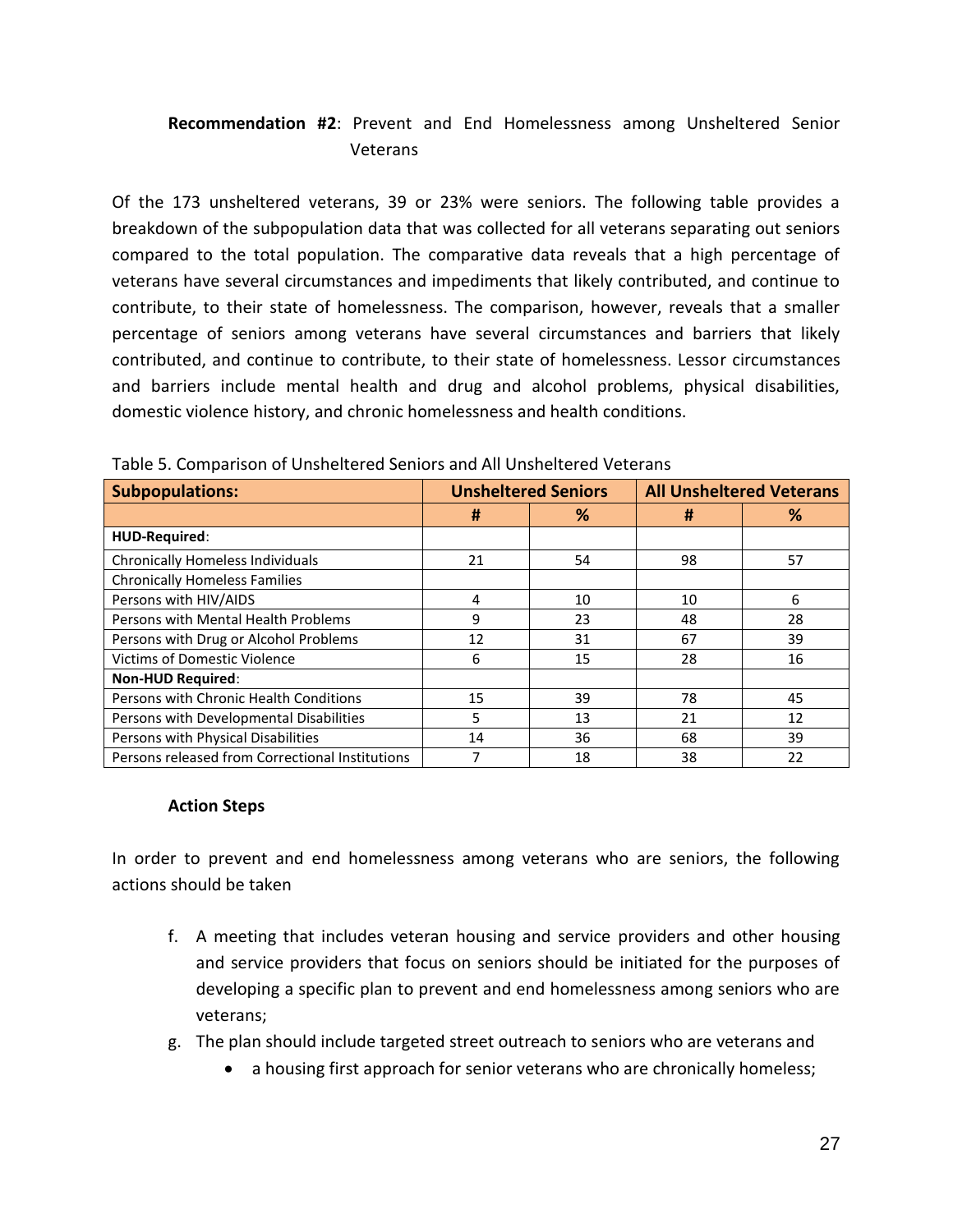- a rapid re-housing approach for seniors veterans who are not chronically homeless.
- h. Set a benchmark of no senior veterans living on the streets in three years in order to align with the national priority to end homelessness among veterans;
- i. Develop a plan to end homelessness for any senior veteran who becomes homeless within 30 days in order to align with the national priority within the Homeless Emergency Assistance and Rapid Transition to Housing Act of 2009 (HEARTH Act) which was signed into law in May, 2009;
- j. Make the creation, development, and implementation of the plan known to all public and private stakeholders throughout the County.

## **Recommendation #3**: Prevent and End Homelessness among Veterans with HIV/AIDS

Of the 173 unsheltered veterans, 10 or 6% had been diagnosed with AIDS or have been tested positive for HIV. Nine or 90% of them were chronically homeless. Other circumstances and barriers that likely contributed, and continue to contribute, to their state of chronic homelessness include

- 70% (7) had a mental health condition;
- 70% (7) had a drug or alcohol problem.

## **Action Steps**

In order to prevent and end homelessness among veterans who have HIV/AIDS, the following actions should be taken

- f. A meeting that includes veteran housing and service providers and other housing and service providers that focus on persons with HIV/AIDS should be initiated for the purposes of developing a specific plan to prevent and end homelessness among persons with HIV/AIDS who are veterans;
- g. The plan should include targeted street outreach to veterans with HIV/AIDS and
	- a housing first approach for all veterans with HIV/AIDS;
- h. Set a benchmark of no veterans with HIV/AIDS living on the streets by the end of the year to align with the national priority to end homelessness among veterans;
- i. Develop a plan to end homelessness for any senior veteran who becomes homeless within 30 days in order to align with the national priority within the Homeless Emergency Assistance and Rapid Transition to Housing Act of 2009 (HEARTH Act) which was signed into law in May, 2009;
- j. Make the creation, development, and implementation of the plan known to all public and private stakeholders throughout the County.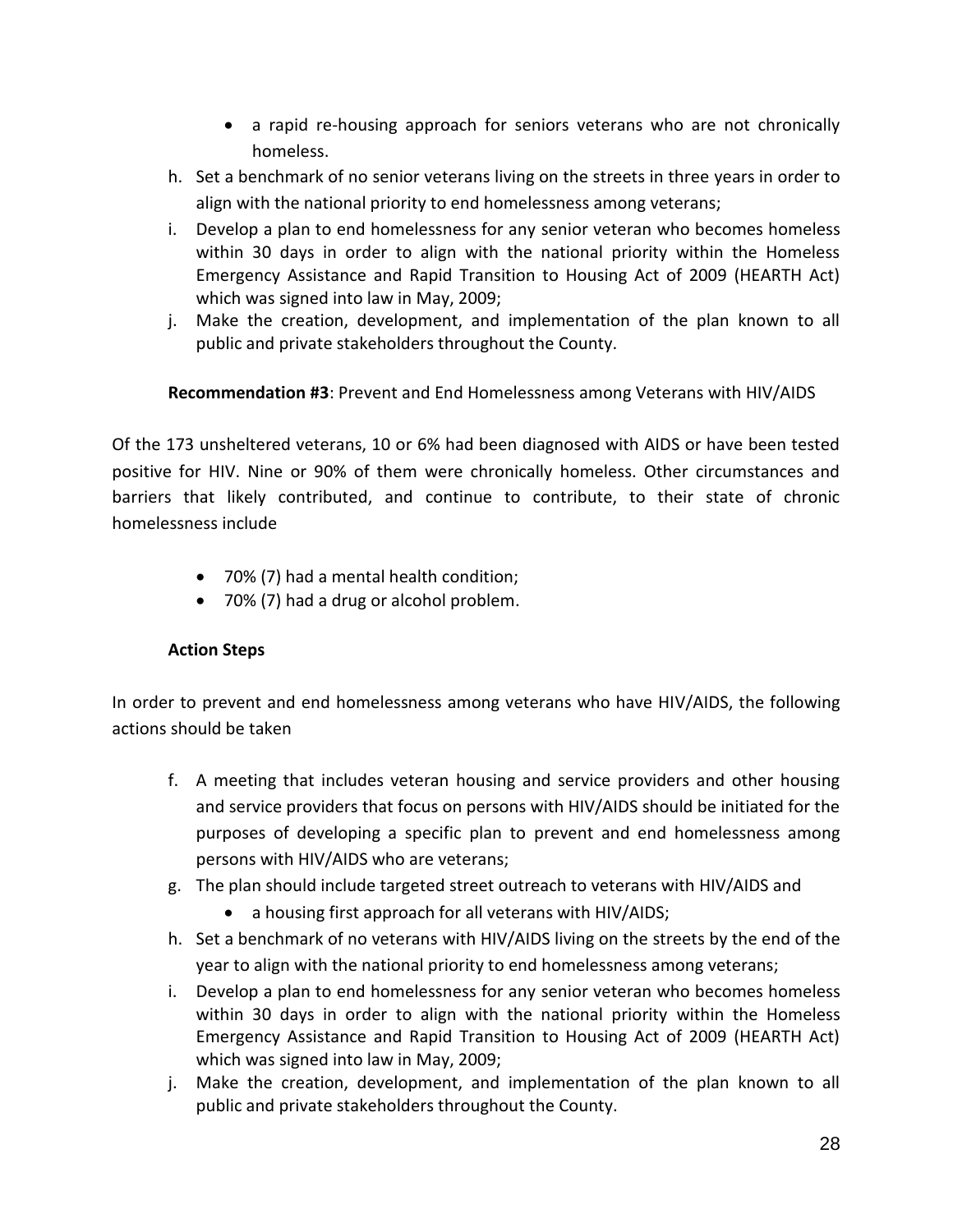# **Appendix A:**

# **A comparison of the number of unsheltered veterans counted in 2014 to the number counted in 2013 by jurisdiction**

| <b>Jurisdiction</b>          | 2014<br><b>Veterans Count</b> | 2013<br><b>Homeless Count</b> |
|------------------------------|-------------------------------|-------------------------------|
| <b>Cities:</b>               |                               |                               |
| <b>Banning</b>               | $\overline{2}$                | $\mathbf{1}$                  |
| Beaumont                     | $\overline{2}$                | $\mathbf{1}$                  |
| Blythe                       | 14                            | 11                            |
| Calimesa                     | $\mathbf 0$                   | $\mathbf 0$                   |
| Canyon Lake                  | $\mathbf 0$                   | $\boldsymbol{0}$              |
| <b>Cathedral City</b>        | 1                             | 6                             |
| Coachella                    | 5                             | 1                             |
| Corona                       | 5                             | 8                             |
| <b>Desert Hot Springs</b>    | $\mathbf 0$                   | $\boldsymbol{0}$              |
| Eastvale                     | $\mathbf 0$                   | $\mathbf 0$                   |
| Hemet                        | 11                            | 12                            |
| <b>Indian Wells</b>          | $\mathbf 0$                   | $\mathbf 0$                   |
| Indio                        | 9                             | 22                            |
| Jurupa Valley                | 6                             | 6                             |
| Lake Elsinore                | 7                             | 12                            |
| La Quinta                    | $\overline{2}$                | 1                             |
| Menifee (also Sun City)      | $\mathbf 1$                   | 1                             |
| Norco                        | 4                             | 5                             |
| Palm Desert                  | $\mathbf 0$                   | 1                             |
| Palm Springs                 | 10                            | 5                             |
| Perris                       | 8                             | 5                             |
| Rancho Mirage                | $\overline{1}$                | $\mathbf 0$                   |
| Riverside                    | 45                            | 63                            |
| San Jacinto                  | $\overline{2}$                | 1                             |
| Temecula                     | 4                             | 4                             |
| Wildomar                     | $\mathbf 0$                   | 5                             |
| Incorporated total:          | 149                           | 177                           |
| <b>Unincorporated Areas:</b> |                               |                               |
| Aguanga                      | $\mathbf{1}$                  | $\boldsymbol{0}$              |
| Anza                         | $\boldsymbol{0}$              | $\pmb{0}$                     |
| Cabazon                      | 3                             | $\pmb{0}$                     |
| East Hemet/Valle Vista       | 6                             | $\boldsymbol{0}$              |
| Homeland                     | $\pmb{0}$                     | $\boldsymbol{0}$              |
| Idyllwild                    | 4                             | $\boldsymbol{0}$              |
| Lakeland Village             | 4                             | $\mathbf{1}$                  |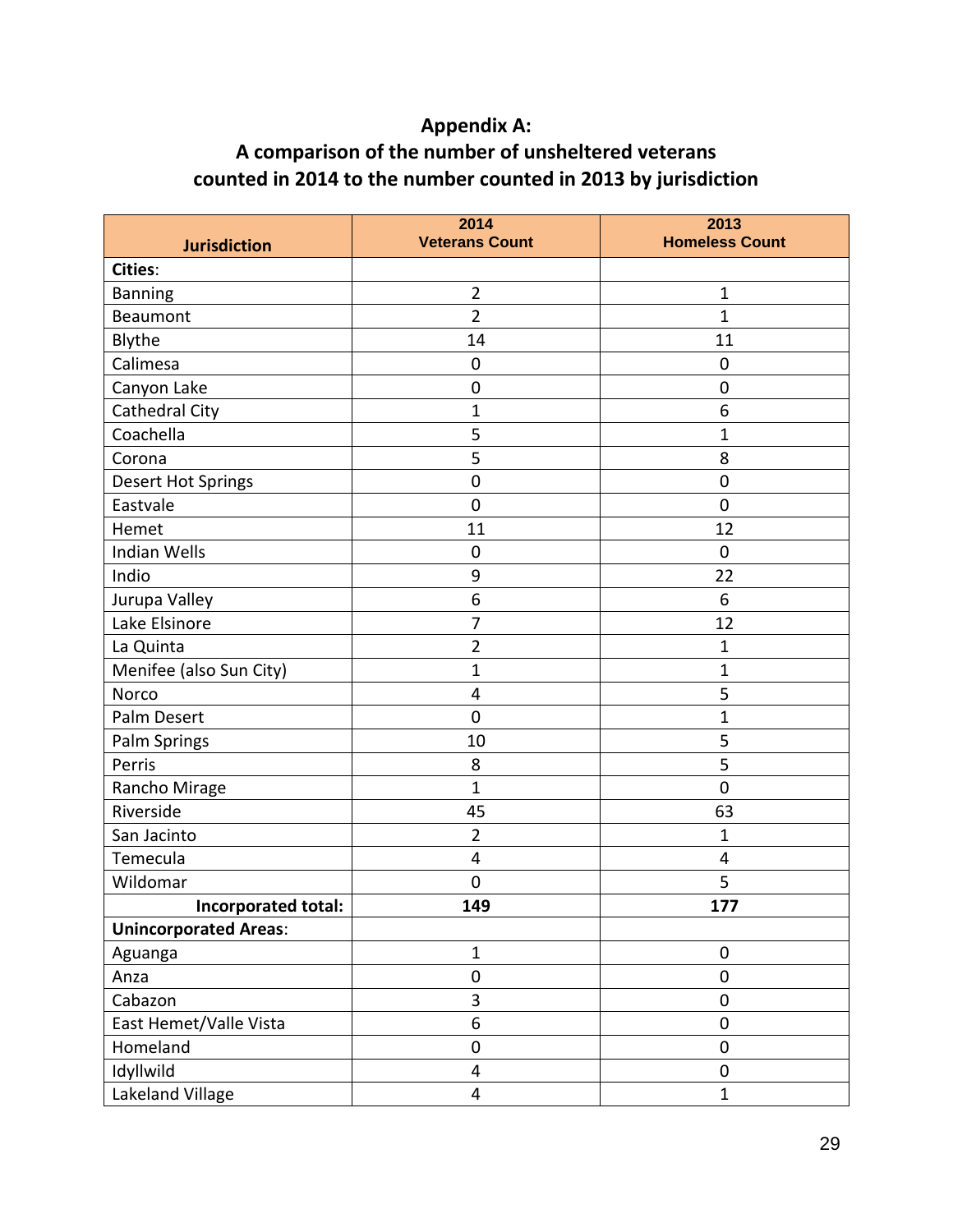| Meadowbrook                  |     |     |
|------------------------------|-----|-----|
| <b>Mead Valley</b>           |     |     |
| Mecca                        |     |     |
| Romoland                     |     |     |
| Sage                         |     |     |
| Thermal                      |     |     |
| <b>Thousand Palms</b>        |     |     |
| <b>Unincorporated total:</b> | 21  |     |
| <b>Unknown</b>               |     |     |
| <b>Total:</b>                | 173 | 180 |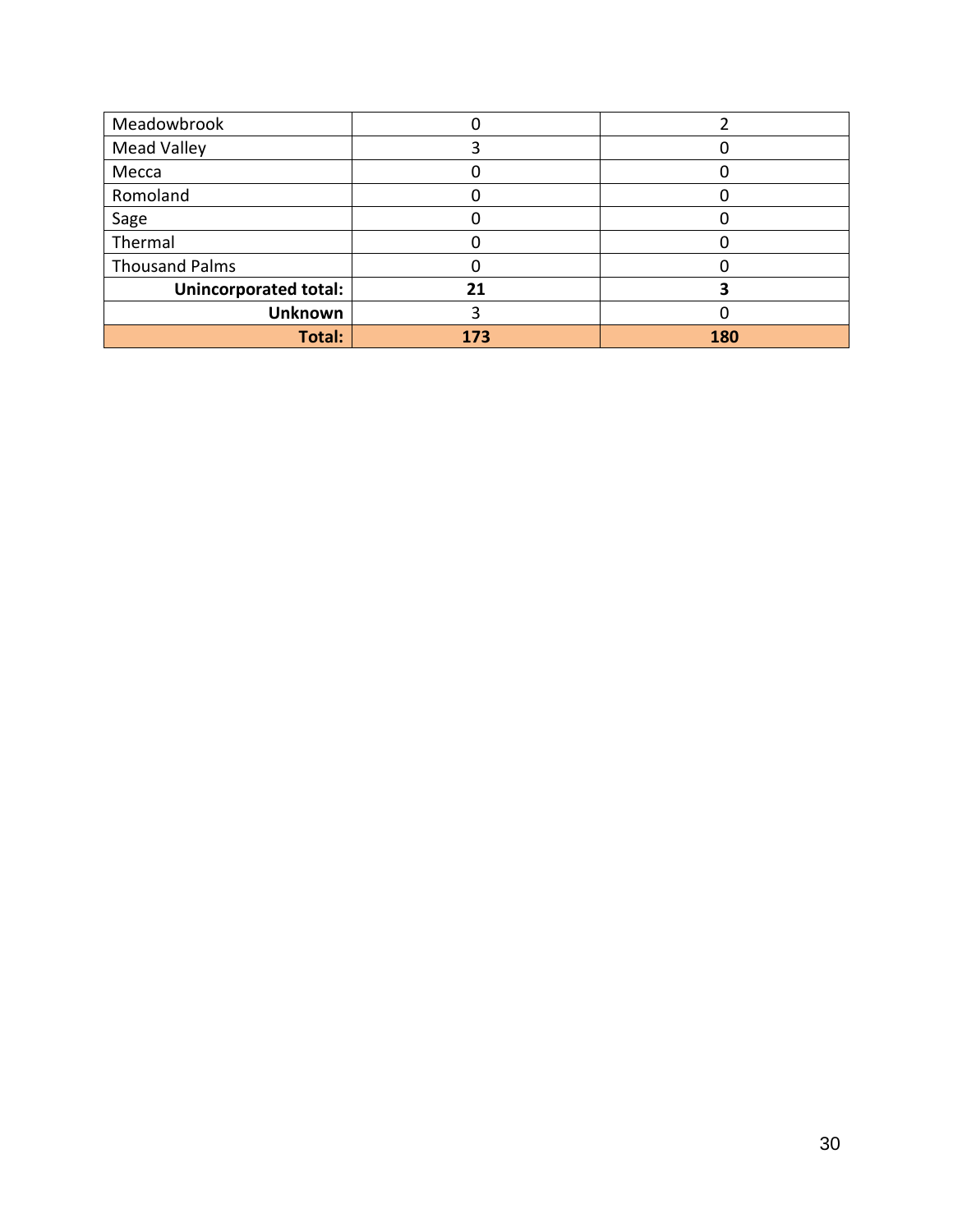## **Appendix B: Women Veterans (Unsheltered)**

#### 9% of Unsheltered Veterans were Women

Of the 173 unsheltered veterans, 15 or 9% were women. A breakdown of these 15 veterans by the information gathered through the survey questions include:

## **Hispanic/Latino**

7% or (1) was Hispanic/Latino;

## **Race/Ethnicity**

20% (3) were African American or Black; 7% (1) was American Indian or Alaskan Native; 0% (0) was Asian; 0% (0) was Native Hawaiian or Pacific Islander; 33% (5) were White; and 33% (5) were multiple races or Other;

**Age**

0% (0) was ages 18 – 24; 7% (3) were ages 25 - 29; 27% (4) were between the ages of 40  $-$  49; 60% (9) were between the ages of 50 – 61; and 7% (1) was age 62+;

#### **State Born**

60% (9) were born in California;

#### **Chronically Homeless**

80% (12) were chronically homeless;

#### **Homeless One Year or More**

87% (13) were homeless one year or more;

## **Homeless at Least Four Times in Last Three Years**

60% (9) were homeless at least four times in the last three years;

## **Physical Disability**

40% (6) had a physical disability;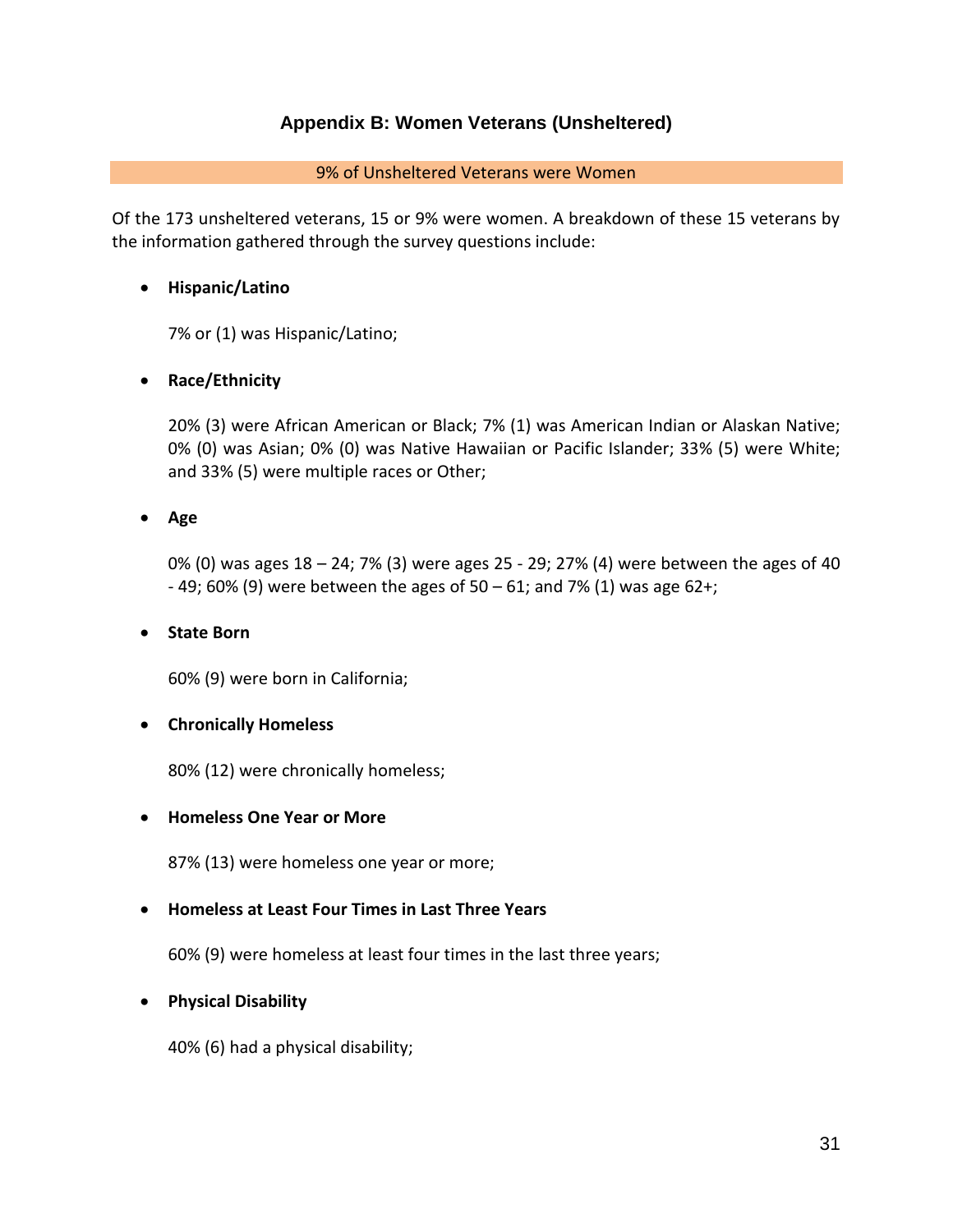## **Developmental Disability**

40% (6) had a developmental disability;

## **Chronic Health Condition**

53% (8) had a chronic health condition such as diabetes, heart trouble, high blood pressure, seizures, hepatitis, respiratory problems, epilepsy, tuberculosis, or arthritis;

## **HIV/AIDS**

13% (2) had been diagnosed with AIDS or had tested positive for HIV;

## **Mental Illness**

33% (5) had a mental health condition;

#### **•** Substance Abuse

47% (7) had a drug or alcohol problem;

#### **•** Domestic Violence

67% (10) had been a victim of domestic or intimate partner violence;

#### **Released from Prison**

40% (6) were released from a correctional institution such as a prison or jail after serving a court-ordered sentence during the past 12 months.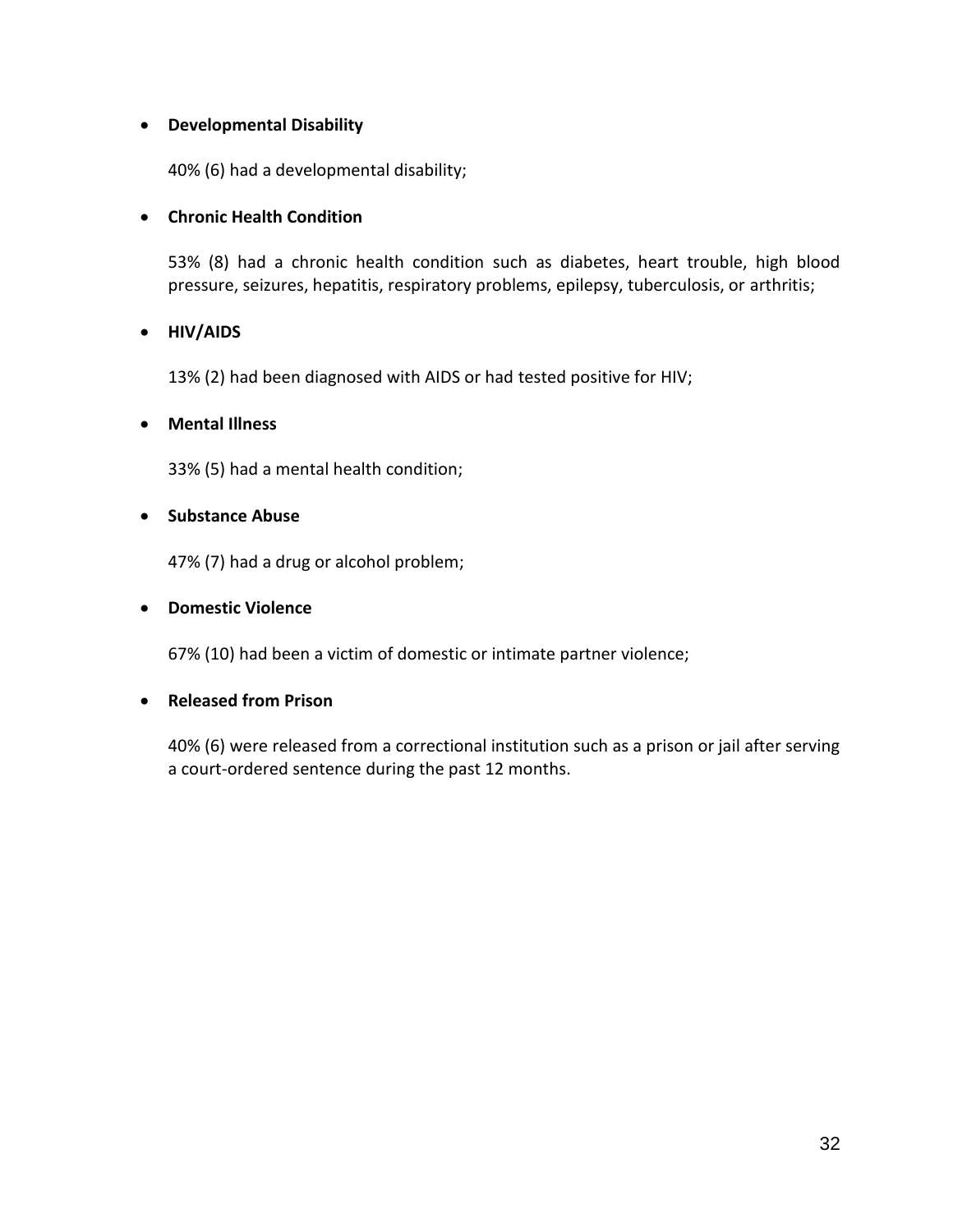# **Appendix C: Chronically Homeless Veterans (Unsheltered)**

#### 57% of Unsheltered Veterans were Chronically Homeless

Of the 173 unsheltered veterans, 98 or 57% were chronically homeless. A breakdown of these 98 veterans by the information gathered through the survey questions include:

#### **Gender**

88% (86) were men and 12% (12) were women;

#### **Hispanic/Latino**

8% or (8) were Hispanic/Latino;

#### **Race/Ethnicity**

15% (15) were African American or Black; 4% (4) were American Indian or Alaskan Native; 0% (0) was Asian; 1% (1) was Native Hawaiian or Pacific Islander; 63% (62) were White; and 14% (14) were multiple races or Other; (note: responses were not recorded for 2 veterans or 2%);

#### **Age**

0% (0) was ages 18 – 24; 4% (4) were ages 25 - 29; 10% (10) were between the ages of 30 – 39; 20% (19) were between the ages of 40 - 49; 44% (45) were between the ages of 50 – 61; and 22% (21) were age 62+;

#### **State Born**

52% (51) were born in California;

#### **Homeless One Year or More**

95% (93) were homeless one year or more;

#### **Homeless at Least Four Times in Last Three Years**

66% (65) were homeless at least four times in the last three years;

#### **Physical Disability**

63% (62) had a physical disability;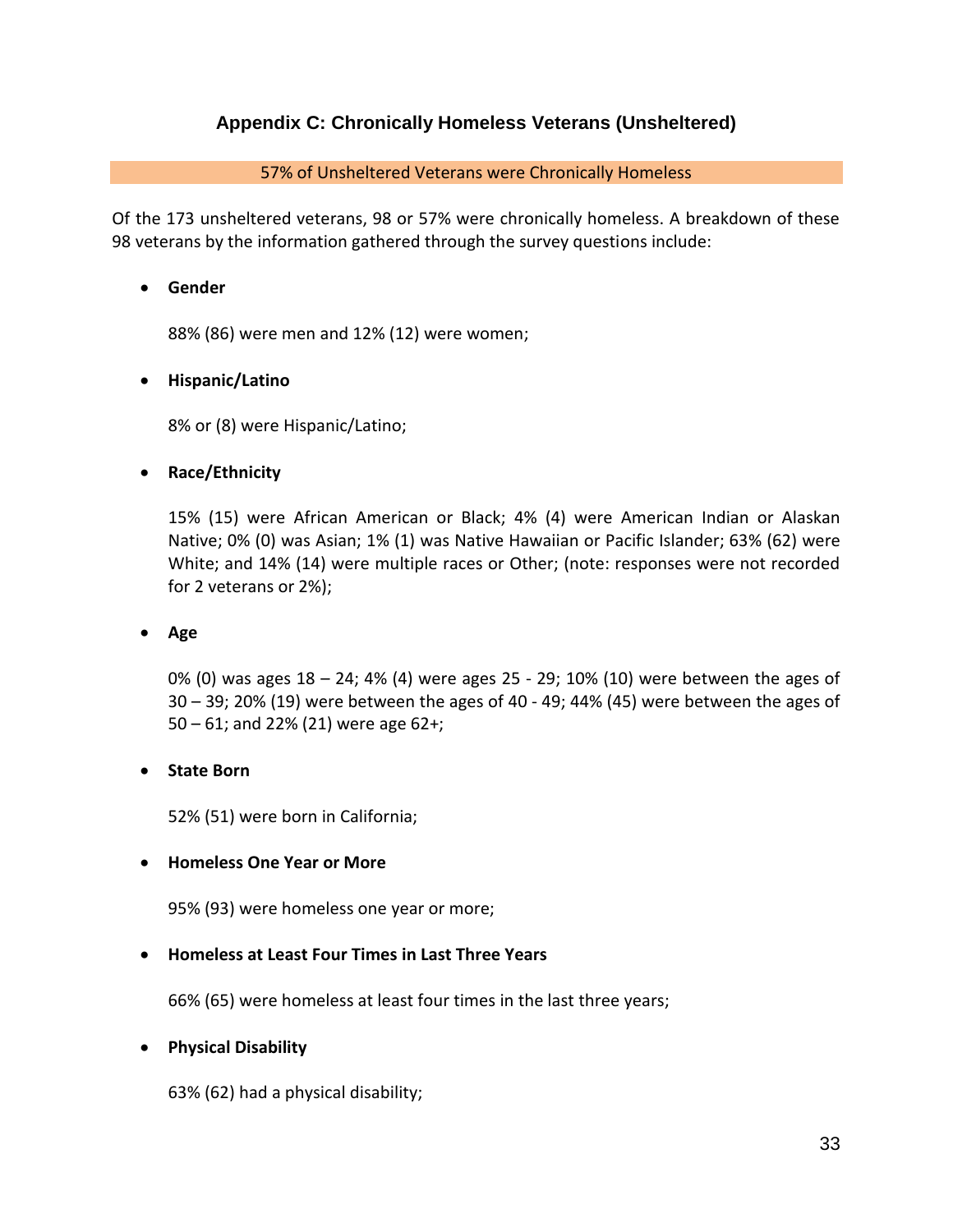## **Developmental Disability**

16% (16) had a developmental disability;

#### **Chronic Health Condition**

61% (60) had a chronic health condition such as diabetes, heart trouble, high blood pressure, seizures, hepatitis, respiratory problems, epilepsy, tuberculosis, or arthritis;

## **HIV/AIDS**

9% (9) had been diagnosed with AIDS or had tested positive for HIV;

#### **Mental Illness**

43% (42) had a mental health condition;

#### **•** Substance Abuse

61% (60) had a drug or alcohol problem;

#### **Domestic Violence**

26% (25) had been a victim of domestic or intimate partner violence;

#### **Released from Prison**

27% (26) were released from a correctional institution such as a prison or jail after serving a court-ordered sentence during the past 12 months.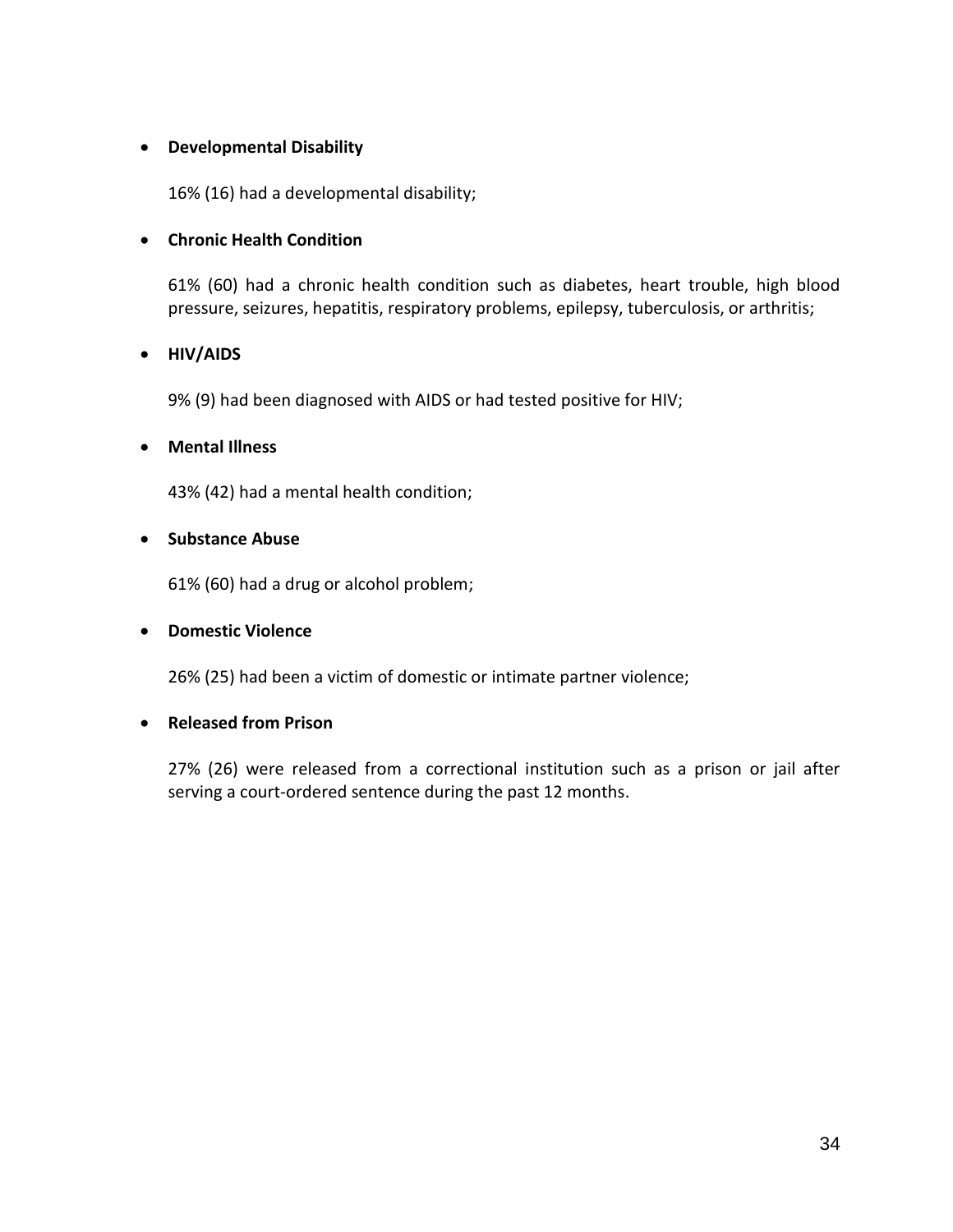# **Appendix D: Persons with HIV/AIDS (Unsheltered)**

#### 6% of Unsheltered Veterans were Persons with HIV/AIDS

Of the 173 unsheltered veterans, 10 or 6% were persons who have been diagnosed with AIDS or have been tested positive for HIV. A breakdown of these 10 veterans by the information gathered through the survey questions include:

#### **Gender**

80% (8) were men and 20% (2) were women;

## **Hispanic/Latino**

10% or (1) was Hispanic/Latino;

## **Race/Ethnicity**

0% (0) were African American or Black; 0% (0) was American Indian or Alaskan Native; 0% (0) was Asian; 0% (0) was Native Hawaiian or Pacific Islander; 60% (6) were White; and 40% (4) were multiple races or Other;

#### **Age**

0% (0) was ages 18 – 24; 0% (0) was ages 25 - 29; 10% (1) was between the ages of 30 - 39; 30% (3) were between the ages 40 – 49; 20% (2) were between the ages of  $50 - 61$ ; and 40% (4) was age 62+;

#### **State Born**

70% (7) were born in California;

#### **Chronically Homeless**

90% (9) were chronically homeless;

#### **Homeless One Year or More**

90% (9) were homeless one year or more;

#### **Homeless at Least Four Times in Last Three Years**

70% (7) were homeless at least four times in the last three years;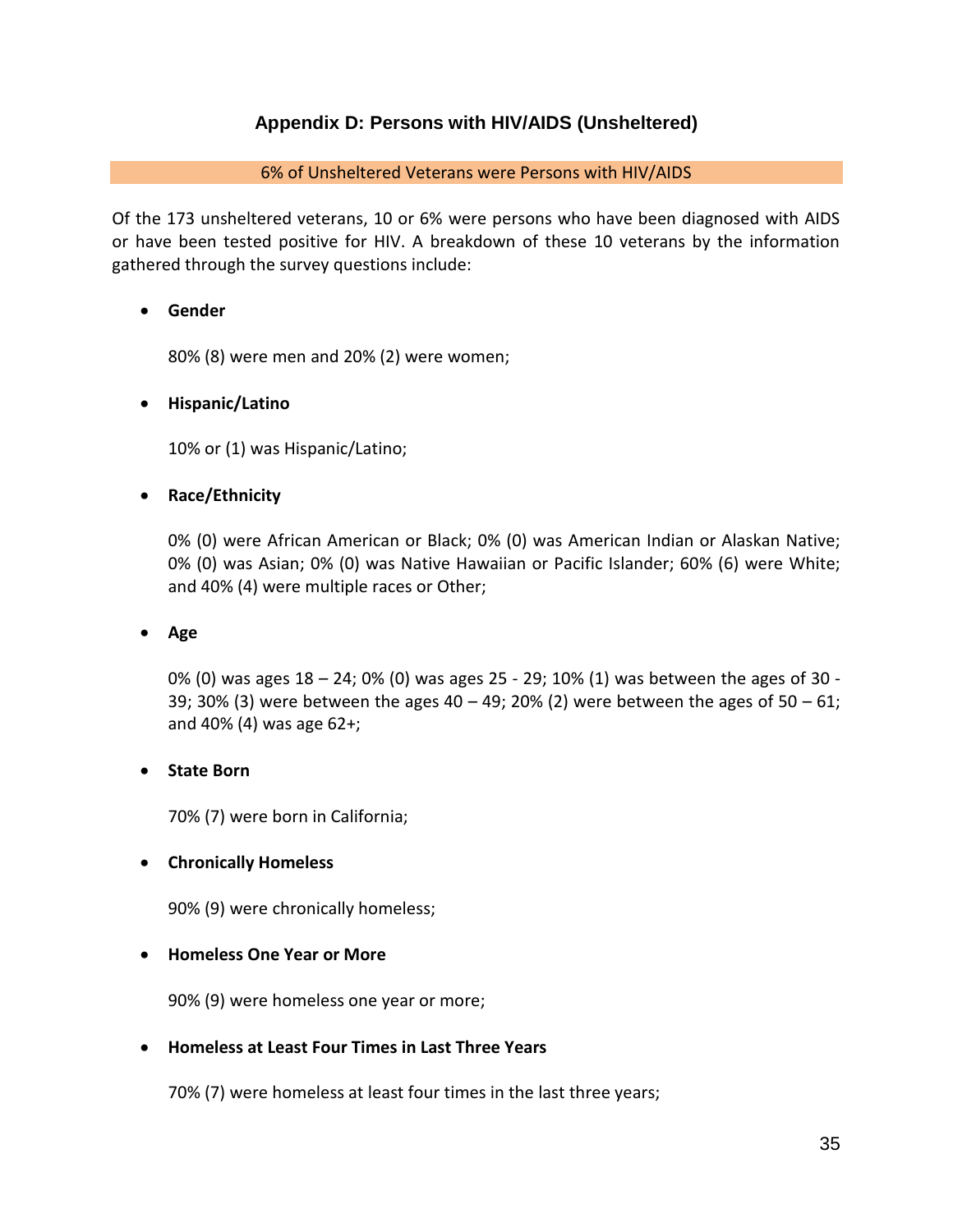## **Physical Disability**

100% (10) had a physical disability;

## **Developmental Disability**

70% (7) had a developmental disability;

## **Chronic Health Condition**

100% (10) had a chronic health condition such as diabetes, heart trouble, high blood pressure, seizures, hepatitis, respiratory problems, epilepsy, tuberculosis, or arthritis;

## **Mental Illness**

70% (7) had a mental health condition;

## **•** Substance Abuse

70% (7) had a drug or alcohol problem;

## **•** Domestic Violence

40% (4) had been a victim of domestic or intimate partner violence;

## **Released from Prison**

40% (4) were released from a correctional institution such as a prison or jail after serving a court-ordered sentence during the past 12 months.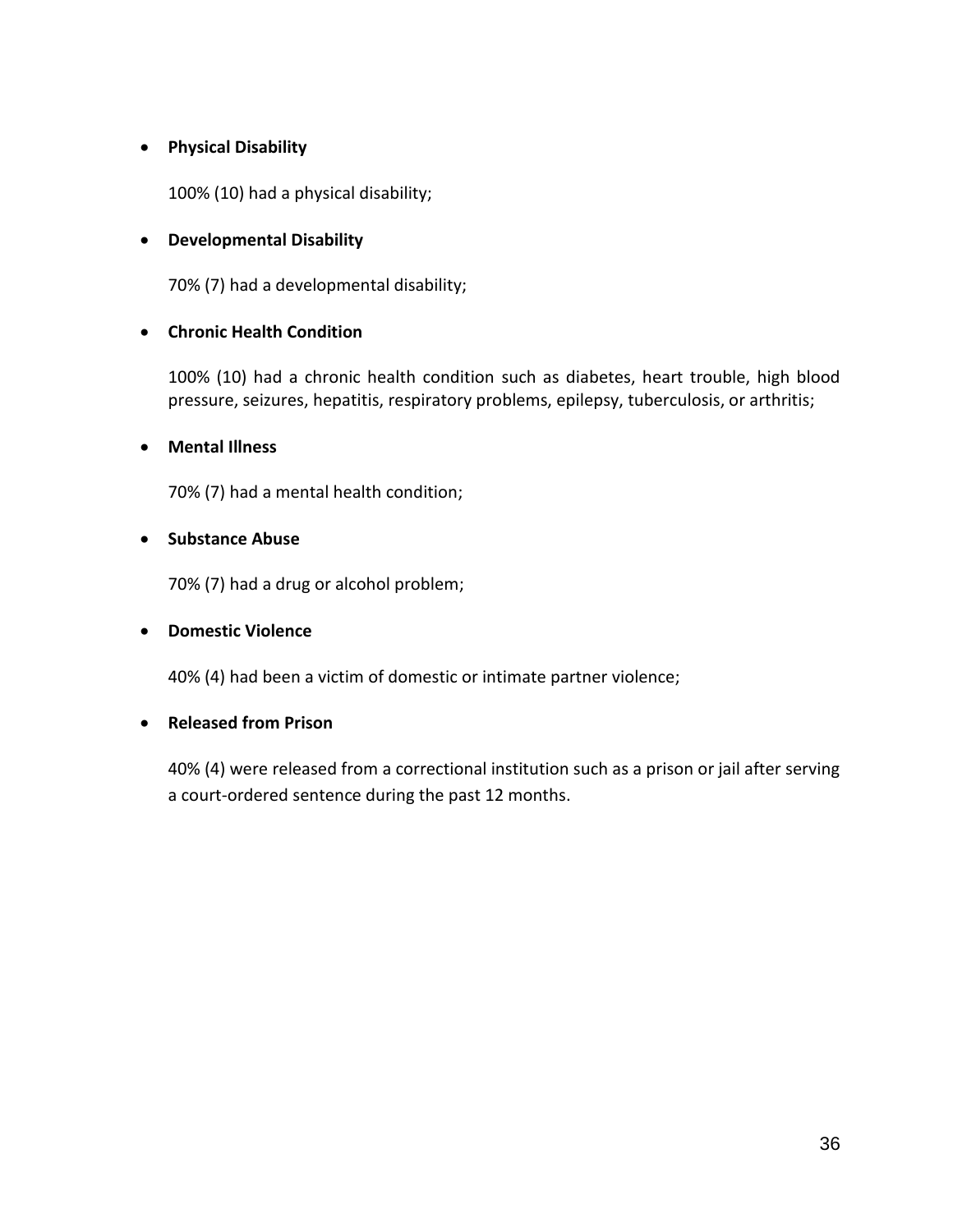# **Appendix E: Persons released from Correctional Institutions (Unsheltered)**

#### 22% of Unsheltered Veterans were Persons released from Correctional Institutions

Of the 173 unsheltered veterans, 38 or 22% were persons who were released from a correctional institution such as a prison or jail after serving a court-ordered sentence during the last 12 months. A breakdown of these 10 veterans by the information gathered through the survey questions include:

#### **Gender**

84% (32) were men and 16% (6) were women;

## **Hispanic/Latino**

18% or (7) were Hispanic/Latino;

## **Race/Ethnicity**

16% (6) were African American or Black; 0% (0) was American Indian or Alaskan Native; 0% (0) was Asian; 0% (0) was Native Hawaiian or Pacific Islander; 58% (22) were White; and 24% (9) were multiple races or Other; (note: an answer for one person was not recorded);

#### **Age**

0% (0) was ages 18 – 24; 3% (1) was ages 25 - 29; 10% (4) were between the ages of 30 - 39; 24% (9) were between the ages 40 - 49; 45% (17) were between the ages of 50 - 61; and 18% (7) was age 62+;

#### **State Born**

55% (21) were born in California;

## **Chronically Homeless**

68% (26) were chronically homeless;

#### **Homeless One Year or More**

90% (34) were homeless one year or more;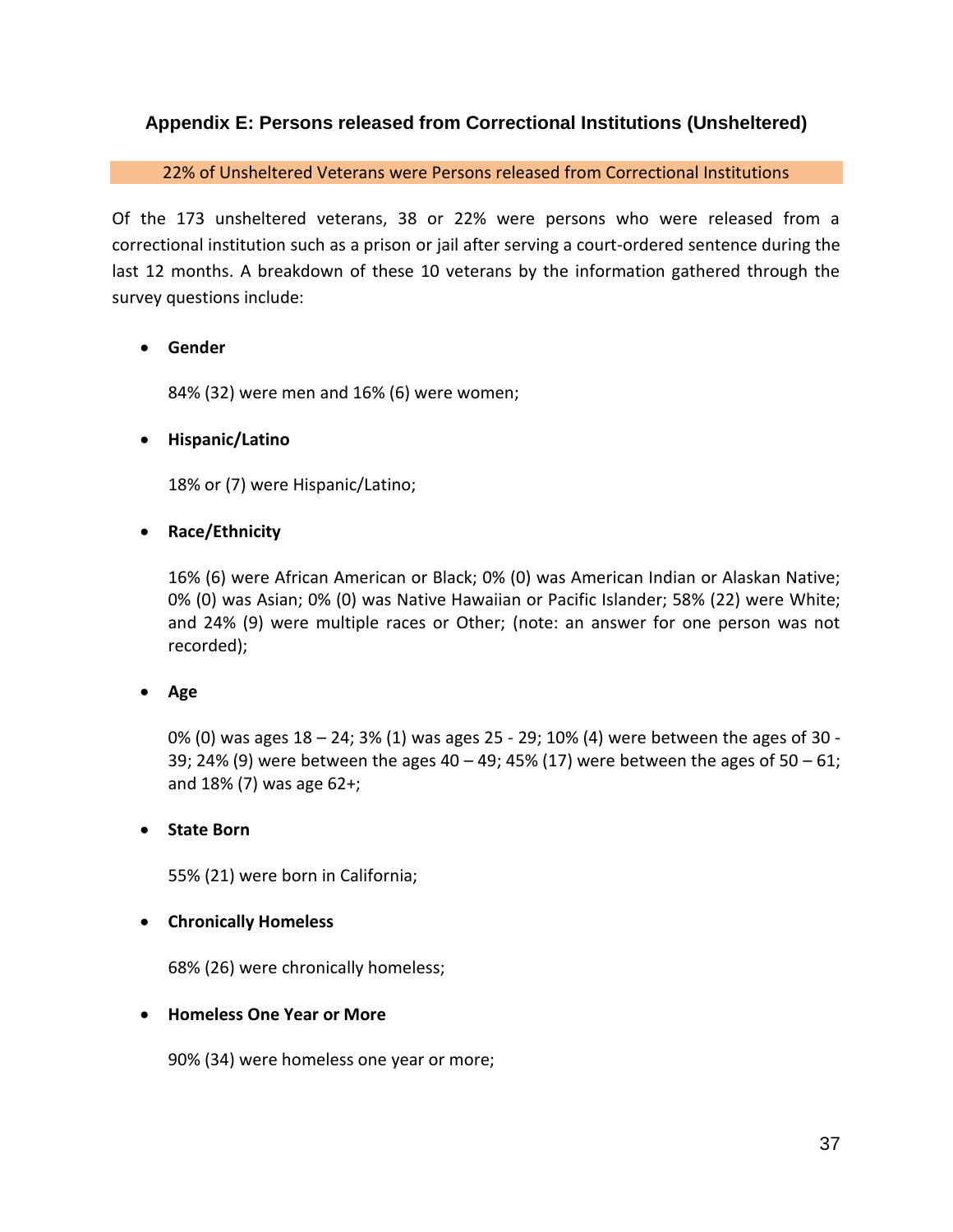## **Homeless at Least Four Times in Last Three Years**

61% (23) were homeless at least four times in the last three years;

## **Physical Disability**

45% (17) had a physical disability;

## **Developmental Disability**

16% (6) had a developmental disability;

## **Chronic Health Condition**

58% (22) had a chronic health condition such as diabetes, heart trouble, high blood pressure, seizures, hepatitis, respiratory problems, epilepsy, tuberculosis, or arthritis;

#### **HIV/AIDS**

11% (4) had been diagnosed with AIDS or had tested positive for HIV;

## **Mental Illness**

37% (14) had a mental health condition;

#### **•** Substance Abuse

50% (19) had a drug or alcohol problem;

#### **Domestic Violence**

24% (9) had been a victim of domestic or intimate partner violence.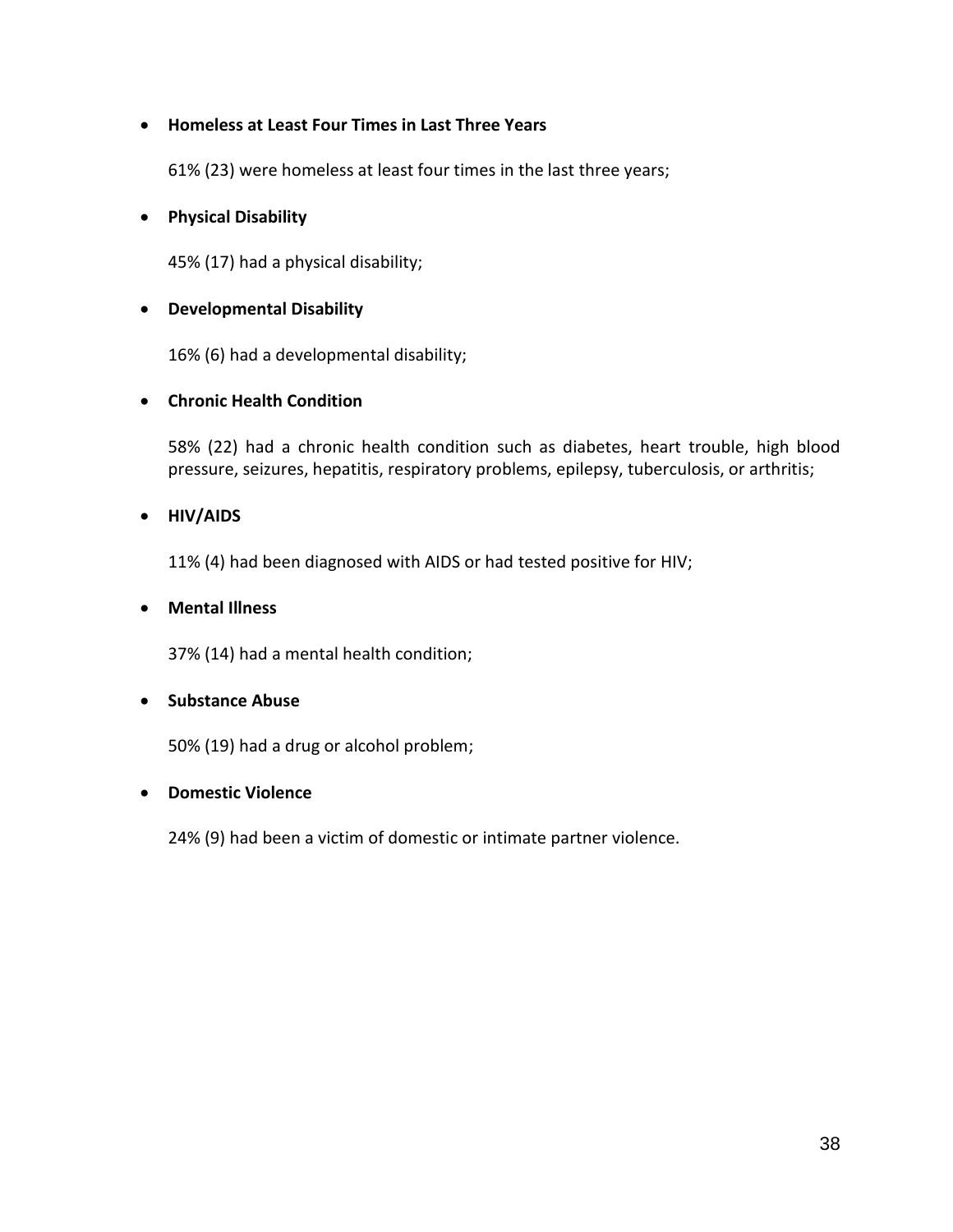# **Appendix F: Seniors (Unsheltered)**

## 23% of Unsheltered Veterans were Seniors

Of the 173 unsheltered veterans, 39 or 23% were seniors. A breakdown of these 39 veterans by the information gathered through the survey questions include:

## **Gender**

97% (32) were men and 3% (1) was a woman;

## **Hispanic/Latino**

10% or (4) were Hispanic/Latino;

## **Race/Ethnicity**

8% (3) were African American or Black; 3% (1) was American Indian or Alaskan Native; 0% (0) was Asian; 3% (1) was Native Hawaiian or Pacific Islander; 64% (25) were White; and 18% (7) were multiple races or Other; (note: an answer for two persons were not recorded);

## **State Born**

28% (11) were born in California;

## **Chronically Homeless**

54% (21) were chronically homeless;

#### **Homeless One Year or More**

74% (29) were homeless one year or more;

## **Homeless at Least Four Times in Last Three Years**

56% (22) were homeless at least four times in the last three years;

## **Physical Disability**

36% (14) had a physical disability;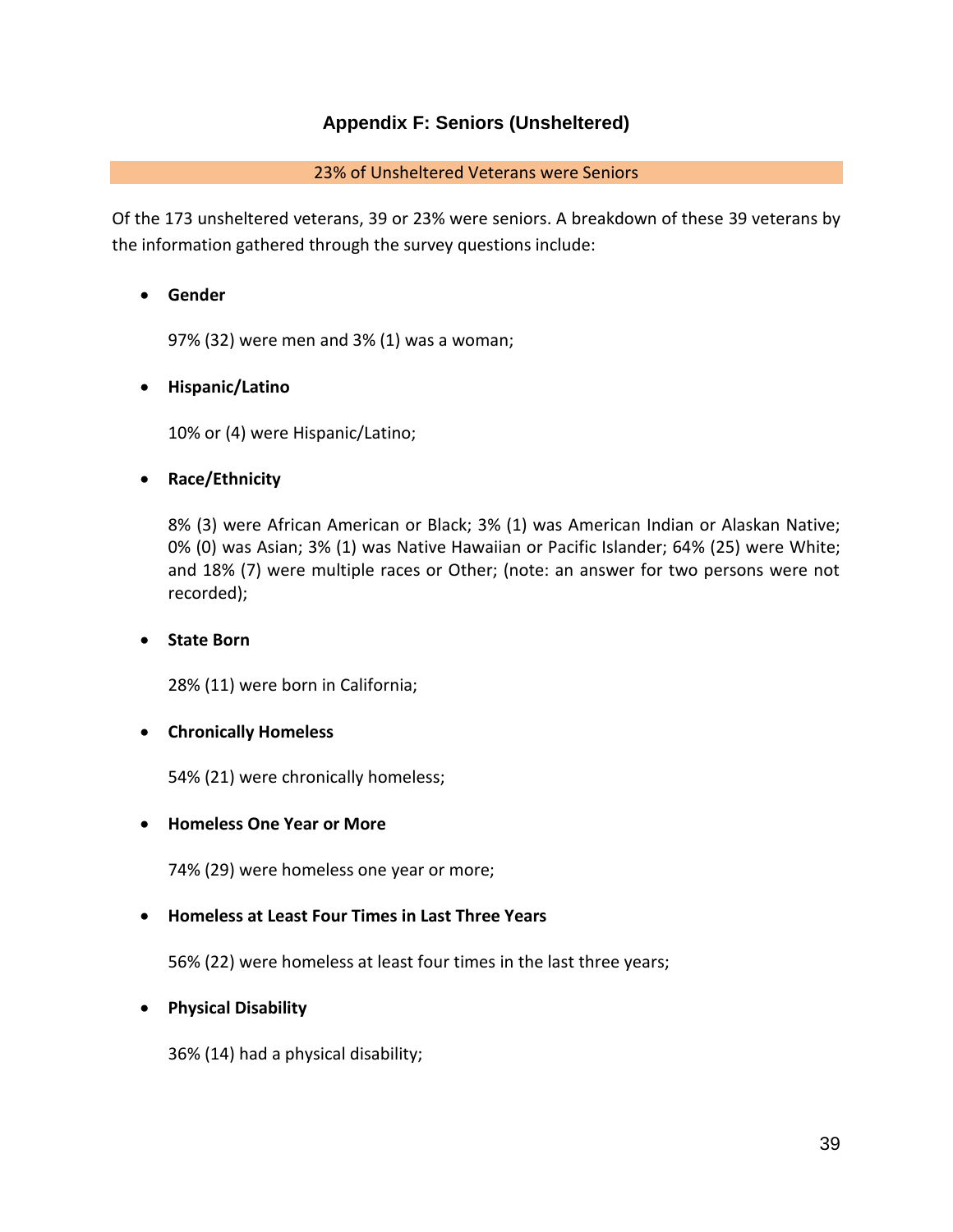## **Developmental Disability**

13% (5) had a developmental disability;

## **Chronic Health Condition**

39% (15) had a chronic health condition such as diabetes, heart trouble, high blood pressure, seizures, hepatitis, respiratory problems, epilepsy, tuberculosis, or arthritis;

## **HIV/AIDS**

10% (4) had been diagnosed with AIDS or had tested positive for HIV;

## **Mental Illness**

23% (9) had a mental health condition;

#### **•** Substance Abuse

31% (12) had a drug or alcohol problem;

#### **•** Domestic Violence

15% (6) had been a victim of domestic or intimate partner violence.

#### **Released from Prison**

18% (7) were released from a correctional institution such as a prison or jail after serving a court-ordered sentence during the past 12 months.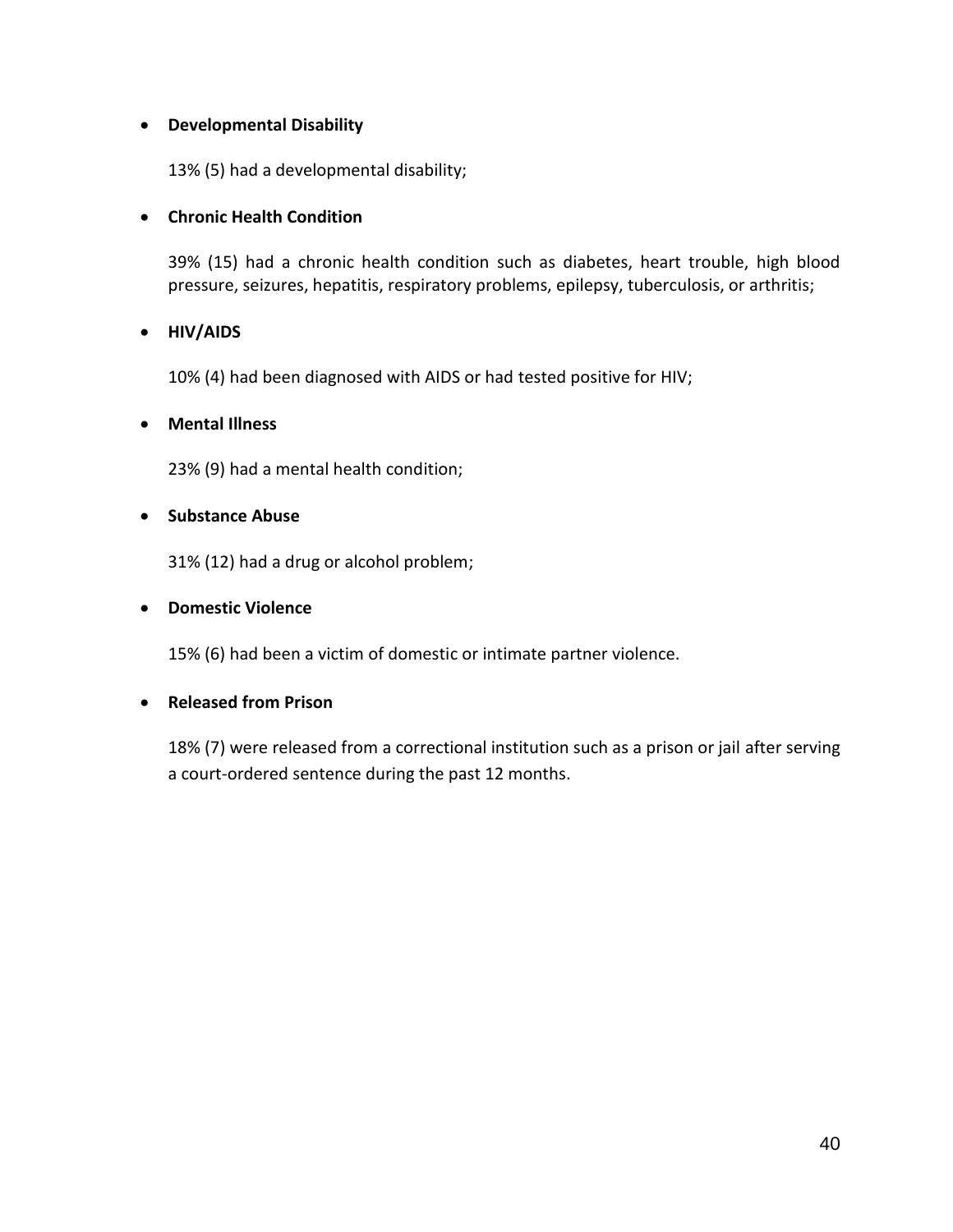# **Appendix G: Persons with a Mental Health Problem (Unsheltered)**

28% of Unsheltered Veterans were Persons with a Mental Health Problem

Of the 173 unsheltered veterans, 48 or 28% were persons with a mental health problem. A breakdown of these 48 veterans by the information gathered through the survey questions include:

## **Gender**

90% (43) were men and 10% (5) were women;

#### **Hispanic/Latino**

15% or (7) were Hispanic/Latino;

## **Race/Ethnicity**

15% (7) were African American or Black; 4% (2) were American Indian or Alaskan Native; 0% (0) was Asian; 13% (6) were Native Hawaiian or Pacific Islander; 60% (29) were White; and 17% (8) were multiple races or Other; (note: an answer for one person was not recorded);

#### **Age**

0% (0) was ages 18 – 24; 6% (3) were ages 25 - 29; 12% (6) were between the ages of 30 - 39; 17% (8) were between the ages  $40 - 49$ ; 46% (22) were between the ages of  $50 -$ 61; and 19% (9) was age 62+;

#### **State Born**

58% (28) were born in California;

#### **Chronically Homeless**

88% (42) were chronically homeless;

#### **Homeless One Year or More**

85% (41) were homeless one year or more;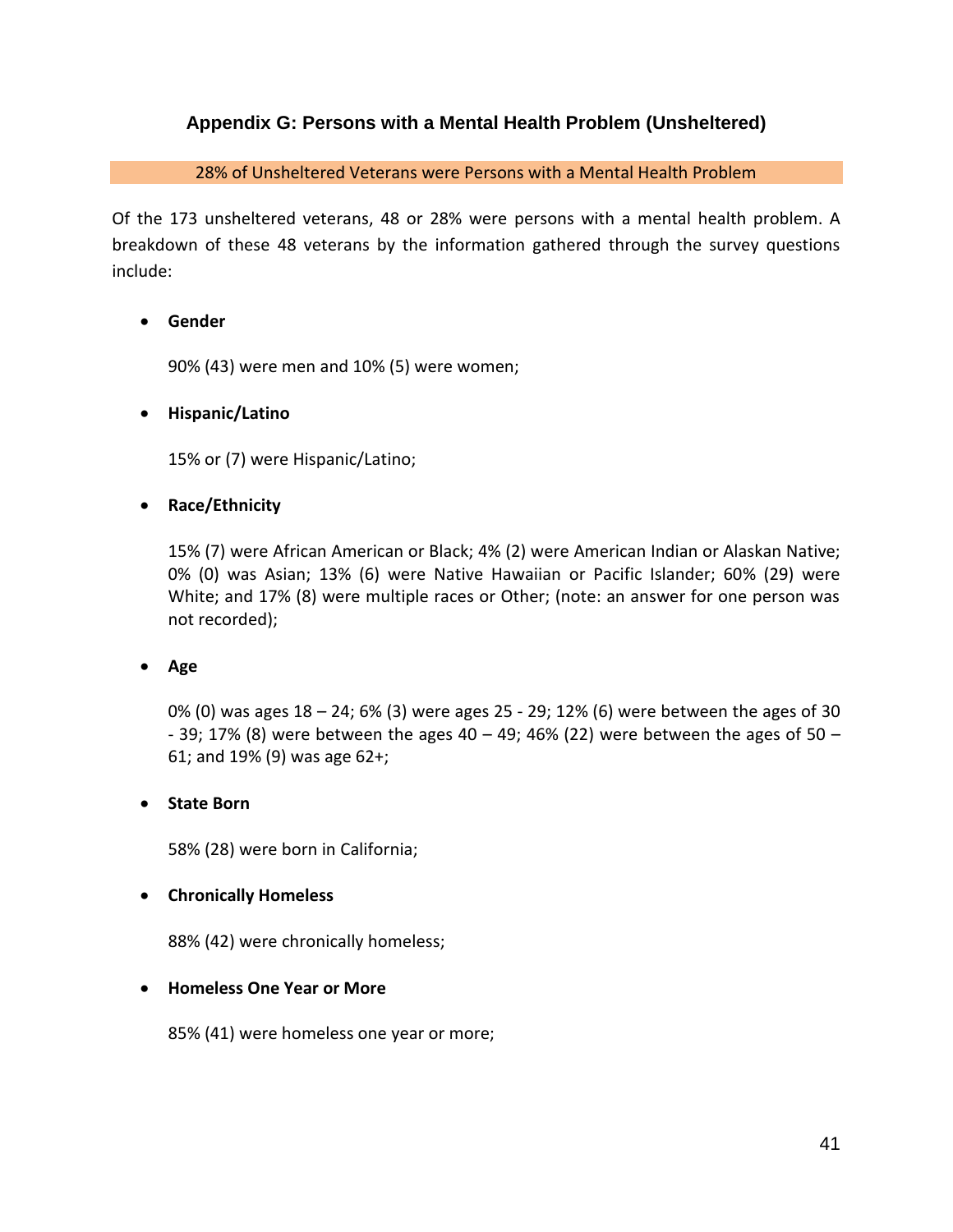## **Homeless at Least Four Times in Last Three Years**

52% (25) were homeless at least four times in the last three years;

## **Physical Disability**

56% (27) had a physical disability;

## **Developmental Disability**

23% (11) had a developmental disability;

## **Chronic Health Condition**

60% (29) had a chronic health condition such as diabetes, heart trouble, high blood pressure, seizures, hepatitis, respiratory problems, epilepsy, tuberculosis, or arthritis;

#### **HIV/AIDS**

15% (7) had been diagnosed with AIDS or had tested positive for HIV;

#### **Substance Abuse**

60% (29) had a drug or alcohol problem;

#### **Domestic Violence**

31% (15) had been a victim of domestic or intimate partner violence.

#### **Released from Prison**

29% (14) were released from a correctional institution such as a prison or jail after serving a court-ordered sentence during the past 12 months.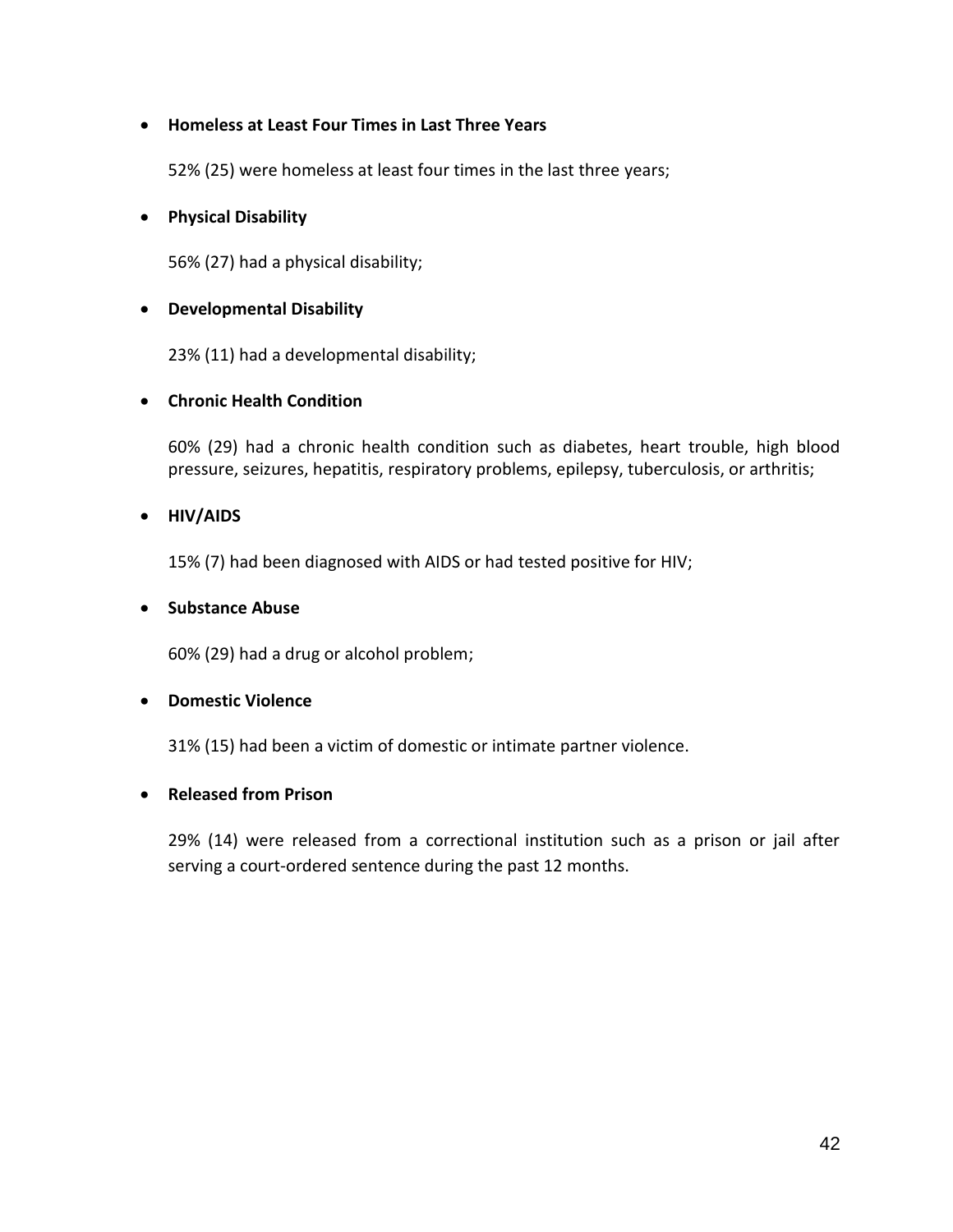# **Appendix H: Persons with a Drug or Alcohol Problem (Unsheltered)**

39% of Unsheltered Veterans were Persons with a Drug or Alcohol Problem

Of the 173 unsheltered veterans, 67 or 39% were persons with a drug or alcohol problem. A breakdown of these 67 veterans by the information gathered through the survey questions include:

## **Gender**

90% (60) were men and 10% (7) were women;

## **Hispanic/Latino**

13% or (9) were Hispanic/Latino;

## **Race/Ethnicity**

13% (9) were African American or Black; 3% (2) were American Indian or Alaskan Native; 0% (0) was Asian; 12% (8) were Native Hawaiian or Pacific Islander; 63% (42) were White; and 18% (12) were multiple races or Other; (note: an answer for two persons were not recorded);

#### **Age**

0% (0) was ages 18 – 24; 5% (3) were ages 25 - 29; 12% (8) were between the ages of 30 - 39; 22% (15) were between the ages 40 – 49; 43% (29) were between the ages of 50 – 61; and 18% (12) was age 62+;

#### **State Born**

54% (28) were born in California;

#### **Chronically Homeless**

90% (60) were chronically homeless;

#### **Homeless One Year or More**

84% (56) were homeless one year or more;

**Homeless at Least Four Times in Last Three Years**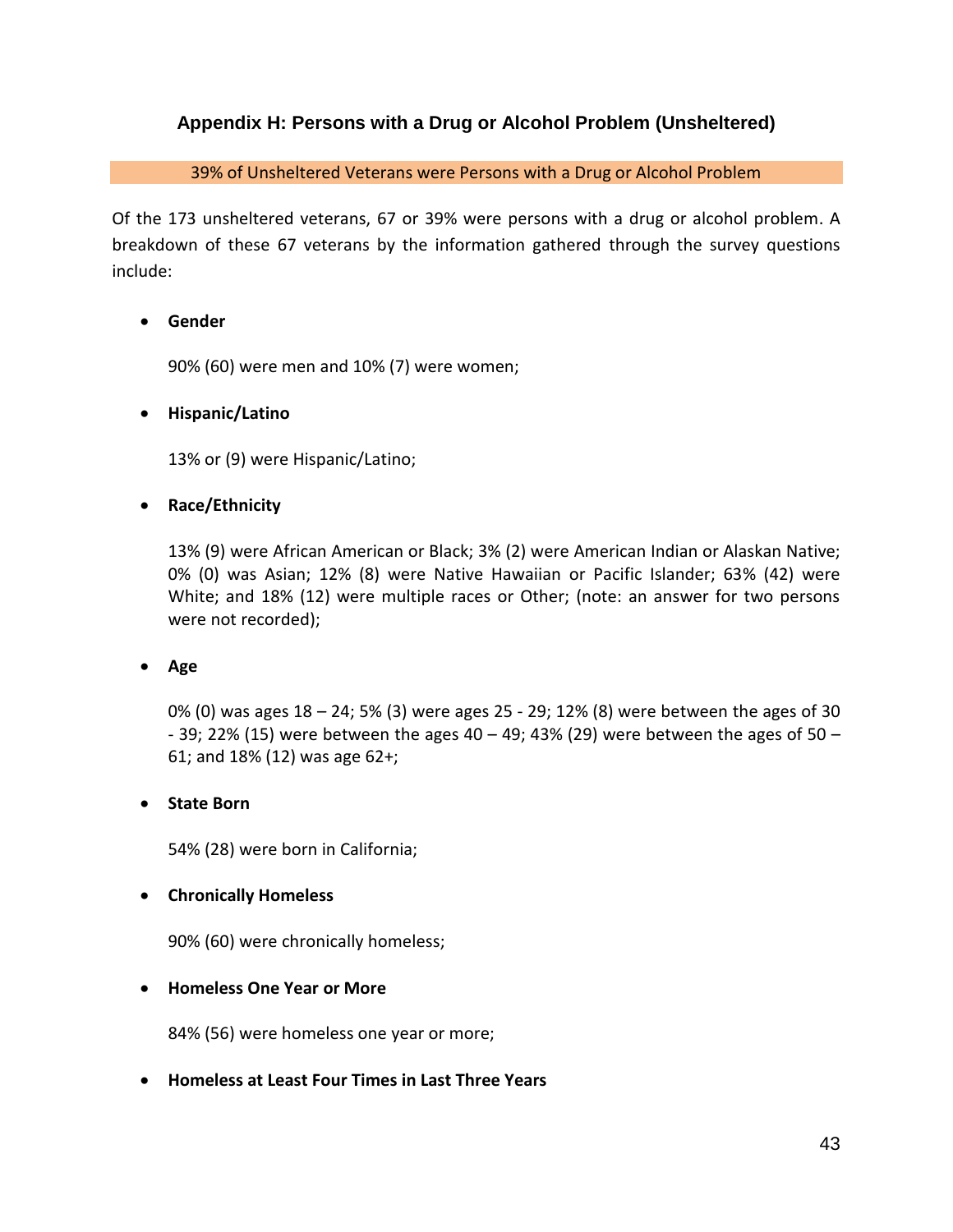61% (41) were homeless at least four times in the last three years;

## **Physical Disability**

54% (36) had a physical disability;

#### **Developmental Disability**

13% (9) had a developmental disability;

## **Chronic Health Condition**

60% (40) had a chronic health condition such as diabetes, heart trouble, high blood pressure, seizures, hepatitis, respiratory problems, epilepsy, tuberculosis, or arthritis;

## **HIV/AIDS**

10% (7) had been diagnosed with AIDS or had tested positive for HIV;

## **Mental Illness**

43% (29) had a mental health condition;

#### **Domestic Violence**

22% (15) had been a victim of domestic or intimate partner violence.

#### **Released from Prison**

28% (19) were released from a correctional institution such as a prison or jail after serving a court-ordered sentence during the past 12 months.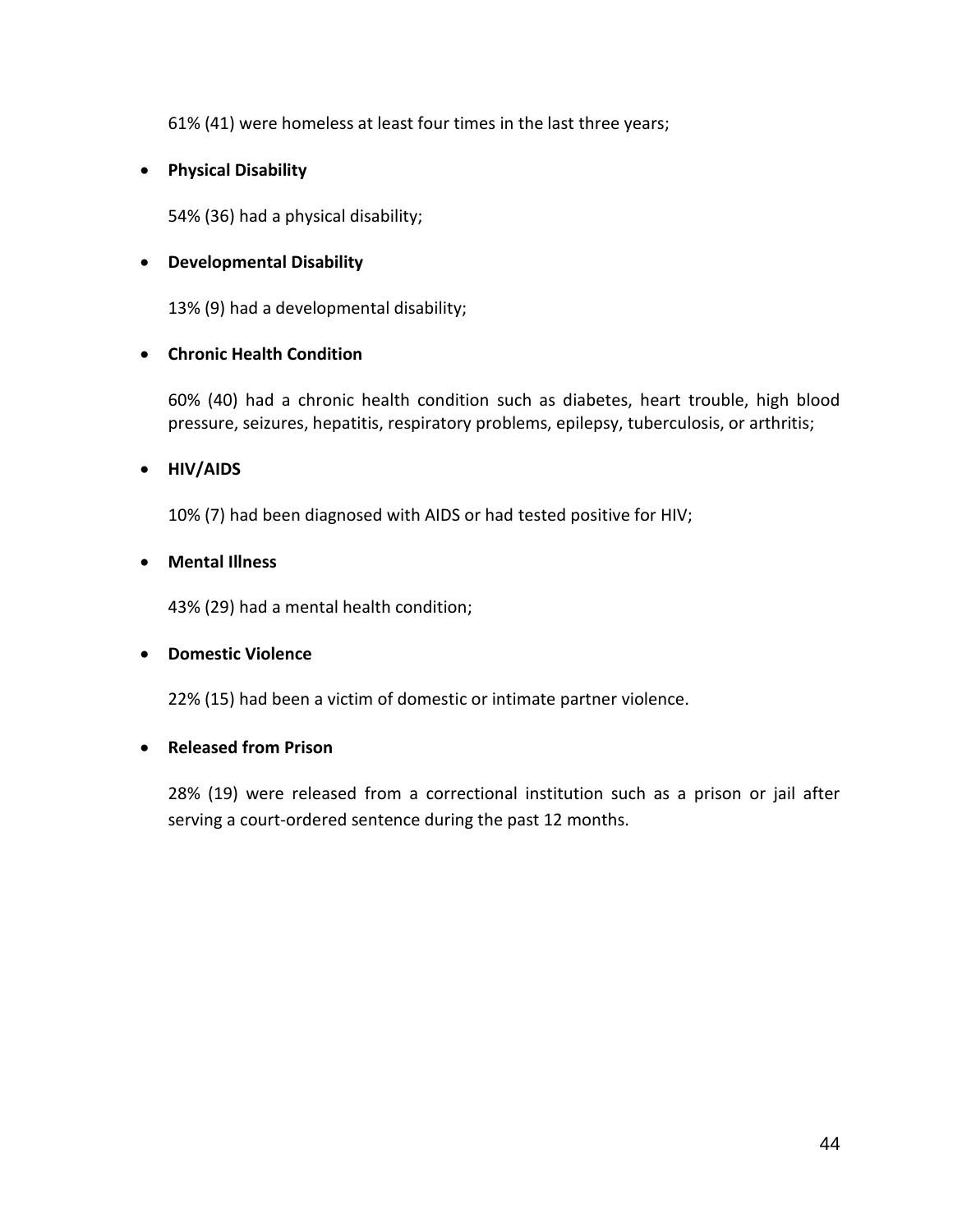# **Appendix I: Persons with a Chronic Health Condition (Unsheltered)**

45% of Unsheltered Veterans were Persons with a Chronic Health Condition

Of the 173 unsheltered veterans, 78 or 45% were persons with a chronic health condition. A breakdown of these 78 veterans by the information gathered through the survey questions include:

## **Gender**

90% (70) were men and 10% (8) were women;

## **Hispanic/Latino**

8% or (6) were Hispanic/Latino;

## **Race/Ethnicity**

17% (13) were African American or Black; 4% (3) were American Indian or Alaskan Native; 0% (0) was Asian; 0% (0) was Native Hawaiian or Pacific Islander; 64% (50) were White; and 14% (11) were multiple races or Other; (note: an answer for one person was not recorded);

#### **Age**

0% (0) was ages 18 – 24; 3% (2) were ages 25 - 29; 5% (4) were between the ages of 30 - 39; 24% (19) were between the ages  $40 - 49$ ; 49% (38) were between the ages of  $50 -$ 61; and 19% (15) was age 62+;

#### **State Born**

53% (41) were born in California;

#### **Chronically Homeless**

77% (60) were chronically homeless;

#### **Homeless One Year or More**

82% (64) were homeless one year or more;